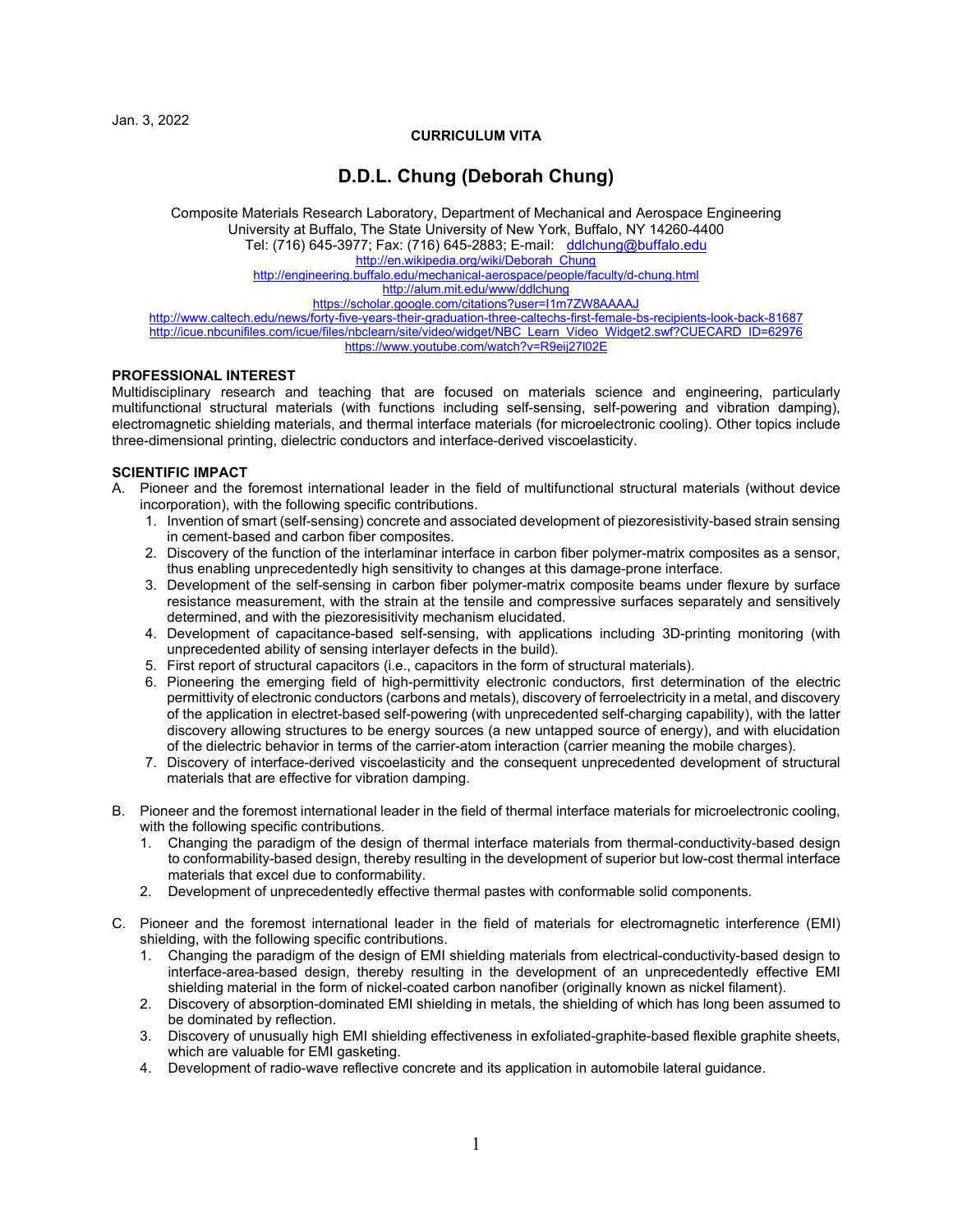### **EXPERIENCE**

UNIVERSITY AT BUFFALO, THE STATE UNIVERSITY OF NEW YORK, Buffalo, NY

\*Professor of Mechanical and Aerospace Engineering (1986-present)

\*Founding Director, Composite Materials Research Laboratory, 1989-present

\*Niagara Mohawk Power Corp. Endowed Chair Professor, 1991-2008

CARNEGIE-MELLON UNIVERSITY, Pittsburgh, PA

\*Associate Professor of Metallurgical Engineering and Materials Science (1982-1986)

\*Assistant Professor of Metallurgical Engineering and Materials Science and Electrical Engineering (1977-1982) MASSACHUSETTS INSTITUTE OF TECHNOLOGY, Cambridge, MA (1974-77)

\*Visiting Scientist at the Francis Bitter National Magnet Laboratory - Research on graphite intercalation compounds under the supervision of Professor M.S. Dresselhaus

CALIFORNIA INSTITUTE OF TECHNOLOGY, Pasadena, CA (1971-73)

Research on superconducting alloys and amorphous materials under the supervision of Professor Pol E. Duwez

#### **EDUCATION**

MASSACHUSETTS INSTITUTE OF TECHNOLOGY, Cambridge, MA

Ph.D. Degree in Materials Science, 1977

Thesis on "The Electronic, Lattice and Structural Properties of Graphite Intercalation Compounds" under the supervision of Professor M.S. Dresselhaus

S.M. Degree in Materials Science, 1975

Thesis on "Optical Studies of Graphite Intercalated with Bromine" under the supervision of Professor M.S. **Dresselhaus** 

CALIFORNIA INSTITUTE OF TECHNOLOGY, Pasadena, CA

M.S. Degree in Engineering Science, 1973

B.S. Degree in Engineering and Applied Science, 1973

#### **HONORS**

Ranked 1st in the world in the field of Building and Construction (Stanford University study, 2021)

Ranked 1st among all researchers in University at Buffalo (living/deceased, all fields combined) (Stanford University study, 2021)

Ranked  $14<sup>th</sup>$  among 177,931 materials researchers in the world (living and deceased), 1<sup>st</sup> among those who are female (Stanford University study, 2020).

- Lan Wong and Deborah Chung Center for Science and Arts, Christian Central Academy, Williamsville, NY, building dedication in 2021.
- Drs. Lan Wong and Deborah Chung Analytical Chemistry Laboratory, California State University, Northridge, laboratory dedication in 2021.
- Drs. Lan Wong and Deborah Chung Distinguished Lecture Series on the Path to Professional Success, California State University, Northridge, initiated in 2021.
- Drs. Lan Wong and Deborah Chung Lecture Series honoring the late Prof. M.S. Dresselhaus and the late Prof. K. Biemann, School of Science, MIT, initiated in 2021.

Drs. Lan Wong and Deborah Chung Graduate Student Scholarship Fund, School of Science, MIT, initiated in 2021. Honoree, 4th UKIERI Concrete Congress, India, March 5-8, 2019.

Top Peer Reviewer 2019. For placing in the top 1% of reviewers in Materials Science on Publons global reviewer database. Also for placing in the top 1% of reviewers in Cross-Field on Publons global reviewer database.

Albert Nelson Marquis Lifetime Achievement Award, Marquis Who's Who, 2018.

The 2018 Publon's Global Peer Review Awards for being placed in the top 1% of peer reviewers in Materials Science (ranked 5<sup>th</sup> in the world) and for being placed in the top 1% of peer reviewers in Chemistry. These awards are based on the number of reviews of manuscripts submitted to various journals for consideration of publication.

Honoree, one of the three first alumnae of Caltech, 2018 (45<sup>th</sup> anniversary of graduation)

Pu-Woei Chen and D.D.L. Chung, "Carbon Fiber Reinforced Concrete as a Smart Material Capable of Non-Destructive Flaw Detection", Smart Mater. Struct. 2(1), 22-30 (1993). This paper is one of the 25 most cited papers in the 25-year history of the journal *Smart Materials and Structures,* 2017.

Paper with M. Sharma honored as Editors' Choice in *Journal of Electronic Materials*, 2015.

U.S. Faculty Scholar, Vietnam Education Foundation, 2013-14.

Visiting Professor, Hefei University of Technology, Hefei, P.R. China, appointed in 2013.

One of the top ten best cited papers in *Composites B* in all times past, honored in 2012.

Honorary Doctorate Degree, University of Alicante, Alicante, Spain, 2011.

Guest Professor, Tongji University, Shanghai, P.R. China, appointed in 2010.

Top Reviewer in 2008, an international award in relation to the journal Carbon, Elsevier Pub., 2009.

Special Recognition Award, The American Carbon Society, 2007.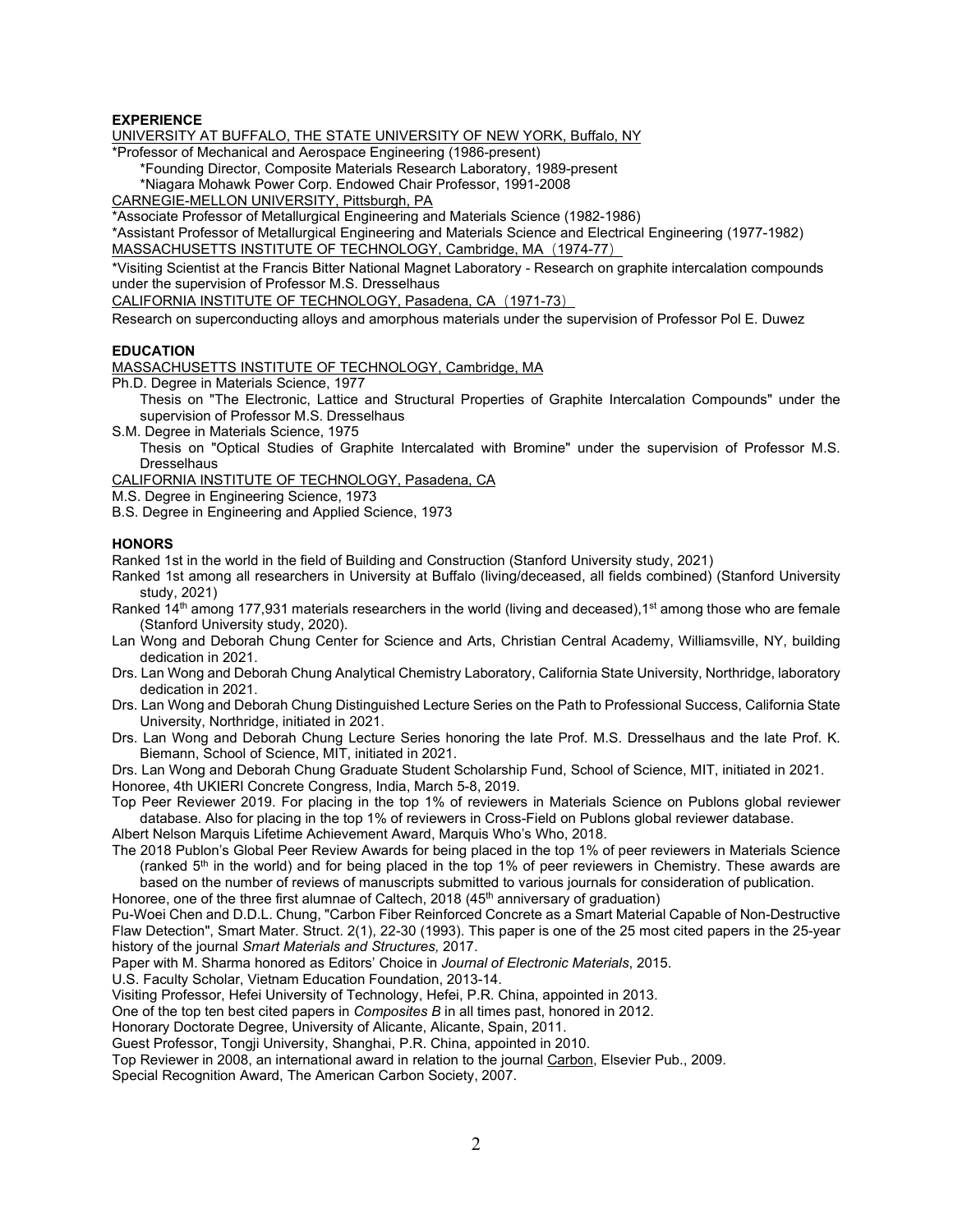Hsun Lee Award, jointly awarded by Institute of Metal Research (Chinese Academy of Sciences) and Shenyang National Laboratory for Materials Science, to recognize research accomplishment in materials science and technology, 2005.

Invited Professor, Tianjin University, Tianjin, P.R. China, appointed in 2005.

Visiting Professor, Jinan University, Jinan, P.R. China, appointed in 2005.

Charles E. Pettinos Award, a triennial international award to recognize one person or one group for outstanding research accomplishments in carbon science and technology, The American Carbon Society, 2004.

Chancellor's Award for Excellence in Scholarship and Creative Activities, Academic Year 2002-2003, The State University of New York.

Outstanding Inventor, State University of New York, 2002.

Visiting Professor, Wuhan University of Technology, Wuhan, P.R. China, appointed in 2002.

Visiting Professor, Southeast University, Nanjing, P.R. China, appointed in 2002.

Visiting Professor, Beijing Technology and Business University, Beijing, P.R. China, appointed in 2002.

Fellow, American Carbon Society, conferred in 2001.

Honorary Professor, Shantou University, Shantou, Guangdong, P.R. China, appointed in 2000.

Fellow, ASM International, conferred in 1998.

Advisory Professor, Harbin Institute of Technology, Harbin, P.R. China, appointed in 1995.

"Teacher of the Year", 1992-93, awarded by Tau Beta Pi (New York Nu).

Ralph R. Teetor Educational Award, Society of Automotive Engineers, 1987, for being one of the top engineering educators in the U.S.

Robert Lansing Hardy Gold Medal for the most promising metallurgist in the U.S. in 1980, American Institute of Mining, Metallurgical, and Petroleum Engineers

One of the four first woman graduates of California Institute of Technology, 1973

Josephine de Karman Fellowship (1972-73) for graduate and senior undergraduate students of exceptional ability

#### **MEMBERSHIPS**

Fellow, American Carbon Society, 2001-present; Member, 1979-present; Advisory Board member, 1999-2005;

Member, American Ceramic Society, 1989-1990, 1994, 2018, 2020, 2021.

Member, American Concrete Institute, 1989-1990, 1994-1996.

Member, American Society of Mechanical Engineers, 2014-18.

Fellow, ASM International (formerly known as the American Society for Metals, a professional organization for materials scientists and engineers), 1998-present; Member, 1986-present; Director of Buffalo Chapter, 1987-1994; Member of Superconductor Materials Committee, 1989-1993.

Member, Materials Research Society, 1981-2017.

Member, Society for the Advancement of Material and Process Engineering, 2007-2014.

Member, Society of Automotive Engineers, 1987-1989

Member, The Minerals, Metals & Materials Society (TMS), 1977-present. Executive Committee Member of the Three-Rivers Section of TMS-AIME, 1986. Member of the Membership Development Committee (national) of TMS-AIME, 1986-1988.

#### **OTHER PROFESSIONAL ACTIVITIES**

- \* Invited Specialist of United Nations Development Program to assist the technical development of the People's Republic of China, July 16 - August 5, 1986.
- \* Member, Committee on Materials for High Density Electronic Packaging, National Materials Advisory Board, Commission on Engineering and Technical Systems, National Research Council, 1987-1990.
- \* Member, Panel for selection of Presidential Young Investigators, Division of Materials Research, National Science Foundation, November 23, 24, 1987.
- \* Chairman, Symposium on Carbon Fibers and Composites, sponsored by American Carbon Society, Buffalo, NY, July 18-21, 1988.
- \* Symposium Organizer, Symposium on Mechanical Behavior of Electronic Materials and Structures in Microelectronics, Material Research Society Meeting, Anaheim, April 1991.
- \* Conference Chairman, Conference on Materials for Electronic Packaging, SUNY/ Buffalo, August 20-22, 1991.
- \* Conference Chairman, 21st Biennial Conference on Carbon, sponsored by American Carbon Society, SUNY/Buffalo, June 13-18, 1993.
- \* Consultant to National Power PLC, UK, 1995-96.
- \* Member, Proposal Review Panels, National Science Foundation, November 1997-present.
- \* Topical Area Chairman, 23rd Biennial Conference on Carbon, sponsored by American Carbon Society, Pennsylvania State University, July 13-18, 1997.
- \* Technical Co-Chair and Member of International Advisory Board, 5th International Conference on Composites Engineering, Las Vegas, NV, July 5-11, 1998.
- \* Member, Advisory Board, American Carbon Society, 1999-2006.
- \* Topical Area Chairman, 24th Biennial Conference on Carbon, sponsored by American Carbon Society, Charleston,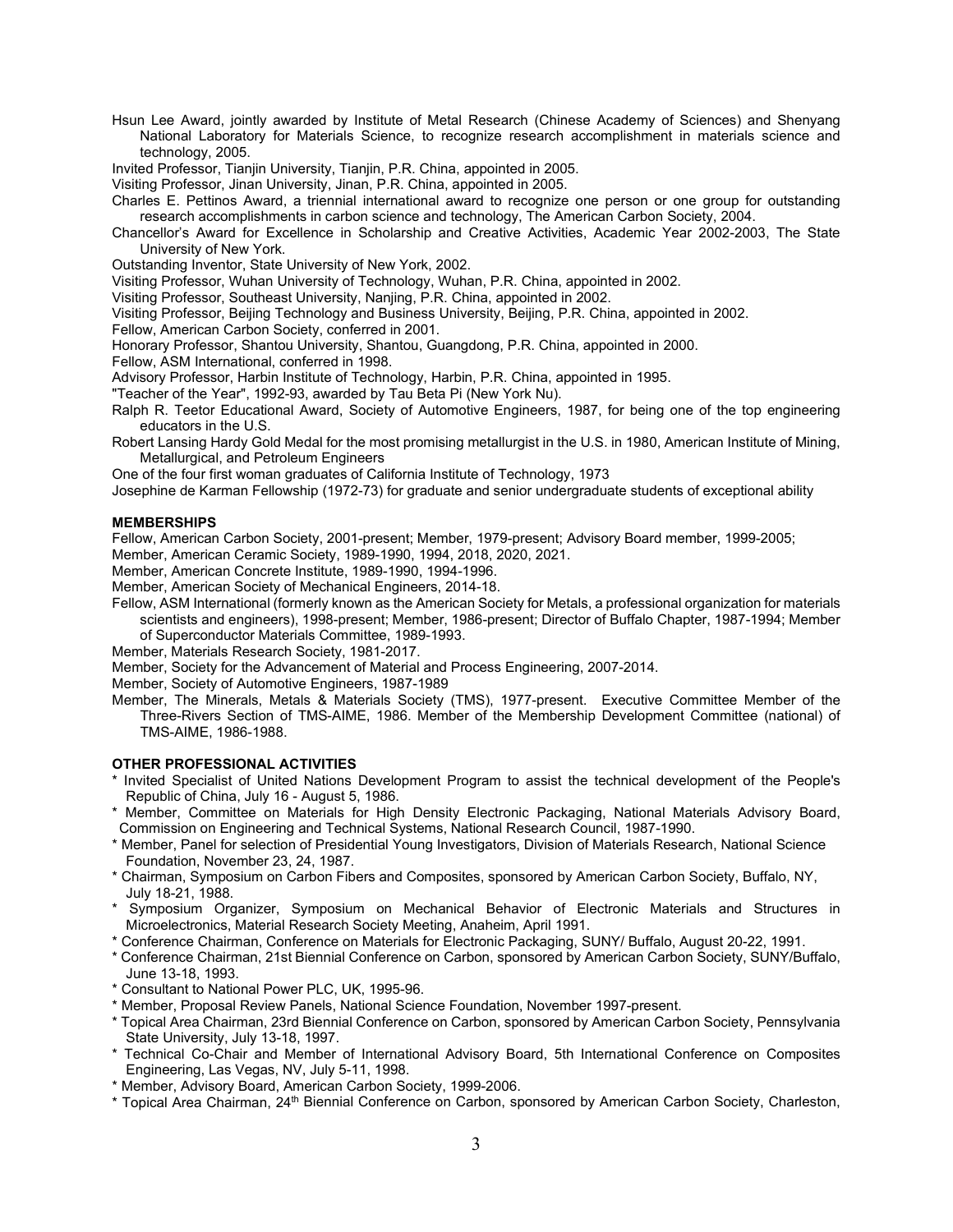SC, July 11-16, 1999

- \* Member, International Editorial Board, New Carbon Materials (China), 1999- present
- \* Member, Honorary Editorial Advisory Board, Carbon, 2001-present.
- \* Member, Advisory Board, Carbon Letters (formerly Carbon Science) (Korea), 2007-present.
- **\*** Member, International Editorial Board, Polymers & Polymer Composites, 2001-present.
- \* External Reviewer for Research Grants Council, Hong Kong, 2001-present.
- \* Member, International Advisory Committee, 2002 International Conference on Carbon, Beijing, China, Sept. 15-20, 2002.
- \* Member, Local Scientific Committee, 14th International Conference on Composite Materials, San Diego, July 14-18, 2003.
- \* Topical Area Chairman, Carbon 2004 International Conference, Providence, RI, July 11-16, 2004.
- \* Editor, Book Series on *The Road to Scientific Success: Life Experience of Prominent Researchers*, World Sci. Pub., 2004-.
- \* External Reviewer for State Natural Science Award, China, 2006.
- \* Nominator, Kyoto Prize, Inamori Foundation, Kyoto, Japan, 2007, 2011 and 2015.
- \* Associate Editor, Journal of Electronic Materials, 2008-.
- \* Associate Editor, Polymers and Polymer Composites, 2008-2019
- \* Reviewer for National Priorities Research Program, Qatar National Research Fund, 2009-.
- \* Member, International Advisory Committee, World Conference on Carbon, Biarritz, France, June 14-19, 2009, organized by the French Carbon Group (GFEC).
- \* Reviewer for King Abdulaziz City for Science and Technology, Saudi Arabia, 2009-.
- \* Member, International Advisory Committee, World Conference on Carbon, Shanghai, China, July 24-29, 2011.
- \* Member, International Experts Committee, new Doctorate Program on "Engineering of Materials, Structures and Terrain: Sustainable Construction", Department of Civil Engineering, University of Alicante, Alicante, Spain, 2012- 13.
- \* Member, Advisory Committee, School of Engineering, Hong Kong University of Science and Technology, Hong Kong, 2013.
- \* Reviewer for National Centre of Science and Technology, Kazakhstan, 2014-
- \* Reviewer for Office of Science, DOE, 2014-
- \* Reviewer of Applications for Establishment of the Hong Kong Branches of Chinese National Engineering Research Centres, 2014.
- \* Editor-in-Chief, Composite Materials section of SpringerMaterials, 1/2015 12/2016.
- \* Member, Editorial Board, Functional Composite Materials (journal), Springer Nature (2017-).
- \* Proposal reviewer, U.S. Israel Binational Science Foundation, 2017.
- \* Member, Panel on Review of In-house Laboratory Independent Research in Materials Sciences at the Army's Research, Development, and Engineering Centers, The National Academies, 2018-19.
- \* Member, Advisory Committee, Carbon 2019 International Conference, Kentucky, July 2019.
- \* Member, International Advisory Committee, Carbon 2020 International Conference, Kyoto, Japan, June 28 July 3, 2020.
- \* Member, Advisory Board, Materials Chemistry and Physics (journal), Elsevier (2020-).

# **BOOKS**

Authored books

- 1. Kenji Uchino, D.D.L. Chung and R.E. Newnham, *JME Materials Science: Introduction to Electrical Properties for Ceramists* (JME Zairyo Kagaku: Seramisuto no tame no Denki Bussei Nyumon), Uchida Rokakuho Publishing Co., Ltd., Tokyo, Japan, 1990, 156 pp. Book written in Japanese. Translated from English.
- 2. D.D.L. Chung, P.W. DeHaven, H. Arnold and D. Ghosh, *X-Ray Diffraction at Elevated Temperatures*, VCH Publishers, 1993.
- 3. D.D.L. Chung, *Carbon Fiber Composites*, 1st Ed., Butterworth-Heinemann, 1994; *Carbon Composites: Composites with Carbon Fibers, Nanofibers and Nanotubes*, 2nd Ed., Elsevier, 2017, 706 pages.
- 4. D.D.L. Chung, *Composite Materials for Electronic Functions*, Materials Science Foundations, Vol. 12, i-iii, 1-77, Trans Tech Publications Ltd., Switzerland, 2000.
- 5. D.D.L. Chung, *Applied Materials Science*, CRC Press, 2001.
- 6. D.D.L. Chung, *Composite Materials: Functional Materials for Modern Technologies*, 1st Ed., "Engineering Materials and Processes" Book Series, Brian Derby, Series Editor, Springer, 2003; *Composite Materials: Science and Applications*, 2nd Ed., Springer, 2010.
- 7. D.D.L. Chung, *Multifunctional Cement-Based Materials*, *Civil and Environmental Engineering* Book Series, Mike Meyer, Series Editor, Marcel Dekker, 2003.
- 8. D.D.L. Chung, Book series titled *Engineering Materials for Technological Needs*, Vol. 2, *Functional Materials: Electrical, Dielectric, Electromagnetic, Optical and Magnetic Applications*, World Scientific, 2010; Vol. 4, 2nd Ed., 552 pages, 2021.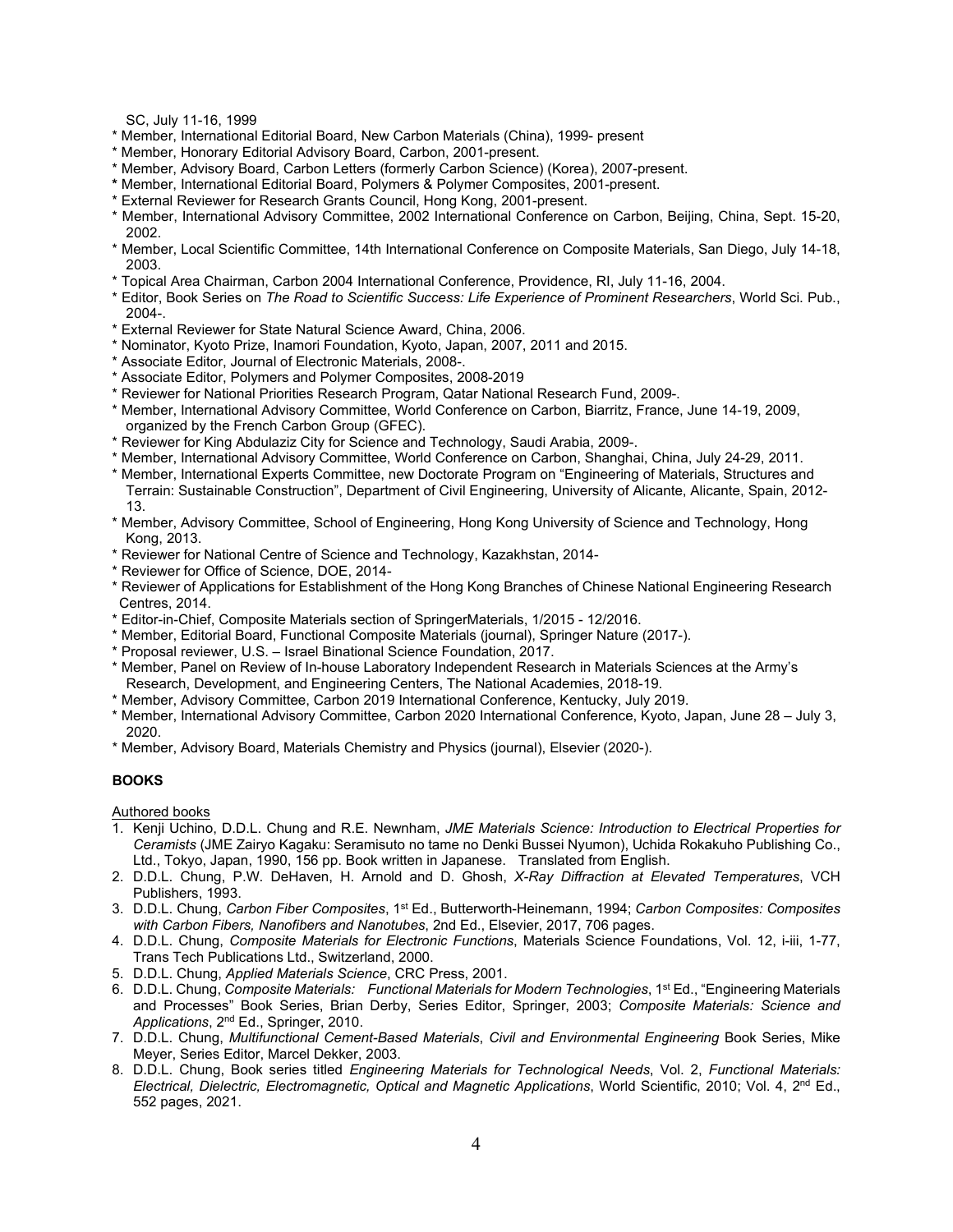- 9. Rebecca Chan Chung, D.D.L. Chung, Cecilia Ng Wong, *Piloted to Serve*, Deborah Chung, 2012; Enhanced Edition, 2020.
- 10.D.D.L. Chung, Book series titled *Engineering Materials for Technological Needs*, Vol. 3, *Carbon Materials: Science and Applications*, World Scientific, 2018, 382 pages.

#### Edited books

- 1. Ephraim Suhir, Robert C. Cammarata, D.D.L. Chung and Masahiro Jeno, *Materials Research Society Symposium Proceedings*, Vol. 226 (Mechanical Behavior of Materials and Structures in Microelectronics), Symposium held April 30 – May 3, 1991, Anaheim, CA, Materials Research Society, Pittsburgh, PA, 1991.
- 2. D.D.L. Chung and E.A. Heintz, *Extended Abstracts*, 21st Biennial Conference on Carbon, American Carbon Society, 1993.
- 2. D.D.L. Chung, *Materials for Electronic Packaging*, Butterworth-Heinemann, Boston, MA, 1995.
- 3. D.D.L. Chung, Book Series titled *The Road to Scientific Success: Inspiring Life Stories of Prominent Researchers*, World Scientific Pub., Singapore, Vol. 1, 2006; Vol. 2, 2014.
- 4. D.D.L. Chung, Book Series titled *Engineering Materials for Technological Needs*, World Scientific Pub., Singapore, 2005-. Vol. 1: *High Performance Construction Materials*, Caijun Shi and Y. L. Mo (eds.), World Scientific Pub., Singapore, 2008. Chinese translation, Chongqing University Press, China, 2011.

# **PATENTS (issued)**

- 1. D.D.L. Chung, "Low-Density Graphite-Polymer Electrical Conductors", U.S. Patent 4,704,231 (1987).
- 2. D.D.L. Chung, "Composites of In-Situ Exfoliated Graphite", U.S. Patent 4,946,892 (1990), Canadian Patent 1,330,609 (1994).
- 3. D.D.L. Chung, "Exfoliated Graphite Fibers and Associated Method", U.S. Patent 4,915,925 (1990).
- 4. D.D.L. Chung, "Carbon Fiber Reinforced Cement Concrete Composites Improved by Using Chemical Agents", U.S. Patent 5,032,181 (1991).
- 5. D.D.L. Chung, "Superconductor-Metal Laminates and Method of Making", U.S. Patent 5,059,582 (1991).
- 6. D.D.L. Chung, "Carbon Fiber Composites with Improved Fatigue Resistance", U.S. Patent 5,091,242 (1992).
- 7. D.D.L. Chung, "Carbon Fiber Reinforced Tin Alloy as a Low Thermal Expansion Solder Preform", U.S. Patent 5,089,356 (1992).
- 8. D.D.L. Chung, "Phosphate Binders for Metal-Matrix Composites", U.S. Patent 5,536,686 (1996); European patent application WO 9409169 (1994).
- 9. Yi-Han Kao, Liwei Song, D.D.L.Chung and Kevin T. Fredette, "Halogen Doped Superconductive Fullerenes", U.S. Patent 5,380,703 (1995).
- 10. Yi-Han Kao, Liwei Song, D.D.L. Chung, and Kevin T. Fredette, "Inter-Halogen-Doped Superconductive Fullerenes," U.S. Patent 5,561,102 (1996).
- 11.D.D.L. Chung and Xiaoping Shui, "Metal Filaments for Electromagnetic Interference Shielding", U.S. Patent 5,827,997 (1998).
- 12.D.D.L. Chung, "Particulate Carbon Complex," U.S. Patent 5,643,670 (1997)*.*
- 13.D.D.L. Chung and Weiming Lu, "Mesoporous Activated Carbon," U.S. Patent 5,990,041 (1999).
- 14.D.D.L. Chung, "Methods and Sensors for Detecting Strain and Stress," U.S. Patent 6,079,277 (2000).
- 15.D.D.L. Chung, "Composite Material Strain/Stress Sensor," U.S. Patent 5,817,944 (1998).
- 16. D.D.L. Chung, "Conformable Interface Materials for Improving Thermal Contacts", U.S. Patent 7,535,715 (2009); Chinese Patent CN 101416304 B (2011).
- 17, D.D.L. Chung and Chuangang Lin, "High-Performance Interface Materials for Improving Thermal Contacts", U.S. Patent 8,013,024 (2011).
- 18. D.D.L. Chung and Sivaraja Muthusamy, "Cement-Graphite Composite Materials for Vibration Damping", U.S. Patent 8,211,227 (2012).
- 19. D.D.L. Chung and Xiaoqing Gao, "Microstructured high-temperature hybrid material, its composite material and method of making", U.S. Patent 9409823 (issued on Aug. 9, 2016).
- 20. D.D.L. Chung, "Thixotropic liquid-metal-based fluid and its use in making metal-based structures with or without a mold", U.S. Patent 9993996 B2 (June 12, 2018); China Patent CN 105458254A (April 6, 2016).
- 21. D.D.L. Chung, "Systems and method for monitoring three-dimensional printing", U.S. Patent 10449721 (Oct. 22, 2019).
- 22. D.D.L. Chung, "Cement-based material systems and method for self-sensing and weighing", U.S. Patent 10,620,062 B2 (April 14, 2020).
- 23. D.D.L. Chung. "Electrically conductive electret and associated electret-based power source and self-powered structure", U.S. Patent 11081285 (Aug. 3, 2021).

# **BOOK CHAPTERS**

- 1. D.D.L. Chung, "Overview of Materials for Electronic Packaging", *Materials for Electronic Packaging*, D.D.L. Chung (Ed.), Butterworth-Heinemann, Boston, MA, 1995, p. 3-39.
- 2. D.D.L. Chung, "Low Thermal Expansion Composite Materials for Electronic Packaging", *Materials for Electronic*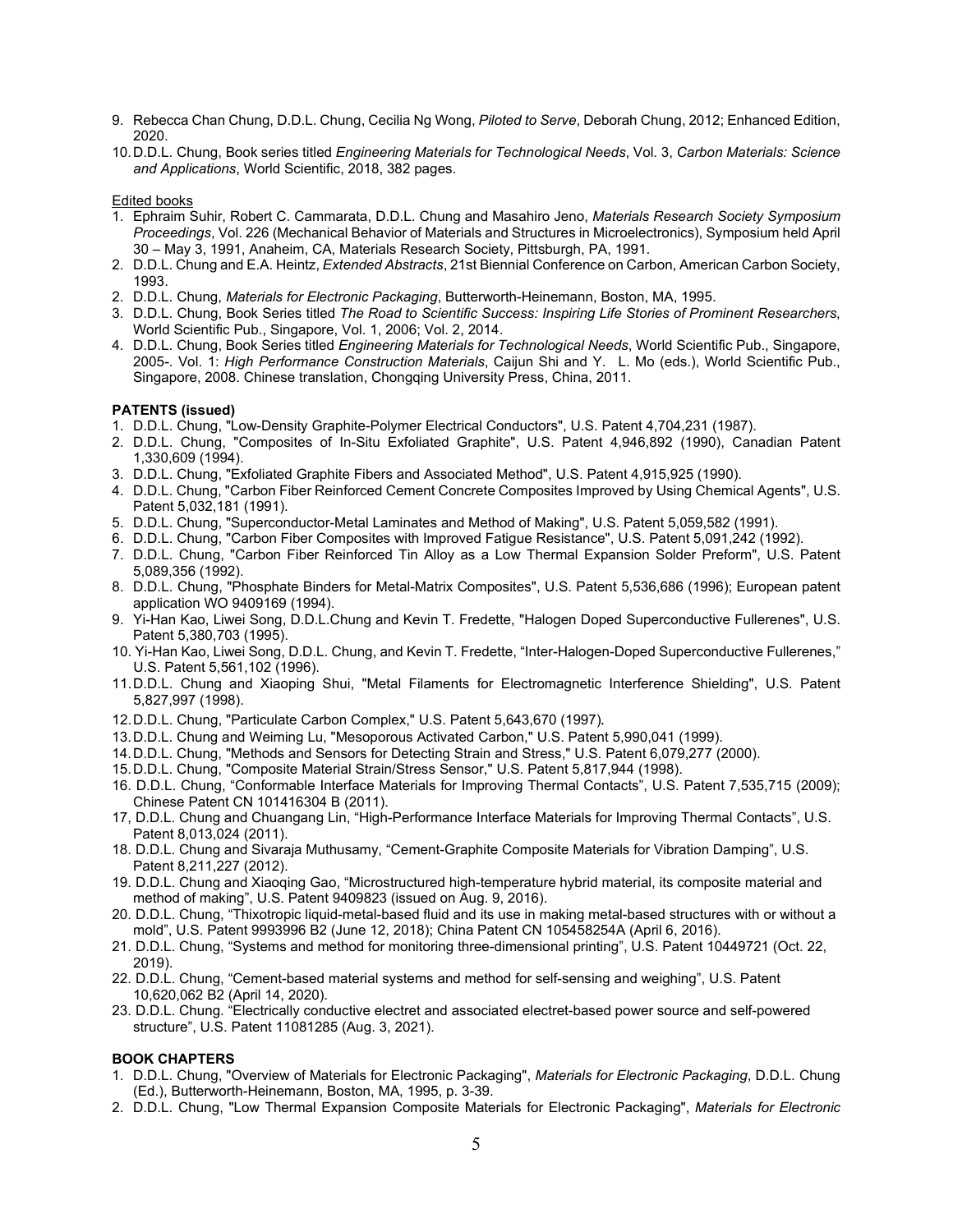*Packaging*, D.D.L. Chung (Ed.), Butterworth-Heinemann, Boston, MA, 1995, p. 145-152.

- 3. D.D.L. Chung, "Conducting Polymer-Matrix Composites", *Materials for Electronic Packaging*, D.D.L. Chung (Ed.), Butterworth-Heinemann, Boston, MA, 1995, p. 153-171.
- 4. Darold C. Wobschall and D.D.L. Chung, "Ohmmeters", *The Encyclopedia of Electrical and Electronics Engineering*, Vol. 15, pp. 122-123, Wiley, 1999.
- 5. D.D.L. Chung, "X-Ray Diffraction for Structure Determination", *Encyclopedia of Analytical Chemistry*, R.A. Meyers (Ed.), Wiley, Chichester, UK, 2000, Vol. 15, p. 13347-13384.
- 6. D.D.L. Chung and C. Zweben, "Composites for Electronic Packaging and Thermal Management", *Comprehensive Composite Materials*, Vol. 6, Pergamon, 2000, p. 701-725.
- 7. D.D.L. Chung, "Graphite Intercalation Compounds", *Encyclopedia of Materials: Science and Technology*. K.H.J. Buschow, R.W. Cahn, M.C. Flemings, B. Ilschner, E.J. Kramer and S. Mahajan (eds.), Elsevier, Oxford, Vol. 4, p. 3641-3645 (2001).
- 8. D.D.L. Chung, "Applications of Submicron Diameter Carbon Filaments", *Proc. NATO Advanced Study Institute*, NATO Science Series, Series E: Applied Sciences - Vol. 372 (Carbon Filaments and Nanotubes: Common Origins, Differing Applications?, Laszlo P. Biro (Ed.)), Kluwer Academic Publishers, Dordrecht, 2001, p. 275-288; also in Nanostructured Carbon for Advanced Applications, G. Benedek et al. (Ed.), Kluwer, Netherlands, 2001, p. 331-345.
- 9. Shoukai Wang, Sihai Wen, Victor H. Guerrero and D.D.L. Chung, "Thermoelectric Structural Composites and Thermocouples Using Them" *Materials Research Society Symposium Proceedings*, Volume 691, Issue Thermoelectric Materials 2001: Research and Applications, Materials Research Society, 2002, pp. 177-182.
- 10.D.D.L. Chung, "Composites, Intrinsically Smart Structures", *Encyclopedia of Smart Materials*, ed. Mel Schwartz, Wiley, 2002, Vol. 1, p. 223-243.
- 11.D.D.L. Chung, "Carbon-Cement Composites", *World of Carbon* 2 (Fibers and Composites), Pierre Delhaes (Ed.), Taylor & Francis, 2003, p. 219-241.
- 12.D.D.L. Chung, "Functional Composite Materials", *Advances in Condensed Matter and Materials Research*, Ed. Francois Gerard, Nova Science Pub., Hauppauge, NY, 2003, p. 89-147.
- 13.Sihai Wen and D.D.L. Chung, "Fiber Reinforced Cement for Piezoelectricity and Pyroelectricity", ACI Special Publication SP-216, *Innovations in Fiber-Reinforced Concrete for Value*, Ed. N. Banthia, M. Criswell, P. Tatnall and K. Folliard, American Concrete Institute, Farmington Hills, MI, 2003, p. 115-128.
- 14.D.D.L. Chung, "Multifunctional Polymer-Matrix Structural Composites", Annual Technical Conference Society of Plastics Engineers, Volume 62<sup>nd</sup>, Issue Vol. 2, Society of Plastics Engineers, 2004, pp.1410-1414.
- 15.D.D.L. Chung, "Composite Materials", *Kirk-Othmer Encyclopedia of Chemical Technology*, 5th Ed., Wiley, 2004.
- 16.D.D.L. Chung, "Composite Materials", *Kirk-Othmer Concise Encyclopedia of Chemical Technology*, 5th Ed., Wiley, 2007.
- 17.D.D.L. Chung, G. Song, N. Ma and H. Gu, "Smart Materials and Structures", *High Performance Construction Materials*, Caijun Shi and Y. L. Mo (eds.), Vol. 1 of Book Series "Engineering Materials for Technological Needs", World Scientific Pub., Singapore, 2008. Chinese translation, Chongqing University Press, China, 2011.
- 18.D.D.L. Chung, "Sensors in Composites", *Wiley Encyclopedia of Composites*, 2nd Ed., edited by Luigi Nicolais, Assunta Borzacchiello and Stuart M. Lee. Wiley-Interscience, 2014.
- 19.D.D.L. Chung, "Composite Materials", *Kirk-Othmer Encyclopedia of Chemical Technology*, 6th Ed., Wiley, 2016 (in press).
- 20.D.D.L. Chung, "Graphite Intercalation Compounds", *The Reference Module in Materials Science and Engineering*, Saleem Hashmi, Editor, Elsevier, 2016.
- 21.D.D.L. Chung, "Self-Sensing Structural Composites in Aerospace Engineering", *Advanced composite materials for aerospace engineering: processing, properties and applications*, Sohel Rana and Raul Fangueiro, Editors, Woodhead Pub., Elsevier, 2016, Ch. 10, p. 295-331.
- 22.D.D.L. Chung, "Carbon Fibers", *ASM Handbook*, Volume 21, 2016.
- 23.D.D.L. Chung, in, *Successful Women Ceramic and Glass Scientists and Engineers: 100 Inspirational Profiles*, L.D. Madsen, Wiley, 2016, ISBN: 978-1-118-73360-8.
- 24.D.D.L. Chung, "Carbon-Matrix Composites", *Encyclopedia of Materials: Technical Ceramics and Glasses*, Elsevier, 2020.
- 25. D.D.L. Chung, "Self-sensing Materials", *Encyclopedia of Sensors and Biosensors*, Elsevier, 2021.

#### **ARCHIVAL PEER-REVIEWED INTERNATIONAL JOURNAL PAPERS**

**Google Scholar: h-index = 103, 39,048 citations, annual citations reaching 3,061 (as viewed on Jan. 3, 2022).** The number of citations over the years is shown in the chart below, as obtained from Google Scholar.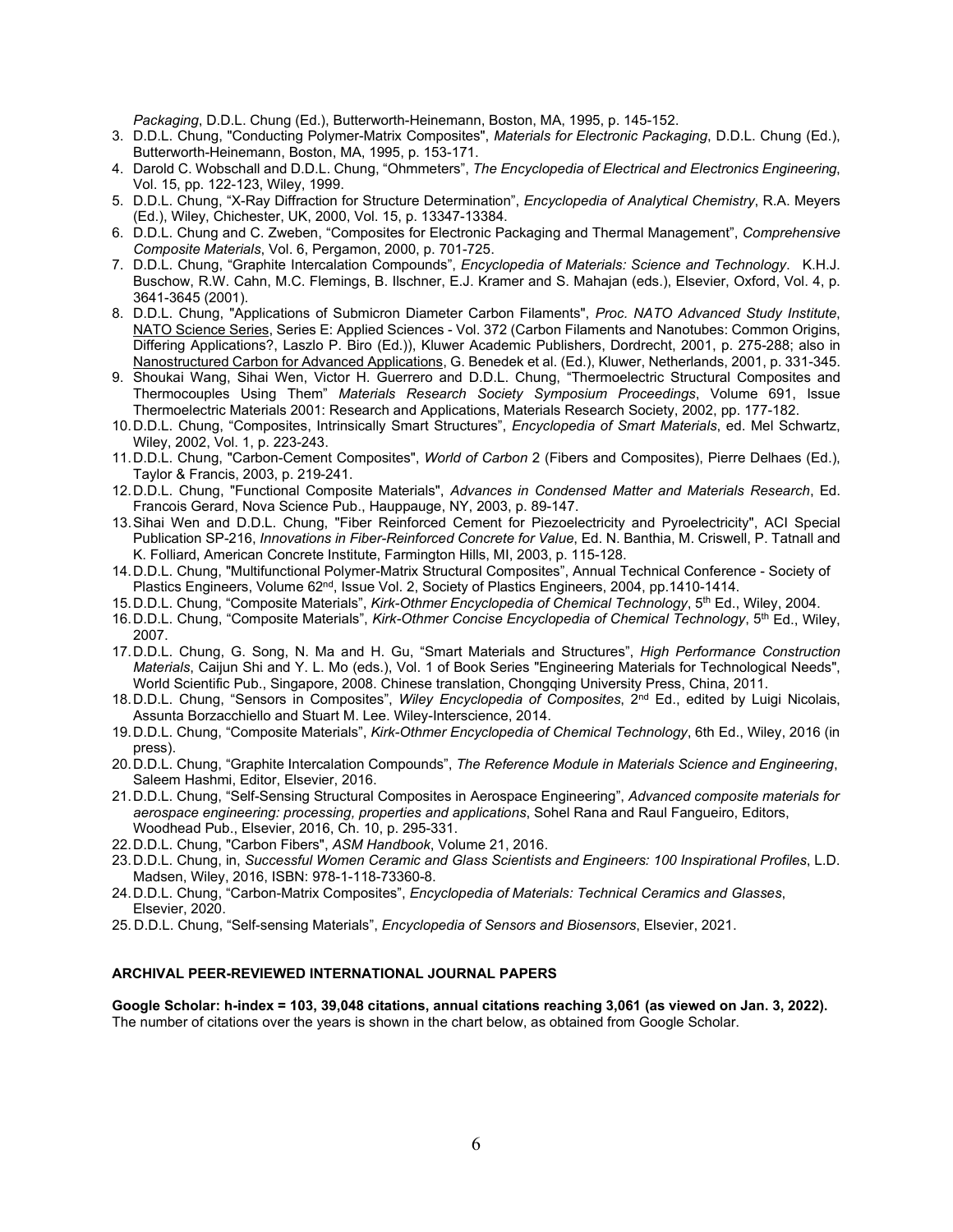

#### **604 archival peer-reviewed international journal papers categorized by material type are listed below. Only peer-reviewed journal published papers are listed.**

# **CARBON (167 journal papers)**

- 1. D.D.L. Chung and M.S. Dresselhaus, "Magnetoreflection Study of Graphite Intercalated with Bromine," Solid State Comm. 19, 227 (1976).
- 2. D.A. Platts, D.D.L. Chung and M.S. Dresselhaus, "Far-Infrared Magnetoreflection Studies of Graphite Intercalated with Bromine," Phys. Rev. B15, 1087 (1977).
- 3. D.D.L.Chung and M.S.Dresselhaus, "Magneto-Optical Studies of Graphite Intercalation Compounds," (invited paper), Physica 89B, 131 (1977).
- 4. J.J. Song, D.D.L. Chung, P.C. Eklund and M.S. Dresselhaus, "Raman Scattering in Graphite Intercalation Compounds," Solid State Comm. 20, 1111 (1976).
- 5. D.D.L.Chung, G. Dresselhaus and M.S. Dresselhaus, "Intralayer Crystal Structure and Order-Disorder Transformations of Graphite Intercalation Compounds," Mater. Sci. Eng. 31, 107 (1977).
- 6. M.S. Dresselhaus, G. Dresselhaus, P.C. Eklund and D.D.L. Chung, "Lattice Vibrations in Graphite and Intercalation Compounds of Graphite," Mater.Sci. Eng. 31, 141 (1977).
- 7. D.D.L. Chung, "Structural Studies of Graphite Intercalation Compounds," J. Electron. Mat.7, 89 (1978).
- 8. J.S. Culik and D.D.L. Chung, "Calorimetric Study of the Order-Disorder Transformations in Graphite-Halogens," Mater.Sci. Eng. 37, 213 (1979).
- 9. D.D.L. Chung, "Nomenclature of Graphite Intercalation Compounds," Mater. Sci. Eng. 39, 283 (1979).
- 10. D.D.L. Chung, "Graphite-Halogens As Temperature Calibration Standards for Transmission Electron Microscopy," Rev. Sci. Instrum.51, 932 (1980).
- 11. J.S. Culik and D.D.L. Chung, "Thermal Gravimetric Analysis of Graphite-Bromine," Mater.Sci. Eng. 44, 129 (1980).
- 12. K.K. Bardhan and D.D.L. Chung, "A Kinetic Model of the First Intercalation of Graphite," Carbon 18, 303 (1980).
- 13. K.K. Bardhan and D.D.L. Chung, "Surface Profilometric Study of the Kinetics of the Intercalation of Graphite," Carbon 18, 313 (1980).
- 14. K.K. Bardhan, J.C. Wu and D.D.L. Chung, "Phase Transitions in Graphite-Halogens," Synth.Met.2, 109 (1980).
- 15. K.K. Bardhan, J.C. Wu, J.S. Culik, S.H. Anderson and D.D.L. Chung, "Kinetics of Intercalation and Desorption in Graphite," Synth. Met.2, 57 (1980).
- 16. D.D.L. Chung "Exfoliation of Graphite," Therm. Expans., [Proc. Int. Therm. Expans. Symp.], 7th 1979 (Pub. 1982), 37-44.Edited by D.C. Larsen. Plenum: New York, NY.
- 17. D. Ghosh and D.D.L. Chung, "Electron Diffraction Evidence of Domain Twinning in Graphite-Bromine Single Crystals," Mater. Res. Bull.18 (16), 727-33 (1983).
- 18. S.H. Anderson and D.D.L. Chung, "Thermodynamics of Intercalation of Bromine in Graphite," Mater. Res. Soc. Symp. Proc. 20 (Intercalated Graphite), 271-6 (1983).
- 19. S.H. Anderson and D.D.L. Chung, "Exfoliation of Single Crystal Graphite and Graphite Fibers Intercalated with Halogens," Synth.Met.8, 343-9 (1983).
- 20. D. Ghosh and D.D.L. Chung, "Effect of Intercalate Desorption on the Two-Dimensional Structure of Graphite-Bromine," Synth. Met.7, 283-8 (1983).
- 21. D. Ghosh and D.D.L. Chung, "Two-Dimensional Structure of Bromine Intercalated Graphite," Mater. Res. Bull.18 (10), 1179-89 (1983).
- 22. S.H. Anderson and D.D.L. Chung, "Exfoliation of Intercalated Graphite," Carbon 22 (3), 253-63 (1984).
- 23. S.H. Anderson and D.D.L. Chung, "Intercalate Displacement and Exchange in Graphite," Synth. Met.7, 107-15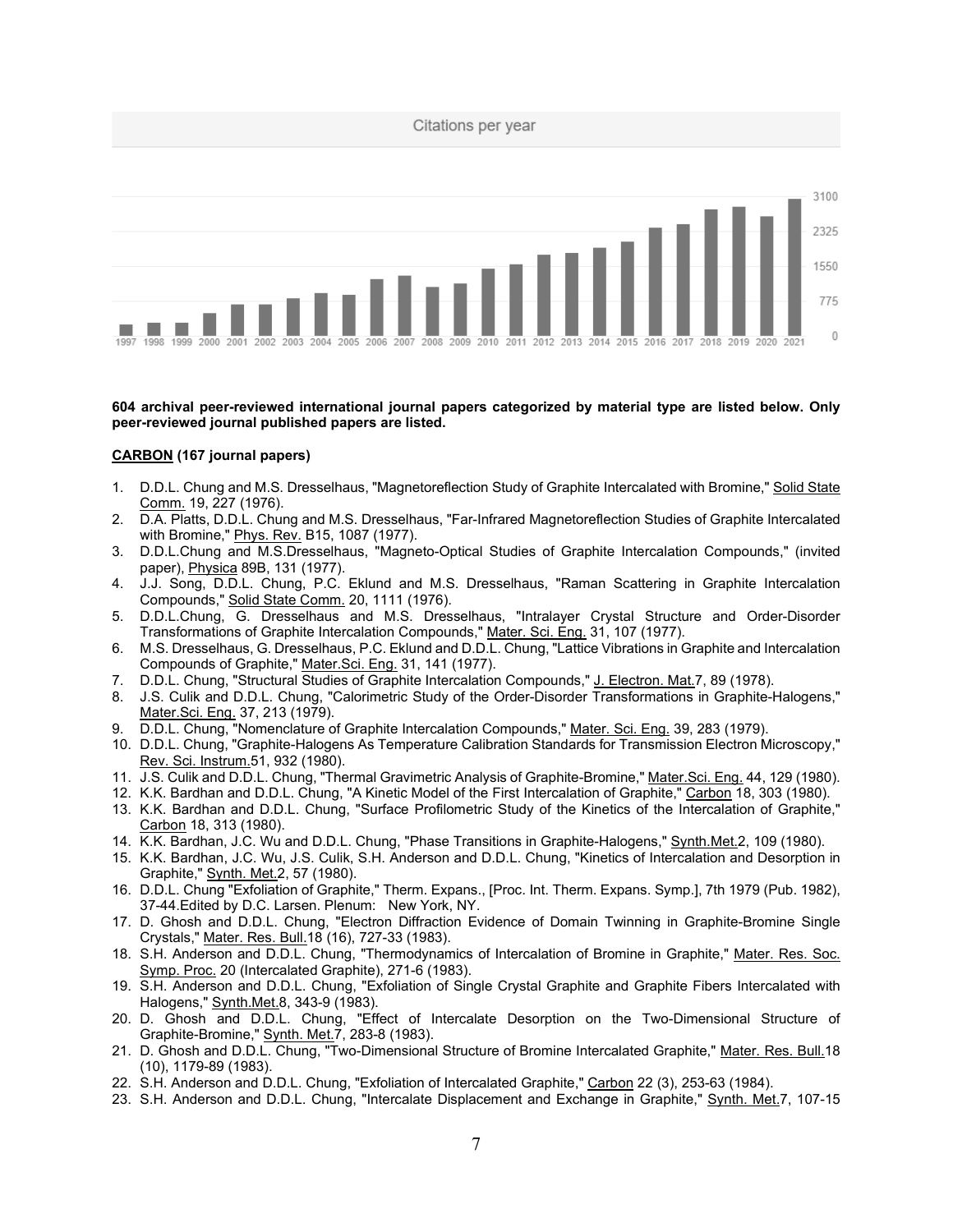(1983).

- 24. J.S. Culik and D.D.L. Chung, "Calorimetric Study of the Rate of the 277 K Phase Transition in Graphite-Bromine," Carbon 22 (1), 102-3 (1984).
- 25. D. Ghosh and D.D.L. Chung, "Synchrotron X-Ray Diffraction Study of the Room Temperature Incommensurate Phase in Graphite-Bromine Intercalation Compound," J. Phys. Lett.44 (18), 761-9 (1983).
- 26. D. Ghosh, R. Gangwar and D.D.L. Chung, "Superlattice Ordering in Graphite-ICl Single Crystals and Fibers," Carbon 22 (3), 225-33 (1984).
- 27. S.H. Anderson and D.D.L. Chung, "Graphite Ribbons Formed From Graphite Fibers," Carbon 22 (6), 613-4 (1984).
- 28. Edward Beam III, D. Ghosh and D.D.L. Chung, "Calorimetric Study of the Phase Transitions in Graphite Intercalated with Iodine Monochloride," Mater.Lett.2 (6A&B), 515-8 (1984).
- 29. J.S. Culik and D.D.L. Chung, "Calorimetric Evidence for Two-Step Melting in Graphite-Bromine," Carbon 23 (4), 459-60 (1985).
- 30. D. Ghosh and D.D.L. Chung, "Synchrotron X-ray Diffraction Study of the Incommensurate Graphite-Bromine Compound: Change in the c-axis Repeat Distance During the Incommensurate-Commensurate Transition," Mater. Lett.3 (4), 161-4 (1985).
- 31. D.D.L. Chung, "Structure and Phase Transitions of Graphite Intercalated with Bromine," Phase Transitions 8, 35-57 (1986).
- 32. D.D.L. Chung and Lan W. Wong "Effect of Exfoliation on the Electrical Resistivity of Intercalated Graphite," Synth. Met.12, 533-538 (1985).
- 33. D.D.L. Chung and C.G. Woychik, "Searching the Evidence for the Intercalation of Coal," Fuel 66, 799-802 (1987).
- 34. D.D.L. Chung and Lan W. Wong, "Dependence of the Electrical Resistance of Intercalated Graphite Fibers on Electric Power," Carbon 24(4), 443-445 (1986).
- 35. D.D.L. Chung and Lan W. Wong, "Electromechanical Behavior of Graphite Intercalated with Bromine," Carbon 24(5), 639-647 (1986).
- 36. J.L. Feldman, W.T. Elam, A.C. Ehrlich, E.F. Skelton, D.D. Dominguez, D.D.L. Chung and F.W. Lytle, "Polarized X-ray Absorption Studies of Graphite Intercalated Bromine Compounds," Phys. Rev. B 33(12), 7961-7982 (1986).
- 37. S.H. Anderson Axdal and D.D.L. Chung, "A Theory for the Kinetics of Intercalation of Graphite," Carbon 25(3), 377-389 (1987).
- 38. S.H. Anderson Axdal and D.D.L. Chung, "Kinetics and Thermodynamics of Intercalation of Bromine in Graphite: I. Experimental," Carbon 25(2), 191-210 (1987).
- 39. S.H. Anderson Axdal and D.D.L. Chung, "Kinetics and Thermodynamics of Intercalation of Bromine in Graphite: II. Theory," Carbon 25(2), 211-218 (1987).
- 40. D.D.L. Chung, "Intercalate Vaporization During the Exfoliation of Graphite Intercalated with Bromine," Carbon 25(3), 361-365 (1987).
- 41. D.D.L. Chung and Lan W. Wong, "Measurement of Thermal Stress in Graphite Intercalated with Bromine," Int. J. Thermophysics 9(2), 279-282 (1988).
- 42. D.D.L. Chung, "Exfoliation of Graphite," J. Mater. Sci. 22(12), 4190-98 (1987).
- 43. Jeng-Maw Chiou, C.T. Ho and D.D.L. Chung, "Effect of Bromination on the Oxidation Resistance of Pitch-Based Carbon Fibers", Carbon 27(2), 227-231 (1989).
- 44. C.T. Ho and D.D.L. Chung, "Structure of Brominated Thornel P-100 Carbon Fibers", Carbon 27, 603-609 (1989).
- 45. M.S.A. Baksh, R.T. Yang and D.D.L. Chung, "Composite Sorbents by Chemical Vapor Deposition on Activated Carbon", Carbon 27(6), 931-934 (1989).
- 46. C.T. Ho and D.D.L. Chung, "Carbon Fibers Brominated by Electrochemical Intercalation", Carbon 28, 521 (1990).
- 47. C.T. Ho and D.D.L. Chung, "Inhibition of the Oxidation of Carbon-Carbon Composites by Bromination", Carbon 28(6), 815-824 (1990).
- 48. C.T. Ho and D.D.L. Chung, "Bromination of Graphitic Pitch-Based Carbon Fibers", Carbon 28(6), 831-837 (1990).
- 49. C.T. Ho and D.D.L. Chung, "Kinetics of Intercalate Desorption from Carbon Fibers Intercalated with Bromine", Carbon 28(6), 825-830 (1990).
- 50. D.D.L. Chung, "Intercalated Graphite as a Smart Material for High-Stress, High-Strain, Low-Electric-Field Electromechanical Switching", Smart Mater. Struct.1, 233-236 (1992).
- 51. L.W. Song, K.T. Fredette, D.D.L. Chung and Y.H. Kao, "Superconductivity in Interhalogen-Doped Fullerenes", Solid State Comm. 87(5), 387-391 (1993).
- 52. Xiaoping Shui, D.D.L. Chung and Christine A. Frysz, "Hairy Carbon Electrodes Studied by Cyclic Voltammetry and Battery Discharge Testing", J. Power Sources 47(3), 313-320 (1994).
- 53. Christine A. Frysz, Xiaoping Shui, and D.D.L. Chung, "Electrochemical Behavior of Porous Carbons," Carbon 35(7), 893-916 (1997).
- 54. Christine A. Frysz, Xiaoping Shui, and D.D.L. Chung, "Effect of Chemisorbed Oxygen on the Electrochemical Behavior of Graphite Fibers," Carbon 32(8), 1499-1505 (1994).
- 55. Xiaoping Shui, Christine A. Frysz, and D.D.L. Chung, "Solvent Cleansing of the Surface of Carbon Filaments and Its Benefit to the Electrochemical Behavior," Carbon 33(12), 1681-1698 (1995).
- 56. Christine A. Frysz, Xiaoping Shui, and D.D.L. Chung, "Carbon Filaments and Carbon Black as a Conductive Additive to the Manganese Dioxide Cathode of a Lithium Electrolytic Cell," J. Power Sources 58(1), 41-54 (1996).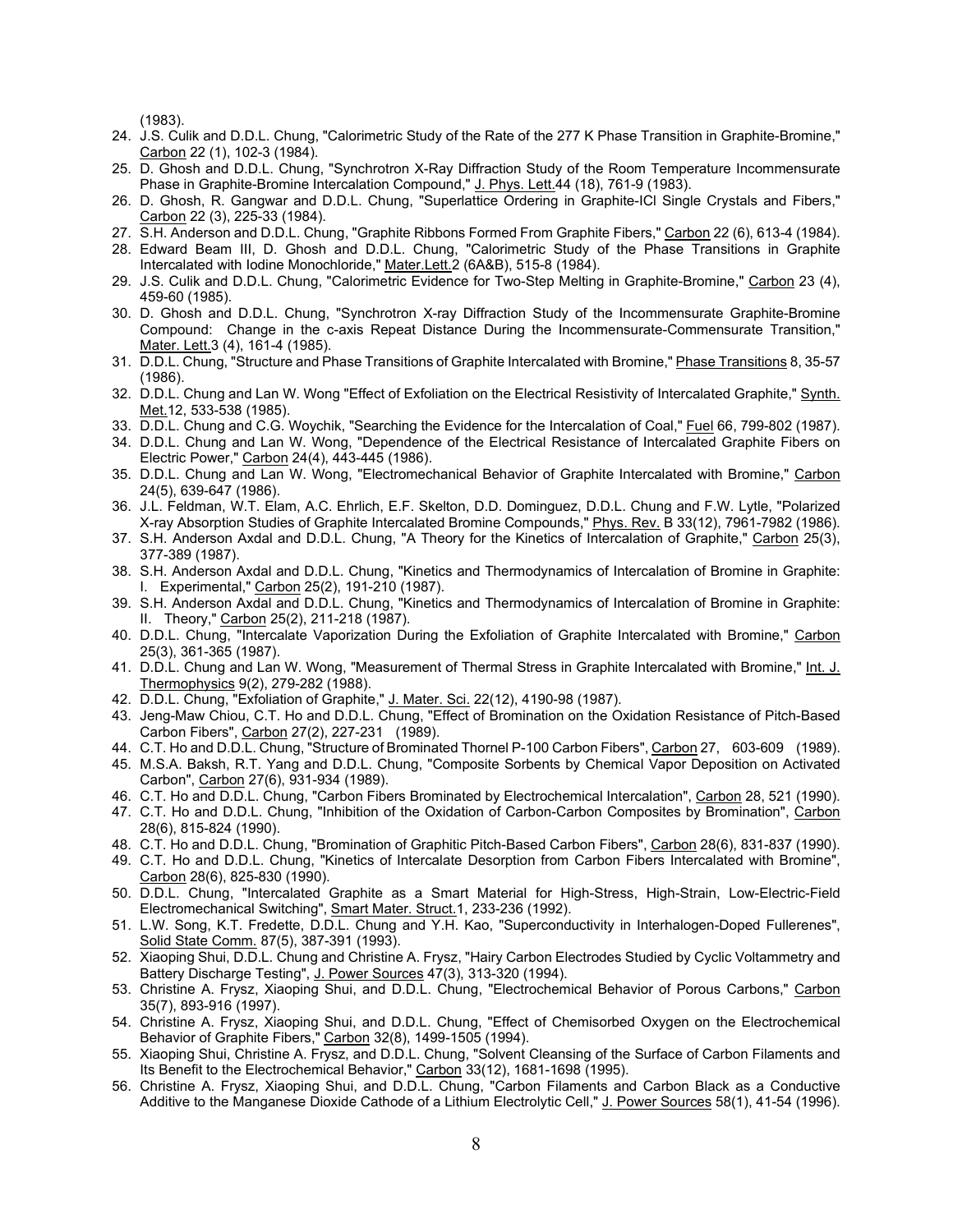- 57. Christine A. Frysz, Xiaoping Shui, and D.D.L. Chung, "Use of Carbon Filaments in Place of Carbon Black as the Current Collector of a Lithium Cell with a Thionyl Chloride-Bromine Chloride Catholyte," J. Power Sources 58(1), 55-66 (1996).
- 58. Xiaoping Shui and D.D.L. Chung, "High-Strength High-Surface-Area Porous Carbon Made From Submicron-Diameter Carbon Filaments," Carbon 34(6), 811-814 (1996); 34(9), 1162 (1996).
- 59. Xiangcheng Luo and D.D.L. Chung, "Electromagnetic Interference Shielding Reaching 130 dB Using Flexible Graphite," Carbon 34(10), 1293-1294 (1996).
- 60. Xiaojun Wang and D.D.L. Chung, "Electromechanical Behavior of Carbon Fiber," Carbon 35(5), 706-709 (1997).
- 61. Weiming Lu and D.D.L. Chung, "Mesoporous Activated Carbon Filaments," Carbon 35(3), 427-430 (1997).
- 62. Shoukai Wang and D.D.L. Chung, "Self-Monitoring of Strain and Damage by a Carbon-Carbon Composite," Carbon 35(5), 621-630 (1997).
- 63. Xiaoping Shui, Christine A. Frysz, and D.D.L. Chung, "Electrochemical Behavior of Hairy Carbons," Carbon 35(10/11), 1439-1455 (1997).
- 64. Michael S. Salib, Athos Petrou, and D.D.L. Chung, "Optomechanical Actuation Using Intercalated Graphite," Carbon 35(5), 709-711 (1997).
- 65. Christine A. Frysz and D.D.L. Chung, "Electrochemical Behavior of Flexible Graphite," Carbon 35(6), 858-860 (1997).
- 66. Christine A. Frysz and D.D.L. Chung, "Improving the Electrochemical Behavior of Carbon Black and Carbon Filaments by Oxidation," Carbon 35(8), 1111-1127 (1997).
- 67. Xiangcheng Luo and D.D.L. Chung, "Flexible Graphite for Sensing Stress/Displacement", J. Intelligent Material Systems and Structures 8, 389-392 (1997).
- 68. Xiaojun Wang and D.D.L. Chung, "Piezoresistive Behavior of Carbon Fiber in Epoxy," Carbon 35(10/11), 1649- 1651 (1997).
- 69. D.D.L. Chung, "Self-Monitoring Structural Materials," Mater. Sci. Eng. Rev.R22(2), 57-78 (1998).
- 70. Shoukai Wang, Xiaoping Shui, Xuli Fu, and D.D.L. Chung, "Early Fatigue Damage in Carbon Fiber Composites, Observed by Electrical Resistance Measurement," J. Mater.Sci. 33(15), 3875-3884 (1998).
- 71. Shoukai Wang, Xuli Fu, and D.D.L. Chung, "Nondestructive Evaluation of Brittle-Matrix Composites During Loading by Electrical Resistance Measurement," Ceramic Trans. 89 (Nondestructive Evaluation of Ceramics), 145-156 (1998).
- 72. Xiaojun Wang, Xuli Fu, and D.D.L. Chung, "Strain Sensing Using Carbon Fiber," J. Mater. Res. 14(3), 790-802 (1999).
- 73. Xiangcheng Luo and D.D.L. Chung, "Electromagnetic Interference Shielding Using Continuous Carbon Fiber Carbon-Matrix and Polymer-Matrix Composites," Composites: Part B, 30(3), 227-231 (1999).
- 74. Sihai Wen, Shoukai Wang and D.D.L. Chung, "Carbon Fiber Structural Composites as Thermistors", Sensors & Actuators A 78, 180-188 (1999).
- 75. Sihai Wen, Shoukai Wang and D.D.L. Chung, "Piezoresistivity in Continuous Carbon Fiber Polymer-Matrix and Cement-Matrix Composites", J. Mater. Sci. 35(14), 3669-3675 (2000).
- 76. Weiming Lu and D.D.L. Chung, "Preparation of Conductive Carbons with High Surface Area", Carbon 39(1), 39- 44 (2000).
- 77. D.D.L. Chung, "Flexible Graphite for Gasketing, Adsorption, Electromagnetic Interference Shielding, Vibration Damping, Electrochemical Applications, and Stress Sensing", J. Mater. Eng. Perf. 9(2), 161-163 (2000).
- 78. Xiangcheng Luo and D.D.L. Chung, "Vibration Damping Using Flexible Graphite", Carbon 38(10), 1510-1512 (2000).
- 79. Sihai Wen and D.D.L. Chung, "Effect of Carbon Fiber Grade on the Electrical Behavior of Carbon Fiber Reinforced Cement", Carbon 39, 369-373 (2001).
- 80. Xiangcheng Luo and D.D.L. Chung, "Graphite-Graphite Electrical Contact under Dynamic Mechanical Loading", Carbon 39, 615-618 (2001).
- 81. D.D.L. Chung, "Electromagnetic Interference Shielding Effectiveness of Carbon Materials", Carbon 39(2), 279-285 (2001).
- 82. Xiaoping Shui and D.D.L. Chung, "Electrical Resistivity of Submicron-Diameter Carbon-Filament Compacts", Carbon 39 (ER11), 1717-1722 (2001).
- 83. Xiangcheng Luo and D.D.L. Chung, "Tribology of Graphite and Concrete, Studied by Contact Electrical Resistance Measurement During Cyclic Compression", J. Tribology, 123(4), 682-685 (2001).
- 84. D.D.L. Chung, "Comparison of Submicron Diameter Carbon Filaments and Conventional Carbon Fibers as Fillers in Composite Materials", Carbon 39(8), 1119-1125 (2001).
- 85. Weiming Lu and D.D.L. Chung, "Anodic Performance of Vapor-Deprived Carbon Filaments in Lithium-Ion Secondary Battery", Carbon 39(4), 493-496 (2001).
- 86. D.D.L. Chung, "Fibrous Composite Interfaces Studied by Electrical Resistance Measurement", Adv. Eng. Mater. 2(12), 788-796 (2000).
- 87. Yunsheng Xu and D.D.L. Chung, "Silane-Treated Carbon Fiber for Reinforcing Cement", Carbon 39 (ER13), 1995-2001 (2001).
- 88. Junhua Wu and D.D.L. Chung, "Increasing the Electromagnetic Interference Shielding Effectiveness of Carbon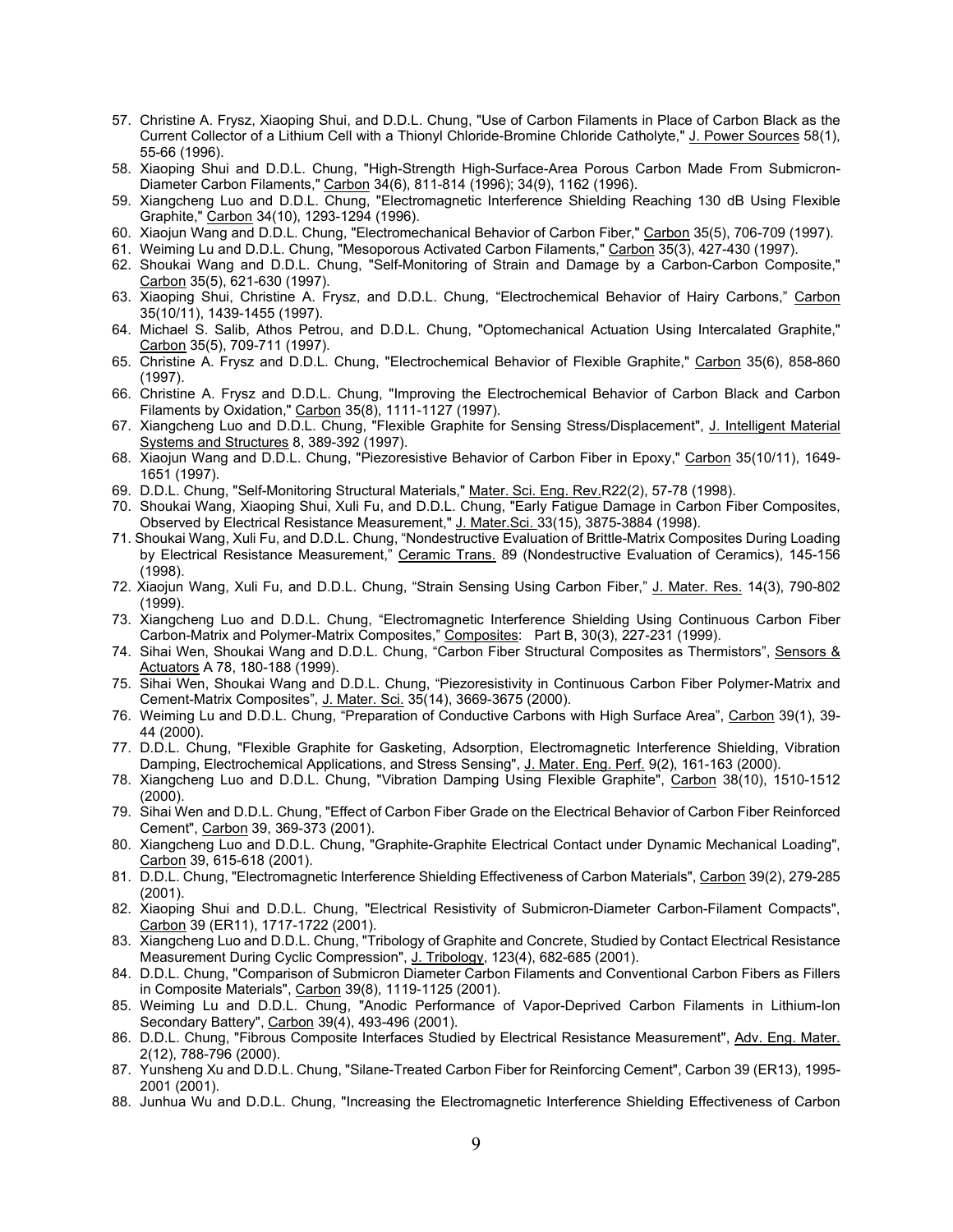Fiber Polymer-Matrix Composite by Using Activated Carbon Fibers", Carbon 40 (ER3), 445-447 (2002).

- 89. D.D.L. Chung, "Structural Health Monitoring by Electrical Resistance Measurement", Smart Mater. Struct. 10(4), 624-636 (2001).
- 90. Yan Chen, David T. Shaw and D.D.L. Chung, "Hydrogen Storage in Aligned Carbon Nanotubes", Appl. Phys. Lett. 78(15), 2128-2130 (2001).
- 91. Xiangcheng Luo and D.D.L. Chung, "Flexible Graphite Under Repeated Compression Studied by Electrical Resistance Measurements", Carbon 39(7), 985-990 (2001).
- 92. Yie Meng Hoi and D.D.L. Chung, "Flexible Graphite as a Compliant Thermoelectric Material", Carbon 40(7), 1134- 1136 (2002).
- 93. Weiming, Lu and D.D.L. Chung, "A Comparative Study of Carbons for Use as an Electrically Conducting Additive in the Manganese Dioxide Cathode of an Electrochemical Cell", Carbon 40 (ER3), 447-449 (2002).
- 94. Weiming, Lu and D.D.L. Chung, "Oxidation Protection of Carbon Materials by Acid Phosphate Impregnation", Carbon 40(8), 1249-1254 (2002).
- 95. Randy Chugh and D.D.L. Chung, "Flexible Graphite as a Heating Element", Carbon 40(13), 2285-2289 (2002).
- 96. D.D.L. Chung, "Graphite", J. Mater. Sci. 37(8), 1475-1489 (2002).
- 97. Weiming Lu and D.D.L. Chung, "Effect of the Pitch-Based Carbon Anode on the Capacity Loss of Lithium-Ion Secondary Battery", Carbon 41(5), 945-950 (2003).
- 98. Jorge Sanchez-Coronado, D.D.L. Chung, M. Martinez-Escandell, J. Narciso and F. Rodríguez-Reinoso, "Effect of Boron Carbide Particle Addition on the Thermomechanical Behavior of Carbon-Matrix Silicon Carbide Particle Composite", Carbon 41(6), 1096-1099 (2003).
- 99. Jorge Sanchez-Coronado and D.D.L. Chung, "Thermomechanical Behavior of a Graphite Foam", Carbon 41(6), 1175-1180 (2003).
- 100.Junhua Wu and D.D.L. Chung, "Improving Colloidal Graphite for Electromagnetic Interference Shielding by the Use of 0.1 µm Diameter Carbon Filaments", Carbon 41(6), 1313-1315 (2003).
- 101.Chia-Ken Leong and D.D.L. Chung, "Carbon Black Dispersions as Thermal Pastes that Surpass Solder in Providing High Thermal Contact Conductance", Carbon 41(13), 2459-2469 (2003).
- 102.Taejin Kim and D.D.L. Chung, "Carbon Fiber Mats as Resistive Heating Elements", Carbon 41(12), 2436-2440 (2003).
- 103.D.D.L. Chung, "Electrical Applications of Carbon Materials", J. Mater. Sci. 39(8), 2645-2661 (2004).
- 104.Chia-Ken Leong and D.D.L. Chung, "Pressure Electrical Contact Improved by Carbon Black Paste", J. Electron. Mater. 33(3), 203-206 (2004).
- 105.Chia-Ken Leong and D.D.L. Chung, "Carbon black dispersions and carbon-silver combinations as thermal pastes that surpass commercial silver and ceramic pastes in providing high thermal contact conductance", Carbon 42(11), 2323-2327 (2004).
- 106.Sihai Wen and D.D.L. Chung, "Effect of Carbon Black on the Thermal, Mechanical and Electrical Properties of Pitch-Matrix Composites", Carbon 42(12-13), 2393-2397 (2004).
- 107.Sihai Wen and D.D.L. Chung, "Pitch-Matrix Composites for Electrical, Electromagnetic and Strain-Sensing Applications", J. Mater. Sci. 40(15), 3897-3903 (2005).
- 108. Yunsheng Xu, Chia-Ken Leong and D.D.L. Chung, "Carbon Nanotube Dispersions as Thermal Pastes", J. Electron. Mater. 36(9), 1181-1187 (2007).
- 109.Chia-Ken Leong, Yasuhiro Aoyagi and D.D.L. Chung, "Carbon-Black Thixotropic Thermal Pastes for Improving Thermal Contacts", J. Electron. Mater. 34(10), 1336-1341 (2005).
- 110.Yuan-Chan Hsu and D.D.L. Chung, "Silver Particle Carbon-Matrix Composites as Thick Films for Electrical Applications", <u>J. Electron. Mater.</u> 36(9), 1188-1192 (2007).
- 111.Chia-Ken Leong, Yasuhiro Aoyagi and D.D.L. Chung, "Carbon Black Pastes as Coatings for Improving Thermal Gap-Filling Materials", Carbon 44(3), 435-440 (2006).
- 112.Chia-Ken Leong and D.D.L. Chung, "Improving the Electrical and Mechanical Behavior of Electrically Conductive Paint by Partial Replacement of Silver by Carbon Black", <u>J. Electron. Mater.</u>, 35(1), 118-122 (2006).
- 113.Timothy A. Howe, Chia-Ken Leong and D.D.L. Chung, "Comparative Evaluation of Thermal Interface Materials for Improving the Thermal Contact Between an Operating Computer Microprocessor and Its Heat Sink", J. Electron. Mater. 35(8), 1628-1635 (2006).
- 114.Chuangang Lin, Timothy A. Howe and D.D.L. Chung, "Electrically Nonconductive Thermal Pastes with Carbon as the Thermally Conductive Component", J. Electron. Mater. 36(6), 659-668 (2007).
- 115.Chuangang Lin and D.D.L. Chung, "Effect of Carbon Black Structure on the Effectiveness of Carbon Black Thermal Interface Pastes" Carbon 45(15), 2922-2931 (2007).
- 116.Seungjin Han, Jan T. Lin, Yasuhiro Aoyagi and D.D.L. Chung, "Enhancing the Thermal Conductivity and Compressive Modulus of Carbon Fiber Polymer-Matrix Composites in the Through-Thickness Direction by Nanostructuring the Interlaminar Interface with Carbon Black", Carbon 46(7), 1060-1071 (2008).
- 117.Yasuhiro Yamada and D.D.L. Chung, "Epoxy-Based Carbon Films with High Electrical Conductivity Attached to an Alumina Substrate", Carbon 46(13), 1798-1801 (2008).
- 118.Yasuhiro Yamada and D.D.L. Chung, "Three-Dimensional Microstructuring of Carbon by Thermoplastic Spacer Evaporation During Pyrolysis", Carbon 46(13), 1765-1772 (2008).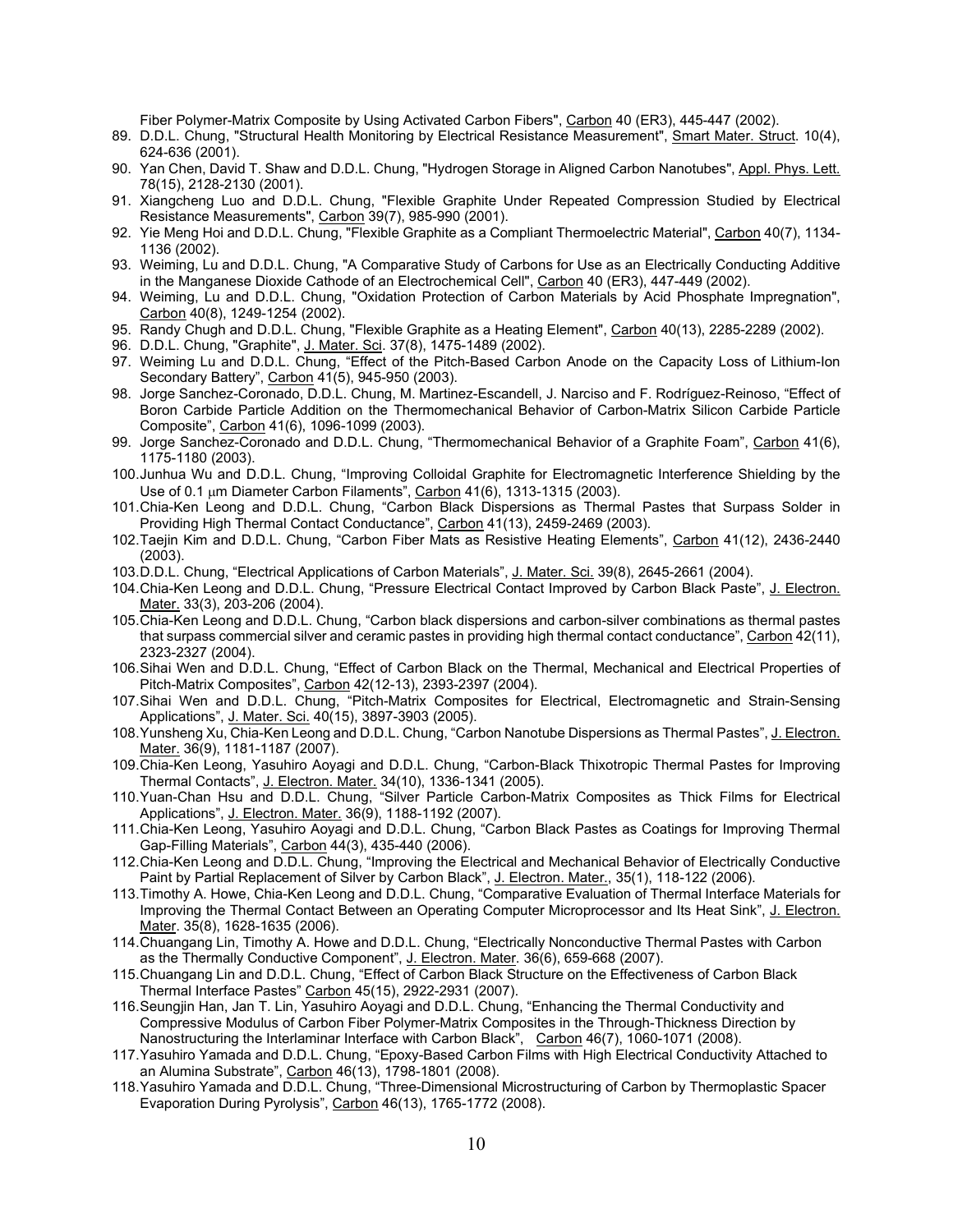- 119.Chuangang Lin and D.D.L. Chung, "Graphite Nanoplatelet Pastes versus Carbon Black Pastes as Thermal Interface Materials ", Carbon 47(1), 295-305 (2009).
- 120.Kesong Hu and D.D.L. Chung, "Flexible Graphite Modified by Carbon Black Paste for Use as a Thermal Interface Material", Carbon 49, 1075-1086 (2011).
- 121.Po-Hsiu Chen and D.D.L. Chung, "Dynamic Mechanical Properties of Flexible Graphite Made from Exfoliated Graphite", Carbon 50, 283-289 (2012).
- 122.D.D.L. Chung, "Carbon Materials for Structural Self-Sensing, Electromagnetic Shielding and Thermal Interfacing", Carbon 50, 3342-3353 (2012).
- 123.D.D.L. Chung and Yoshihiro Takizawa, "Performance of Isotropic and Anisotropic Heat Spreaders", J. Electronic Mater., 41(9), 2580-2587 (2012). (The final publication is available at)
- 124.Andi Wang, Xiaoqing Gao, Rossman F. Giese, Jr. and D.D.L. Chung, "A ceramic-carbon hybrid as a hightemperature structural monolith and reinforcing filler and binder for carbon/carbon composites", Carbon 59, 76-92 (2013).
- 125.Shuang Lu and D.D.L. Chung, "Viscoelastic behavior of carbon black and its relationship with the aggregate size", Carbon 60, 346-355 (2013).
- 126.Po-Hsiu Chen and D.D.L. Chung, "Viscoelastic behavior of the cell wall of exfoliated graphite", Carbon 61, 305– 312 (2013).
- 127.D.D.L. Chung, "Interface-derived extraordinary viscous behavior of exfoliated graphite", Carbon 68, 646-652 (2014).
- 128.Andi Wang and D.D.L. Chung, "Dielectric and electrical conduction behavior of carbon paste electrochemical electrodes, with decoupling of carbon, electrolyte and interface contributions", Carbon 72, 135-151 (2014).
- 129.Po-Hsiu Chen and D.D.L. Chung, "Thermal and electrical conduction in the compaction direction of exfoliated graphite and their relation to the structure", Carbon 77, 538-550 (2014).
- 130.Po-Hsiu Chen and D.D.L. Chung, "Elastomeric behavior of exfoliated graphite, as shown by instrumented indentation testing," Carbon 81, 505-513 (2015).
- 131.Munish Sharma and D.D.L. Chung, "Solder-graphite network composite sheets as high-performance thermal interface materials", J. Electronic Materials 44(3), 929-947 (2015). Honored as Editors' Choice (hence Open Access). The final publication is available at Springer via [http://dx.doi.org/\[DOI10.1007/s11664-014-3589-0\]](http://dx.doi.org/%5bDOI10.1007/s11664-014-3589-0)
- 132.Xinghua Hong and D.D.L. Chung, "Exfoliated graphite with relative dielectric constant reaching 360, obtained by exfoliation of acid-intercalated graphite flakes without subsequent removal of the residual acidity", Carbon 91, 1- 10 (2015).
- 133.Morteza Moalleminejad and D.D.L. Chung, "Dielectric constant and electrical conductivity of carbon black as an electrically conductive additive in a manganese-dioxide electrochemical electrode, and their dependence on electrolyte permeation", Carbon 91, 76-87 (2015).
- 134.Ailipati Delixiati and D.D.L. Chung, "Bentonite-derived materials preferably with nanocarbon incorporation exhibiting exceptionally high dielectric loss at relatively low electrical conductivity", J. Materials Sci. 51, 969-978 (2016). The final publication is available at Springer via http://dx.doi.org/[DOI10.1007/s10853-015-9426-x].
- 135.D.D.L. Chung, "A review of exfoliated graphite" (invited paper, 50th Anniversary edition), J. Mater. Sci. 51, 554- 568 (2016).
- 136.Andi Wang and D.D.L. Chung, "First report of fumed alumina incorporation in carbon-carbon composite and the consequent improvement of the oxidation resistance and mechanical properties", Carbon 101, 281-289 (2016).
- 137.Yoshihiro Takizawa, Daojun Wang and D.D.L. Chung, "Carbon black and fumed alumina exhibiting high interface-derived mechanical energy dissipation", Carbon 103, 436-448 (2016).
- 138. Lifeng Xiao and D.D.L. Chung, "Mechanical energy dissipation modeling of exfoliated graphite based on interfacial friction theory", Carbon 108, 291-302 (2016).
- 139.Miguel Ramirez and D.D.L. Chung, "Electromechanical, self-sensing and viscoelastic behavior of carbon fiber tows", Carbon 110, 8-16 (2016).
- 140.Xinghua Hong, Weidong Yu, Andi Wang and D.D.L. Chung, "Graphite oxide paper as a polarizable electrical conductor in the through-thickness direction", Carbon 109, 874-882 (2016).
- 141.Xinghua Hong, Weidong Yu and D.D.L. Chung, Electric permittivity of reduced graphite oxide. Carbon 111, 182- 190 (2017).
- 142.Xinghua Hong and D.D.L. Chung, "Carbon nanofiber mats for electromagnetic interference shielding", Carbon 111, 529-527 (2017).
- 143.Asma A. Eddib and D.D.L. Chung, "The importance of the electrical contact between specimen and testing fixture in evaluating the electromagnetic interference shielding effectiveness of carbon materials", Carbon 117, 427-436 (2017). Corrigendum to The importance of the electrical contact between specimen and testing fixture in evaluating the electromagnetic interference shielding effectiveness of carbon materials, Carbon 120, 337 (2017).
- 144.Xinghua Hong, Weidong Yu and D.D.L. Chung, "Significant effect of sorbed water on the electrical and dielectric behavior of graphite oxide", Carbon 119, 403-418 (2017).
- 145.Xueping Wu, Qingxin Zhang, Cun Liu, Xianlong Zhang, D.D.L. Chung, "Carbon-coated sepiolite clay fibers with acid pre-treatment as low-cost organic adsorbents", Carbon 123, 259–272 (2017).
- 146. Asma A. Eddib and D.D.L. Chung, "Radio-frequency linear absorption coefficient of carbon materials, its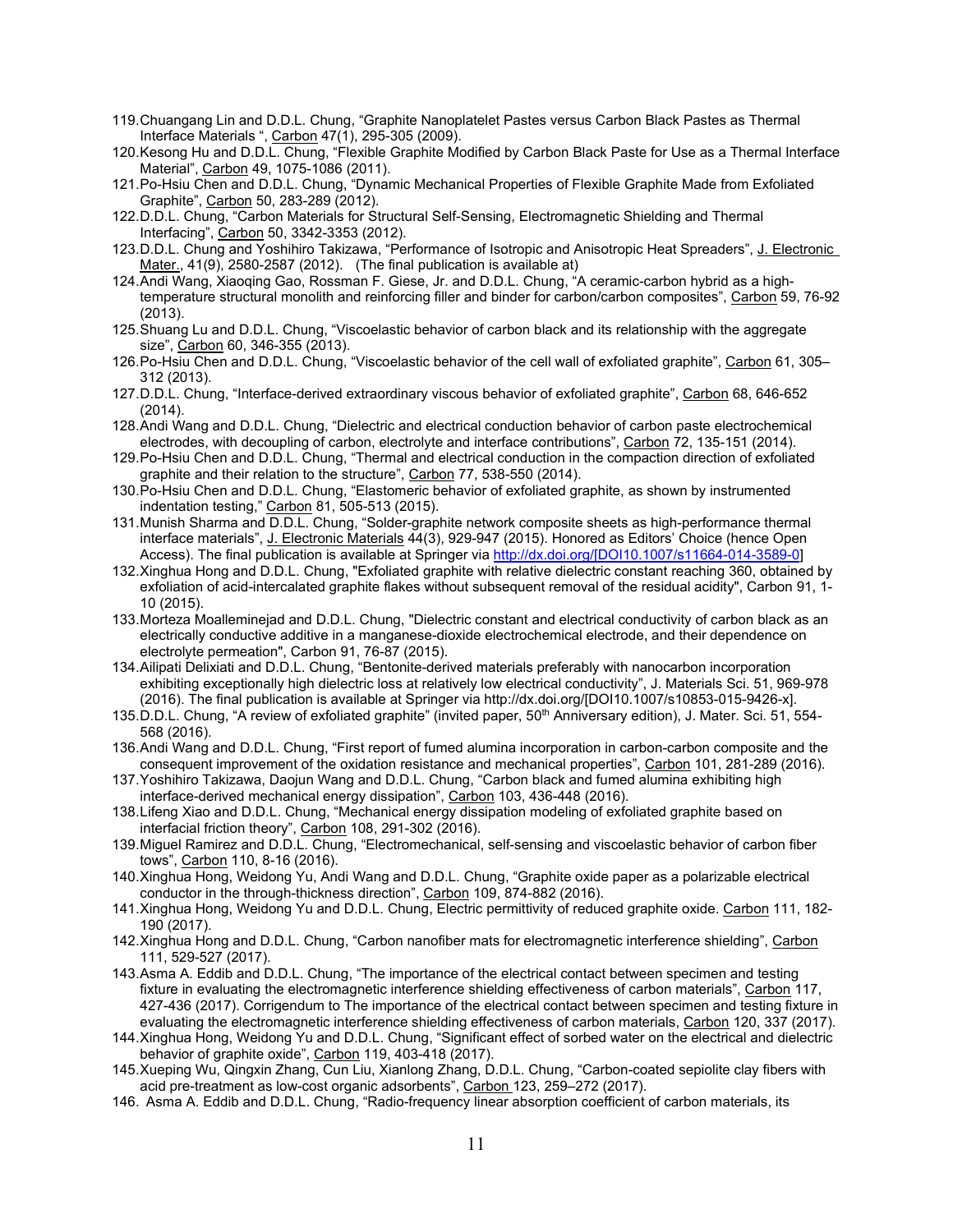dependence on the thickness and its independence on the carbon structure", Carbon 124, 473-478 (2017).

- 147. Asma A. Eddib and D.D.L. Chung. Electric permittivity of carbon fiber. Carbon 143, 475-480 (2019).
- 148. D.D.L. Chung. Interface-derived solid-state viscoelasticity exhibited by nanostructured and microstructured materials containing carbons or ceramics. Carbon 144, 567-581 (2019).
- 149. Xiang Xi and D.D.L. Chung. Effect of nickel coating on the stress-dependent electric permittivity, piezoelectricity and piezoresistivity of carbon fiber, with relevance to stress self-sensing. Carbon 145 (2019) 401-410.
- 150. Xiang Xi and D.D.L. Chung. Piezoelectric and piezoresistive behavior of unmodified carbon fiber. Carbon 145 (2019) 452-461.
- 151. Xiang Xi and D.D.L. Chung. Capacitance-based self-sensing of flaws and stress in carbon-carbon composite, with reports of the electric permittivity, piezoelectricity and piezoresistivity. Carbon 146, 447-461 (2019). Corrigendum to "Capacitance-based self-sensing of flaws and stress in carbon-carbon composite, with reports of the electric permittivity, piezoelectricity and piezoresistivity". Carbon 158, 545 (2020).
- 152. Xiang Xi and D.D.L. Chung. Colossal electric permittivity discovered in polyacrylonitrile (PAN) based carbon fiber, with comparison of PAN-based and pitch-based carbon fibers. Carbon 145, 734-739 (2019).
- 153. Xiang Xi and D.D.L. Chung. Electret, piezoelectret, dielectricity and piezoresistivity discovered in exfoliatedgraphite-based flexible graphite, with applications in mechanical sensing and electric powering. Carbon 150, 513-548 (2019).
- 154. Hongtao Guan and D.D.L. Chung. Effect of the planar coil and linear arrangements of continuous carbon fiber tow on the electromagnetic interference shielding effectiveness, with comparison of carbon fibers with and without nickel coating. Carbon 152, 898-908 (2019).
- 155. Hongtao Guan and D.D.L. Chung. Radio-wave electrical conductivity and absorption-dominant interaction with radio wave of exfoliated-graphite-based flexible graphite, with relevance to electromagnetic shielding and antennas. Carbon 157, 549-562 (2020).
- 156. Xiang Xi and D.D.L. Chung. Electret behavior of unpoled carbon fiber with and without nickel coating. Carbon 159, 122-132 (2020).
- 157. Xiang Xi and D.D.L. Chung. Electret behavior of carbon fiber structural composites with carbon and polymer matrices, and its application in self-sensing and self-powering. Carbon 160, 361-389 (2020).
- 158. D.D.L. Chung and Xiang Xi. Electric poling of carbon fiber with and without nickel coating. Carbon 162, 25-35 (2020).
- 159. Xiang Xi and D.D.L. Chung. Dynamics of the electric polarization and depolarization of graphite. Carbon 172, 83-95 (2021).
- 160. Xiang Xi and D.D.L. Chung. Role of grain boundaries in the dielectric behavior of graphite. Carbon 173, 1003- 1019 (2021).
- 161. Xiang Xi and D.D.L. Chung. Pyropermittivity and pyroelectret behavior of graphite. Carbon 174, 357-367 (2021).
- 162. Hongtao Guan and D.D.L. Chung. Absorption-dominant radio-wave attenuation loss of metals and graphite. J. Mater. Sci. 56(13), 8037-8047 (2021). https://doi.org/10.1007/s10853-021-05808-2.
- 163. Xiang Xi and D.D.L. Chung. Dielectric behavior of graphite, with assimilation of the AC permittivity, DC polarization and DC electret. Carbon 181, 246-259 (2021).
- 164. D.D.L. Chung, Jonah T. Bannon, Wenyi Yang. Dielectric behavior discovered in electrically conductive thick film. J. Mater. Sci.: Mater. Electronics 32(14), 19605-19613 (2021).<https://rdcu.be/cnwor>
- 165. D.D.L. Chung and Xiang Xi. Piezopermittivity for capacitance-based strain/stress sensing. Sensor Actuators A 332, 113028 (2021).
- 166. D.D.L. Chung and Xiang Xi. Factors that govern the electric permittivity of carbon materials in the graphite allotrope family. Carbon 184, 245-252 (2021). https://authors.elsevier.com/a/1dbra1zUAONtJ (free download till 10/8/21).
- 167. D.D.L. Chung and Xiang Xi. A review of the colossal permittivity of electronic conductors, specifically metals and carbons. Mater. Res. Bull. 148, 111654 (2022). <https://authors.elsevier.com/a/1eB1g5pgla33b>

# **CEMENT-MATRIX COMPOSITES (180 journal papers)**

- 1. Qijun Zheng and D.D.L. Chung, "Carbon Fiber Reinforced Cement Composites Improved by Using Chemical Agents", Concr. Cem. Res. 19, 25-41 (1989).
- 2. Jeng-Maw Chiou, Qijun Zheng and D.D.L. Chung, "Electromagnetic Interference Shielding by Carbon Fiber Reinforced Cement", Composites 20(4), 379-381 (1989).
- 3. D.D.L. Chung and Qijun Zheng, "Electronic Properties of Carbon Fiber Reinforced Gypsum Plaster", Compos. Sci. Technol. 36, 1-6 (1989).
- 4. Qijun Zheng and D.D.L. Chung, "Microporous Calcium Silicate Thermal Insulator Prepared by a Hydrothermal Reaction Accelerated by Admixtures", Mat. Sci. Tech. 6, 666-669 (1990).
- 5. Xiaoming Yang and D.D.L. Chung, "Latex-Modified Cement Mortar Reinforced by Short Carbon Fibers", Composites, 23(6), 453-460 (1992).
- 6. Pu-Woei Chen and D.D.L. Chung, "Concrete Reinforced with up to 0.2 vol.% of Short Carbon Fibers", Composites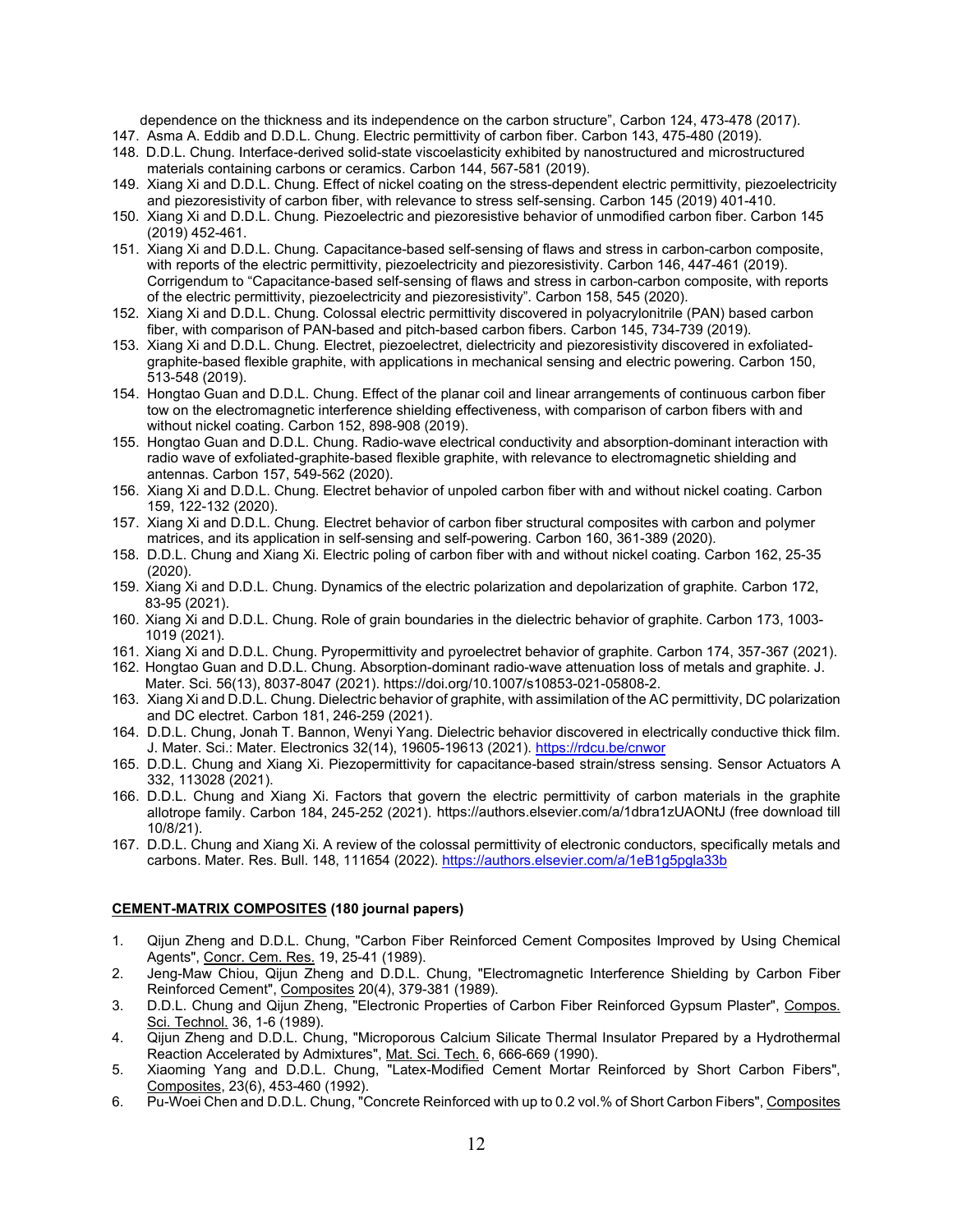24(1), 33-52 (1993).

- 7. Pu-Woei Chen and D.D.L. Chung, "Carbon Fiber Reinforced Concrete as a Smart Material Capable of Non-Destructive Flaw Detection", Smart Mater. Struct.2(1), 22-30 (1993).
- 8. Pu-Woei Chen and D.D.L. Chung, "Carbon Fiber Reinforced Concrete as an Electrical Contact Material for Smart Structures, Smart Mater. Struct.2(3), 181-188 (1993).
- 9. Pu-Woei Chen and D.D.L. Chung, "Concrete as a New Strain/Stress Sensor", Composites, Part B 27B, 11-23 (1996).
- 10. Pu-Woei Chen, Xuli Fu, and D.D.L. Chung, "Improving the Bonding Between Old and New Concrete by the Addition of Carbon Fibers to the New Concrete", Cem. Concr.Res. 25(3), 491-496 (1995).
- 11. Pu-Woei Chen and D.D.L. Chung, "Carbon Fiber Reinforced Concrete as an Intrinsically Smart Concrete for Damage Assessment During Dynamic Loading", J. Am. Ceram. Soc. 78(3), 816-818 (1995).
- 12. Pu-Woei Chen and D.D.L. Chung, "Improving the Electrical Conductivity of Composites Comprised of Short Conducting Fibers in a Non-Conducting Matrix: the Addition of a Non-Conducting Particulate Filler," J. Electron. Mater.24(1), 47-51 (1995).
- 13. D.D.L. Chung, "Strain Sensors Based on the Electrical Resistance Change Accompanying the Reversible Pull-Out of Conducting Short Fibers in a Less Conducting Matrix", Smart Mater. Struct.4, 59-61 (1995).
- 14. Pu-Woei Chen and D.D.L. Chung, "Effect of Polymer Addition on the Thermal Stability and Thermal Expansion of Cement", Cem. Concr.Res. 25(3), 465-469 (1995).
- 15. Pu-Woei Chen and D.D.L. Chung, "A Comparative Study of Concretes Reinforced with Carbon, Polyethylene and Steel Fibers and Their Improvement by Latex Addition", ACI Materials J. 93(2), 129-133 (1996).
- 16. Pu-Woei Chen and D.D.L. Chung, "Low-Drying-Shrinkage Concrete Containing Carbon Fibers", Composites: Part B, 27B, 269-274 (1996).
- 18. Xuli Fu and D.D.L. Chung, "Carbon Fiber Reinforced Mortar as an Electrical Contact Material for Cathodic Protection," Cem. Concr. Res. 25(4), 689-694 (1995).
- 19. Zeng-Qiang Shi and D.D.L. Chung, "Concrete for Magnetic Shielding," Cem. Concr. Res. 25(5), 939-944 (1995).
- 20. Xuli Fu and D.D.L. Chung, "Contact Electrical Resistivity between Cement and Carbon Fiber: Its Decrease with Increasing Bond Strength and Its Increase During Fiber Pull-Out," Cem. Concr.Res. 25(7), 1391-1396 (1995).
- 21. Xuli Fu and D.D.L. Chung, "Linear Correlation of Bond Strength and Contact Electrical Resistivity Between Steel Rebar and Concrete," Cem. Concr. Res. 25(7), 1397-1402 (1995).
- 22. Xuli Fu and D.D.L. Chung, "Vibration Damping Admixtures for Cement," Cem. Concr. Res. 26(1), 69-75 (1996).
- 23. Xuli Fu and D.D.L. Chung, "Self-Monitoring of Fatigue Damage in Carbon Fiber Reinforced Cement," Cem. Concr. Res. 26(1), 15-20 (1996).
- 24. Xuli Fu and D.D.L. Chung, "Effect of Methylcellulose Admixture on the Mechanical Properties of Cement," Cem. Concr. Res. 26(4), 535-538 (1996).
- 25. Xuli Fu and D.D.L. Chung, "Effect of Polymer Admixtures to Cement on the Bond Strength and Electrical Contact Resistivity Between Steel Fiber and Cement," Cem. Concr. Res. 26(2), 189-194 (1996).
- 26. Xuli Fu, Weiming Lu, and D.D.L. Chung, "Improving the Bond Strength between Carbon Fiber and Cement by Fiber Surface Treatment and Polymer Addition to Cement Mix," Cem. Concr. Res. 26(7), 1007-1012 (1996).
- 27. Xuli Fu and D.D.L. Chung, "Degree of Dispersion of Latex Particles in Cement Paste, as Assessed by Electrical Resistivity Measurement," <u>Cem. Concr. Res.</u> 26(7), 985-991 (1996).
- 28. Xuli Fu and D.D.L. Chung, "Improving the Bond Strength Between Steel Rebar and Concrete by Oxidation Treatments of the Rebar," Cem. Conc. Res. 26(10), 1499-1503 (1996).
- 29. Xuli Fu and D.D.L. Chung, "Submicron Carbon Filament Cement-Matrix Composites for Electromagnetic Interference Shielding," Cem. Concr. Res. 26(10), 1467-1472 (1996); 27(2), 314 (1997).
- 30. Xuli Fu and D.D.L. Chung, "Single Fiber Electromechanical Pull-Out Testing and Its Application to Studying the Interface Between Steel Fiber and Cement," Composite Interfaces 4(4), 197-211 (1997).
- 31. Xuli Fu, Weiming Lu, and D.D.L. Chung, "Improving the Tensile Properties of Carbon Fiber Reinforced Cement by Ozone Treatment of the Fiber," Cem. Concr. Res. 26(10), 1485-1488 (1996).
- 32. Mingguang Zhu and D.D.L. Chung, "Improving Brick-to-Mortar Bond Strength by the Addition of Carbon Fibers to the Mortar", Cem. Concr. Res. 27(12), 1829-1839 (1997).
- 33. Mingguang Zhu, Robert C. Wetherhold, and D.D.L. Chung, "Evaluation of the Interfacial Shear in a Discontinuous Carbon Fiber/Mortar Matrix Composite," Cem.Concr.Res. 27(3), 437-451 (1997).
- 34. Pu-Woei Chen, Xuli Fu, and D.D.L.Chung, "Microstructural and Mechanical Effects of Latex, Methylcellulose and Silica Fume on Carbon Fiber Reinforced Cement", ACI Mater. J. 94(2), 147-155 (1997).
- 35. Xuli Fu and D.D.L. Chung, "Bond Strength and Contact Electrical Resistivity Between Cement and Stainless Steel Fiber: Their Correlation and Dependence on Fiber Surface Treatment and Curing Age," ACI Mater. J. 94(3), 203- 208 (1997).
- 36. Xuli Fu and D.D.L. Chung, "Nondestructive Bond Strength Testing by Contact Electrical Resistivity Measurement," ACI Special Publication SP-168: Innovations in Nondestructive Testing of Concrete, edited by Stephen Pessiki and Larry Olson, 1997, p. 295-317.
- 37. Jiangyuan Hou, Xuli Fu, and D.D.L. Chung, "Improving Both Bond Strength and Corrosion Resistance of Steel Rebar in Concrete by Water Immersion or Sand Blasting of Rebar," Cem. Concr.Res. 27(5), 679-684 (1997).
- 38. Jiangyuan Hou and D.D.L. Chung, "Cathodic Protection of Steel Reinforced Concrete Facilitated by Using Carbon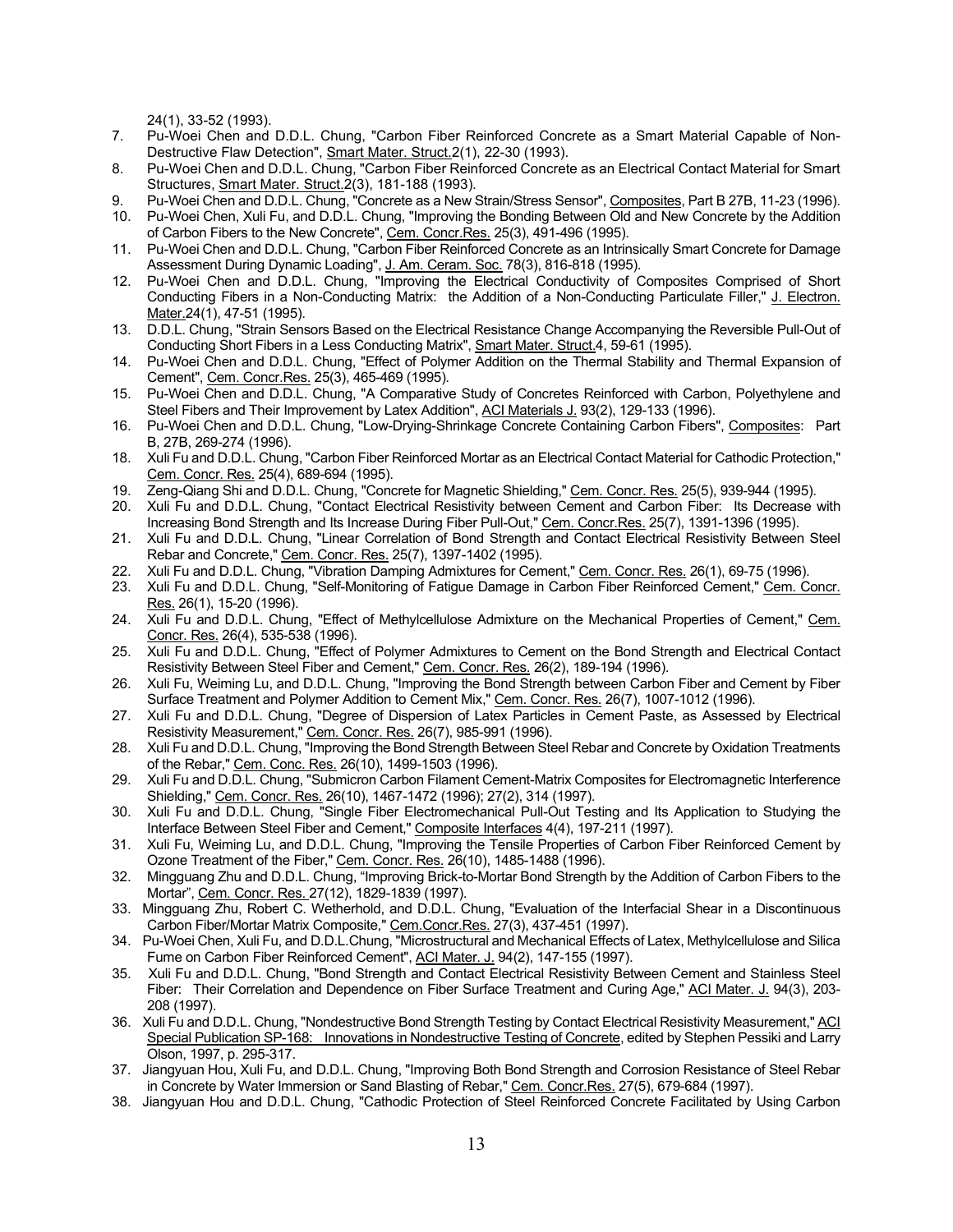Fiber Reinforced Mortar or Concrete," Cem.Concr.Res. 27(5), 649-656 (1997).

- 39. Xuli Fu and D.D.L. Chung, "Improving the Bond Strength Between Steel Rebar and Concrete by Ozone Treatment of Rebar and Polymer Addition to Concrete," Cem.Concr.Res. 27(5), 643-648 (1997).
- 40. Xuli Fu, Erming Ma, D.D.L. Chung, and W.A. Anderson, "Self-Monitoring in Carbon Fiber Reinforced Mortar by Reactance Measurement," Cem. Concr. Res. 27(6), 845-852 (1997).
- 41. Xuli Fu and D.D.L. Chung, "Reversible Decrease of the Flexural Dynamic Modulus of Cement Pastes Upon Heating," Cem.Concr.Res. 27(6), 839-844 (1997).
- 42. Zeng-Qiang Shi and D.D.L. Chung, "Improving the Abrasion Resistance of Mortar by Adding Latex and Carbon Fibers," Cem. Concr. Res.27(8), 1149-1153 (1997).
- 43. Xuli Fu and D.D.L. Chung, "Effect of Curing Age on the Self-Monitoring Behavior of Carbon Fiber Reinforced Mortar," Cem.Concr.Res. 27(9), 1313-1318 (1997).
- 44. Xuli Fu and D.D.L. Chung, "Effects of Silica Fume, Latex, Methylcellulose, and Carbon Fibers on the Thermal Conductivity and Specific Heat of Cement Paste," Cem.Concr.Res. 27(12), 1799-1804 (1997).
- 45. Xuli Fu and D.D.L. Chung, "Improving the Bond Strength between Steel Rebar and Concrete by Increasing the Water/Cement Ratio," Cem.Concr.Res. 27(12), 1805-1809 (1997).
- 46. Xuli Fu and D.D.L. Chung, "Effect of Corrosion on the Bond Between Concrete and Steel Rebar," Cem. Concr.Res. 27(12), 1811-1815 (1997).
- 47. Xuli Fu and D.D.L. Chung, "Decrease of the Bond Strength Between Steel Rebar and Concrete with Increasing Curing Age," Cem. Concr.Res. 28(2), 167-169 (1998).
- 48. Xuli Fu, and D.D.L. Chung, "Improving the Bond Strength of Concrete to Reinforcement by Adding Methylcellulose to Concrete," ACI Mater. J. 95(5), 601-608 (1998).
- 49. Xuli Fu, W. Lu and D.D.L. Chung, "Improving the Strain Sensing Ability of Carbon Fiber Reinforced Cement by Ozone Treatment of the Fibers," Cem. Concr. Res. 28(2), 183-187 (1998).
- 50. Xuli Fu and D.D.L. Chung, "Combined Use of Silica Fume and Methylcellulose as Admixtures in Concrete for Increasing the Bond Strength Between Concrete and Steel Rebar," Cem. Concr.Res. 28(4), 487-492 (1998).
- 51. Xiaohui Li and D.D.L. Chung, "Improving Silica Fume for Concrete by Surface Treatment," Cem. Concr.Res. 28(4), 493-498 (1998).
- 52. Xuli Fu, Weiming Lu and D.D.L. Chung, "Ozone Treatment of Carbon Fiber for Reinforcing Cement," Carbon 36(9), 1337-1345 (1998).
- 53. Weiming Lu and D.D.L. Chung, "Effect of Rust on the Wettability of Steel by Water," Cem.Concr.Res. 28(4), 477-480 (1998).
- 54. Xuli Fu and D.D.L. Chung, "Submicron-Diameter-Carbon-Filament Cement-Matrix Composites," Carbon 36(4), 459- 462 (1998).
- 55. Xuli Fu and D.D.L. Chung, "Radio Wave Reflecting Concrete for Lateral Guidance in Automatic Highways," Cem.Concr.Res. 28(6), 795-801 (1998).
- 56. Xuli Fu and D.D.L. Chung, "Sensitivity of the Bond Strength to the Structure of the Interface Between Reinforcement and Cement, and the Variability of This Structure," Cem. Concr.Res. 28(6), 787-793 (1998).
- 57. Weiming Lu, Xuli Fu, and D.D.L. Chung, "A Comparative Study of the Wettability of Steel, Carbon and Polyethylene Fibers by Water," Cem.Concr.Res. 28(6), 783-786 (1998).
- 58. Xuli Fu, Xiaohui Li, and D.D.L. Chung, "Improving the Vibration Damping Capacity of Cement," J. Mater Sci. 33, 3601- 3605 (1998).
- 59. Xuli Fu and D.D.L. Chung, "Effects of Water-Cement Ratio, Curing Age, Silica Fume, Polymer Admixtures, Steel Surface Treatments, and Corrosion on Bond between Concrete and Steel Reinforcing Bars," ACI Mater. J. 95(6), 725- 734 (1998).
- 60. Zeng-Qiang Shi and D.D.L. Chung, "Carbon Fiber Reinforced Concrete for Traffic Monitoring and Weighing in Motion," Cem. Concr.Res. 29(3), 435-439 (1999).
- 61. Yinhui Wang and D.D.L. Chung, "Effect of Embedded Steel on the Compressive Damage Behavior of Cement Mortar," Cem.Concr.Res. 29(3), 427-428 (1999).
- 62. Sihai Wen and D.D.L. Chung, "Piezoresistivity in Continuous Carbon Fiber Cement-Matrix Composite," Cem. Concr. Res. 29(3), 445-449 (1999).
- 63. Xuli Fu and D.D.L. Chung, "Effect of Admixtures on the Thermal and Thermomechanical Behavior of Cement Paste," ACI Mater. J. 96(4), 455-461 (1999).
- 64. Yinhui Wang and D.D.L. Chung, "Effects of Sand and Silica Fume on the Vibration Damping Behavior of Cement," Cem.Concr.Res. 28(10), 1353-1356 (1998).
- 65. Yinhui Wang and D.D.L. Chung, "Spatial Distribution of Mechanical and Electrical Properties of Cement Mortar Prior to Loading," Cem.Concr.Res. 28(10), 1373-1378 (1998).
- 66. Yunsheng Xu and D.D.L. Chung, "Improving the Workability and Strength of Silica Fume Concrete by Using Silane Treated Silica Fume," Cem.Concr.Res. 29(3), 451-453 (1999).
- 67. Yunsheng Xu and D.D.L. Chung, "Carbon Fiber Reinforced Cement Improved by Using Silane-Treated Carbon Fibers," Cem. Concr.Res. 29(5), 773-776 (1999).
- 67. Xuli Fu and D.D.L. Chung, "Interface Between Steel Rebar and Concrete, Studied by Electromechanical Pull-out Testing," Composite Interfaces 6(2), 81-92 (1999).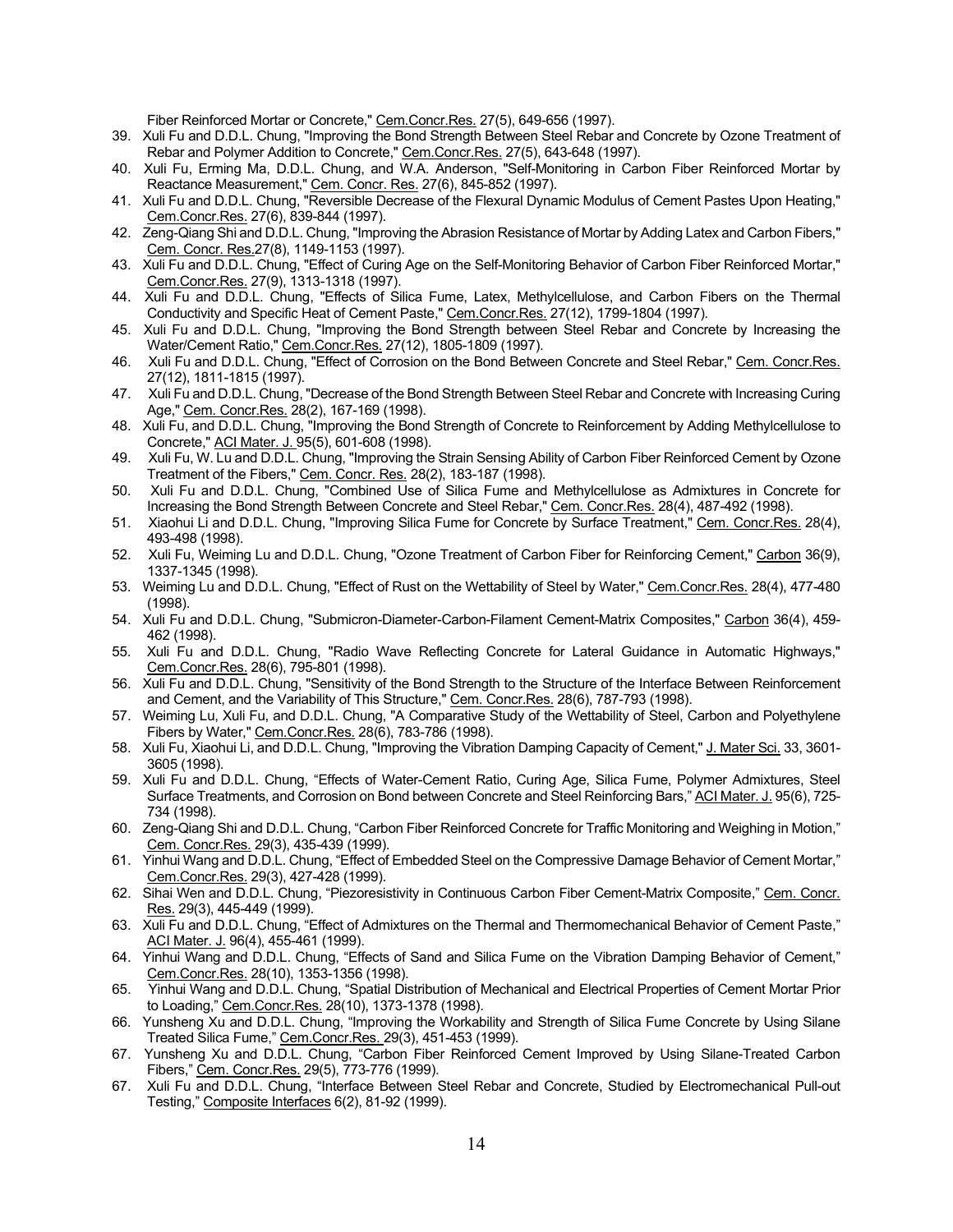- 68. Sihai Wen and D.D.L. Chung, "Carbon Fiber-Reinforced Cement as a Thermistor," Cem. Concr. Res. 29(6), 961-965 (1999).
- 69. Yunsheng Xu and D.D.L. Chung, "Effect of Carbon Fibers on the Vibration Reduction Ability of Cement," Cem. Concr. Res. 29(7), 1107-1109 (1999).
- 70. Yunsheng Xu and D.D.L. Chung, "Increasing the Specific Heat of Cement Paste by Admixture Surface Treatments," Cem. Concr. Res. 29(7), 1117-1121 (1999).
- 71. Sihai Wen and D.D.L. Chung, "Seebeck Effect in Carbon Fiber Reinforced Cement", Cem. Concr. Res., 29(12), 1989- 1993 (1999); Erratum, 34(12), 2341-2342 (2004).
- 72. Yunsheng Xu and D.D.L. Chung, "Effect of Sand Addition on the Specific Heat and Thermal Conductivity of Cement", Cem. Concr. Res. 30(1), 59-61 (2000).
- 73. Jiangyuan Hou and D.D.L. Chung, "Effect of Admixtures in Concrete on the Corrosion Resistance of Steel Reinforced Concrete", Corrosion Sci. 42(9), 1489-1507 (2000).
- 74. Yunsheng Xu and D.D.L. Chung, "Cement-Based Materials Improved by Surface Treated Admixtures", ACI Mater. J. 97(3), 333-342 (2000).
- 75. Sihai Wen and D.D.L. Chung, "Enhancing the Vibration Reduction Ability of Concrete by Using Steel Reinforcement and Steel Surface Treatments", Cem. Concr. Res. 30(2), 327-330 (2000).
- 76. Xiangcheng Luo and D.D.L. Chung, "Concrete-Concrete Pressure Contacts under Dynamic Loading, Studied by Contact Electrical Resistance Measurement", Cem. Concr. Res. 30(2), 323-326 (2000).
- 77. Yunsheng Xu and D.D.L. Chung, "Reducing the Drying Shrinkage of Cement Paste by Admixture Surface Treatments", Cem. Concr. Res. 30(2), 241-245 (2000).
- 78. D.D.L. Chung, "Carbon Fiber Cement-Matrix Composites", TANSO, No. 190, 300-312 (1999).
- 79. D.D.L. Chung, "Cement Reinforced with Short Carbon Fibers: a Multifunctional Material", Composites: Part B 31(6- 7), 511-526 (2000).
- 80. Sihai Wen and D.D.L. Chung, "Seebeck Effect in Steel Fiber Reinforced Cement", Cem. Concr. Res. 30(4), 661-664 (2000).
- 81. Dragos-Marian Bontea, D.D.L. Chung and G.C. Lee, "Damage in Carbon Fiber Reinforced Concrete, Monitored by Electrical Resistance Measurement", Cem. Concr. Res. 30(4), 651-659 (2000).
- 82. D.D.L. Chung, "Cement-Matrix Composites for Smart Structures", Smart Mater. Struct. 9(4), 389-401 (2000).
- 83. Zhen Mei and D.D.L. Chung, "Effects of Temperature and Stress on the Interface between Concrete and its Carbon Fiber Epoxy-Matrix Composite Retrofit, studied by Electrical Resistance Measurement", Cem. Concr. Res. 30(5), 799- 802 (2000).
- 84. Yunsheng Xu and D.D.L. Chung, "Cement of High Specific Heat and High Thermal Conductivity, Obtained by Using Silane and Silica Fume as Admixtures", Cem. Concr. Res. 30(7), 1175-1178 (2000).
- 85. Sihai Wen and D.D.L. Chung, "Uniaxial Tension in Carbon Fiber Reinforced Cement, Sensed by Electrical Resistivity Measurement in Longitudinal and Transverse Directions", Cem. Concr. Res. 30(8), 1289-1294 (2000).
- 86. Yunsheng Xu and D.D.L. Chung, "Improving Silica Fume Cement by Using Silane", Cem. Concr. Res. 30(8), 1305-1311 (2000).
- 87. Sihai Wen and D.D.L. Chung, "Enhancing the Seebeck Effect in Carbon Fiber Reinforced Cement by Using Intercalated Carbon Fibers", Cem. Concr. Res. 30(8), 1295-1298 (2000); Erratum, 34(12), 2341-2342 (2004).
- 88. Sihai Wen and D.D.L. Chung, "Damage Monitoring of Cement Paste by Electrical Resistance Measurement", Cem. Concr. Res. 30(12), 1979-1982 (2000).
- 89. D.D.L. Chung, "Corrosion Control of Steel Reinforced Concrete", J. Mater. Eng. Perf. 9(5), 585-588 (2000).
- 90. Sihai Wen and D.D.L. Chung, "Electrical Behavior of Cement-Based Junctions Including the pn-Junction", <u>Cem.</u> Concr. Res. 31(2), 129-133 (2001).
- 91. D.D.L. Chung, "Cement-Based Electronics", J. Electroceramics 6(1), 75-88 (2001).
- 92. D.D.L. Chung, "Functional Properties of Cement-Matrix Composites", J. Mater. Sci. 36, 1315-1324 (2001).
- 93. Sihai Wen and D.D.L. Chung, "Electric Polarization in Carbon Fiber Reinforced Cement", Cem. Concr. Res. 31(2), 141-147 (2001).
- 94. Sihai Wen and D.D.L. Chung, "Cement-Based Thermocouples", Cem. Concr. Res. 31(3), 507-510 (2001).<br>95. Sihai Wen and D.D.L. Chung. "Effect of Stress on the Electric Polarization in Cement". Cem. Concr. Res. 3
- 95. Sihai Wen and D.D.L. Chung, "Effect of Stress on the Electric Polarization in Cement", Cem. Concr. Res. 31(2), 291- 295 (2001).
- 96. Sihai Wen and D.D.L. Chung, "Uniaxial Compression in Carbon Fiber Reinforced Cement, Sensed by Electrical Resistivity Measurement in Longitudinal and Transverse Directions", Cem. Conc. Res. 31(2), 297-301 (2001).
- 97. Sihai Wen and D.D.L. Chung, "Cement as a Thermoelectric Material", J. Mater. Res. 15(12), 2844-2848 (2000). Erratum: 19(4), 1294 (2004).
- 98. Jingyao Cao and D.D.L. Chung, "Improving the Dispersion of Steel Fibers in Cement Mortar by the Addition of Silane", Cem. Concr. Res. 31(2), 309-311 (2001).
- 99. D.D.L. Chung, "Cement-Matrix Composites for Thermal Engineering", Applied Thermal Engineering 21(ER16), 1607- 1619 (2001).
- 100. D.D.L. Chung, "Interface Engineering for Cement-Matrix Composites", Composite Interfaces 8(1), 67-82 (2001).
- 101. Jingyao Cao and D.D.L. Chung, "Degradation of the Bond Between Concrete and Steel under Cyclic Shear Loading, Monitored by Contact Electrical Resistance Measurement", Cem. Concr. Res. 31(4), 669-671 (2001).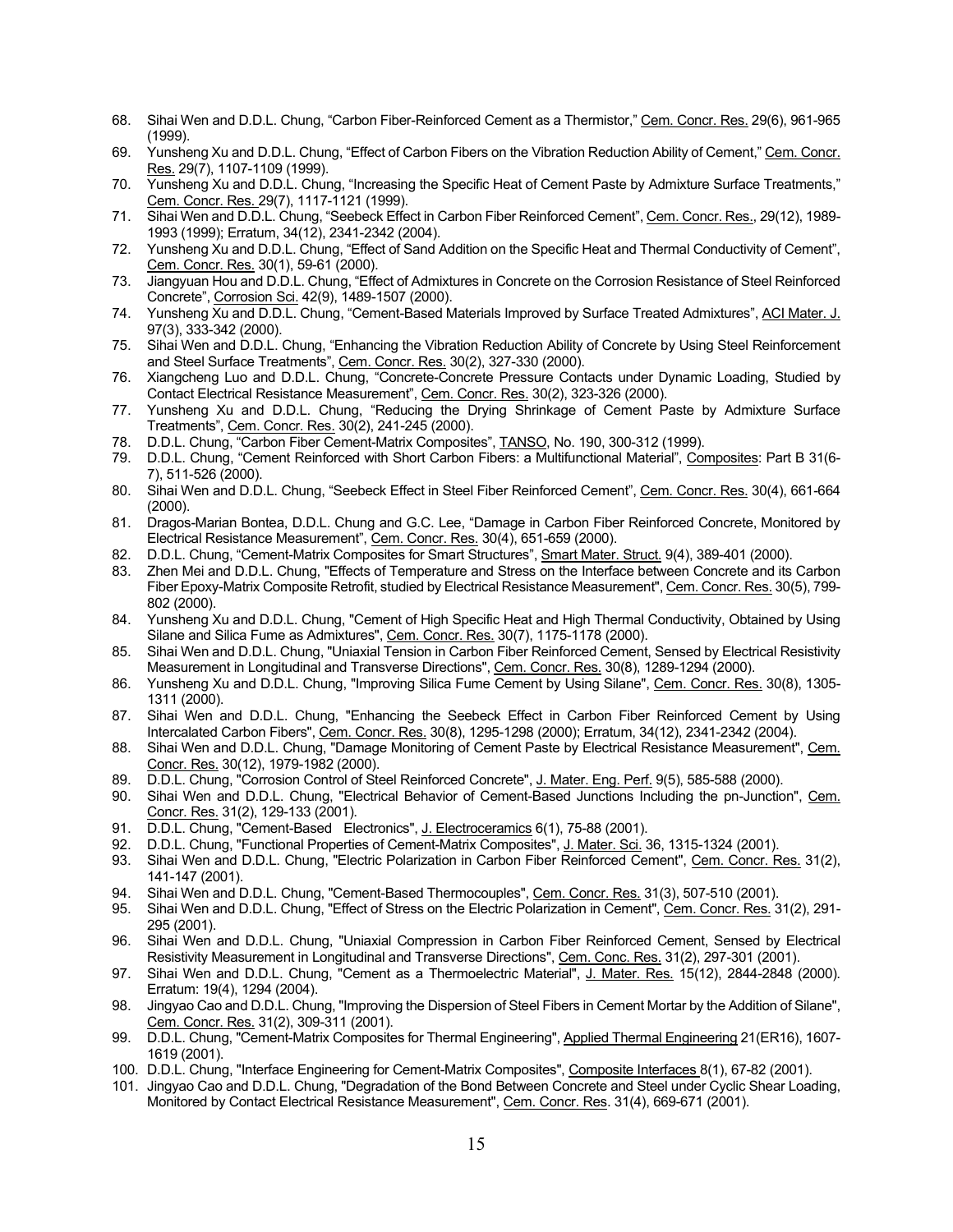- 102. Sihai Wen and D.D.L. Chung, "Effect of Admixtures on the Dielectric Constant of Cement Paste", Cem. Concr. Res. 31(4), 673-677 (2001).
- 103. Sihai Wen and D.D.L. Chung, "Defect Dynamics of Cement Paste Under Repeated Compression, Studied by Electrical Resistivity Measurement", Cem. Concr. Res. 31(10), 1515-1518 (2001).
- 104. Jingyao Cao and D.D.L. Chung, "Defect Dynamics and Damage of Concrete Under Repeated Compression, Studied by Electrical Resistance Measurement", Cem. Concr. Res. 31 (11), 1639-1642 (2001).
- 105. Jingyao Cao, Sihai Wen and D.D.L. Chung, "Defect Dynamics and Damage of Cement-Based Materials, Studied by Electrical Resistance Measurement", J. Mater. Sci. 36(18), 4351-4360 (2001).
- 106. Jingyao Cao and D.D.L. Chung, "Cementitious Bond Degradation During Cyclic Shear Loading, Studied by Contact Electrical Resistance Measurement", J. Mater. Sci. 36(18), 4345-4349 (2001).
- 107. Sihai Wen and D.D.L. Chung, "Rectifying and Thermocouple Junctions Based on Portland Cement", J. Mater. Res. 16(7), 1989-1993 (2001). Erratum: 19(4), 1294 (2004).
- 108. Sihai Wen and D.D.L. Chung, "Carbon Fiber-Reinforced Cement as a Strain-Sensing Coating", Cem. Concr. Res. 31(4), 665-667 (2001).
- 109. Jingyao Cao and D.D.L. Chung, "Minor Damage of Cement Mortar During Cyclic Compression, Monitored by Electrical Resistivity Measurement," Cem. Concr. Res., 31(10), 1519-1521 (2001).
- 110. Jingyao Cao and D.D.L. Chung, "Carbon Fiber Reinforced Cement Mortar Improved by Using Acrylic Dispersion as an Admixture," Cem, Concr, Res., 31(11), 1633-1637 (2001).
- 111. Jingyao Cao and D.D.L. Chung, "Degradation of the Bond between Old and New Mortar under Cyclic Shear Loading, Monitored by Contact Electrical Resistance Measurement", Cem. Concr. Res. 31(11), 1647-1651 (2001).
- 112. Sihai Wen and D.D.L. Chung, "Cement-Based Controlled Electrical Resistivity Materials", J. Electron. Mater, 30(11), 1448-1451 (2001).
- 113. Sihai Wen and D.D.L. Chung, "Piezoelectric Cement-Based Materials with Large Coupling and Voltage Coefficients", Cem. Concr. Res. 32(3), 335-339 (2002).
- 114. Jingyao Cao and D.D.L. Chung, "Defect Dynamics of Cement Mortar under Repeated Loading, Studied by Electrical Resistivity Measurement", Cem. Concr. Res. 31(11), 379-385 (2002).
- 115. D.D.L. Chung, "Improving Cement-Based Materials by Using Silica Fume", J. Mater.Sci. 37(4) 673-682 (2002).
- 116. D.D.L. Chung, "Electrical Conduction Behavior of Cement-Matrix Composites", J. Mater. Eng. Perf. 11(2), 194-204 (2002).
- 117. Sihai Wen and D.D.L. Chung, "Origin of the Thermoelectric Behavior of Steel Fiber Cement Paste", Cem. Concr. Res. 32 (5), 821-823 (2002).
- 118. Jingyao Cao and D.D.L. Chung, "Effect of Strain Rate on Cement Mortar under Compression, Studied by Electrical Resistivity Measurement", Cem. Concr. Res. 32(5), 817-819 (2002).
- 119. Sihai Wen and D.D.L. Chung, "Thermoelectric Behavior of Carbon-Cement Composites", Carbon 40(13), 2495-2497 (2002).
- 120. Sihai Wen and D.D.L. Chung, "Cement-Based Materials for Stress Sensing by Dielectric Measurement", Cem. Concr. Res. 32(9), 1429-1433 (2002).
- 121. Jingyao Cao and D.D.L. Chung, "Damage Evolution During Freeze-Thaw Cycling of Cement Mortar, Studied by Electrical Resistivity Measurement", Cem. Concr. Res. 32(10), 1657-1661 (2002).
- 122. D.D.L. Chung, "Piezoresistive Cement-Based Materials for Strain Sensing", J. Intelligent Material Systems and Structures 13(9), 599-609 (2002).
- 123. D.D.L. Chung, "Structural Composite Materials Tailored for Damping", J. Alloys Compounds 355(1-2), 216-223 (2003).
- 124. Sihai Wen and D.D.L. Chung, "Effect of Fiber Content on the Thermoelectric Behavior of Cement", J. Mater. Sci. 39(13), 4103-4106 (2004).
- 125. Jingyao Cao and D.D.L. Chung, "Colloidal Graphite as an Admixture in Cement and as a Coating on Cement for Electromagnetic Interference Shielding", Cem. Concr. Res. 33(11), 1737-1740 (2003).
- 126. Sihai Wen and D.D.L. Chung, "Pyroelectric Behavior of Cement-Based Materials", Cem. Concr. Res. 33(10), 1675- 1679 (2003).
- 127. Jingyao Cao and D.D.L. Chung, "Coke Powder as an Admixture in Cement for Electromagnetic Interference Shielding", Carbon 41(12), 2433-2436 (2003).
- 128. Sihai Wen and D.D.L. Chung, "A Comparative Study of Steel- and Carbon-Fibre Cement as Piezoresistive Strain Sensors", Adv. Cem. Res. 15(3), 119-128 (2003).
- 129. D.D.L. Chung, "Damage in Cement-Based Materials, Studied by Electrical Resistance Measurement", Mater. Sci. Eng. R 42(1), 1-40 (2003).
- 130. Sihai Wen and D.D.L. Chung, "Electromagnetic Interference Shielding Reaching 70 dB in Steel Fiber Cement", Cem. Concr. Res. 34(2), 329-332 (2004).
- 131. Jingyao Cao and D.D.L. Chung, "Electric Polarization and Depolarization in Cement-Based Materials, Studied by Apparent Electrical Resistance Measurement", Cem. Concr. Res. 34(3), 481-485 (2004).
- 132. Shoukai Wang, Sihai Wen and D.D.L. Chung, "Resistance Heating Using Electrically Conductive Cements", Adv. Cem. Res. 16(4), 161-166 (2004).
- 133. D.D.L. Chung, "Cement-Matrix Structural Nanocomposites", Metals and Materials Int. 10(1), 55-67 (2004).
- 134. D.D.L. Chung, "Use of Polymers for Cement-Based Structural Materials", J. Mater. Sci. 39(9), 2973-2978 (2004).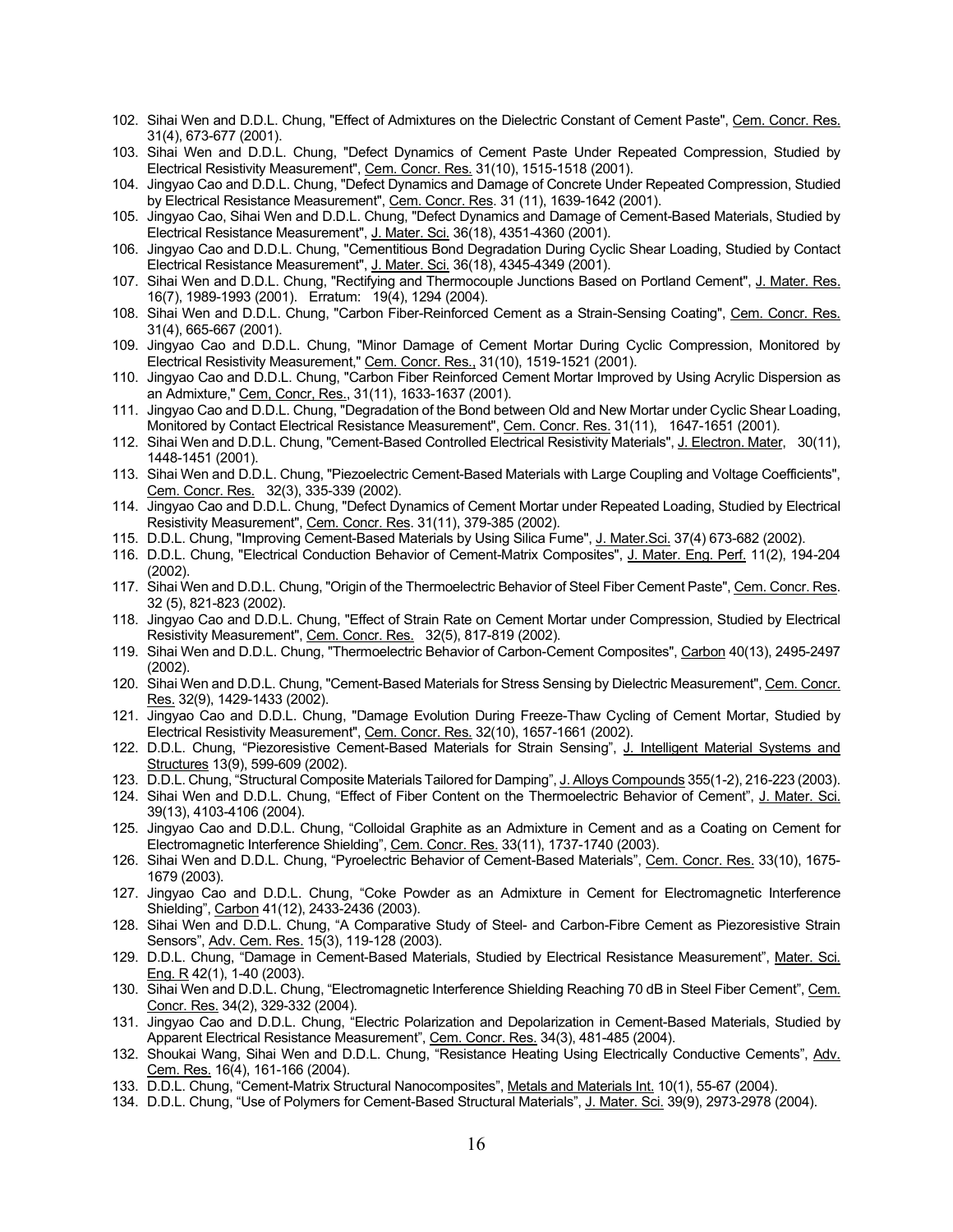- 135. Jingyao Cao and D.D.L. Chung, "Use of Fly Ash as an Admixture for Electromagnetic Interference Shielding", Cem. Concr. Res. 34(10), 1889-1892 (2004).
- 136. Jingyao Cao and D.D.L. Chung, "Microstructural Effect of the Shrinkage of Cement-Based Materials during Hydration, as Indicated by Electrical Resistivity Measurement", Cem. Concr. Res. 34(10), 1893-1897 (2004).
- 137. Jingyao Cao and D.D.L. Chung, "Role of Moisture in the Seebeck Effect in Cement-Based Materials", Cem. Concr. Res. 35(4), 810-812 (2005).
- 138. D.D.L. Chung, "Electrically Conductive Cement-Based Materials", Adv. Cem. Res. 16(4), 167-176 (2004).
- 139. D.D.L. Chung, "Dispersion of Short Fibers in Cement", J. Mater. Civil Eng. 17(4), 379-383 (2005).
- 140. Sihai Wen and D.D.L. Chung, "Strain Sensing Characteristics of Carbon Fiber Reinforced Cement", ACI Mater. J. 102(4), 244-248 (2005).
- 141. Jingyao Cao and D.D.L. Chung, Reply to Discussion by Peter J. Tumidajski of the paper "Colloidal Graphite as an Admixture in Cement and as a Coating on Cement for Electromagnetic Interference Shielding", Cem. Concr. Res. 35, 616-617 (2005).
- 142. Sihai Wen and D.D.L. Chung, "Effects of Strain and Damage on the Strain Sensing Ability of Carbon Fiber Cement", J. Mater. Civil Eng. 18(3), 355-360 (2006).
- 143. Sihai Wen and D.D.L. Chung, "Spatially Resolved Self-Sensing of Strain and Damage in Carbon Fiber Cement", J. Mater. Sci. 41(15), 4823-4831 (2006).
- 144. D.D.L. Chung, "Discussion of 'Resistance Changes during Compression of Carbon Fiber Cement Composites' by Farhad Reza, Gordon B. Batson, Jerry A. Yamamuro and Jong S. Lee", J. Mater. Civil Eng. 17(5), 605 (2005).
- 145. Sihai Wen and D.D.L Chung, "Self-Sensing of Flexural Damage and Strain in Carbon Fiber Reinforced Cement and Effect of Embedded Steel Reinforcing Bars", Carbon 44(8), 1496-1502 (2006).
- 146. Sihai Wen and D.D.L. Chung, "Model of Piezoresistivity in Carbon Fiber Cement", Cem. Concr. Res. 36(10), 1879- 1885 (2006).
- 147. Sihai Wen and D.D.L. Chung, "The Role of Electronic and Ionic Conduction in the Electrical Conductivity of Carbon Fiber Reinforced Cement", Carbon 44(11), 2130-2138 (2006).
- 148. Sirong Zhu and D.D.L. Chung, "Theory of Piezoresistivity for Strain Sensing in Carbon Fiber Reinforced Cement Under Flexure", J. Mater. Sci. 42(15), 6222-6233 (2007).
- 149. Sihai Wen and D.D.L. Chung, "Partial Replacement of Carbon Fiber by Carbon Black in Multifunctional Cement-Matrix Composites", Carbon 45(3), 505-513 (2007) (Published on line in 2006).
- 150. Sihai Wen and D.D.L. Chung, "Piezoresistivity-Based Strain Sensing in Carbon Fiber Reinforced Cement", ACI Mater. J. 104(2), 171-179 (2007).
- 151. Sihai Wen and D.D.L. Chung, "Electrical-Resistance-Based Damage Self-Sensing in Carbon Fiber Reinforced Cement", Carbon 45(4), 710-716 (2007).
- 152. Sihai Wen and D.D.L. Chung, "Double Percolation in the Electrical Conduction in Carbon Fiber Reinforced Cement-Based Materials", Carbon 45(2), 263-267 (2007) (Published on line in 2006).
- 153. Sirong Zhu, Zhuoqiu Li, Xianhui Song and D.D.L. Chung, "Deformation Adjustment of Concrete Beams Laminated with Carbon Fiber Mats", Construction and Building Materials 21(3), 621-625 (2007) (Published on line in 2006).
- 154. D.D.L. Chung, "Discussion from the September-October 2006 ACI Materials Journal/Page 340 (103-M38) 'Monitoring Fiber Dispersion in Fiber-Reinforced Cementitious Materials: Comparison of AC-Impedance Spectroscopy and Image Analysis' Paper by Nilufer Ozyurt, Leta Y. Woo, Thomas O. Mason, and Surendra P. Shah", ACI Mater. J. 104(4), 434-437 (2007).
- 155. Sirong Zhu and D.D.L. Chung, "Numerical Assessment of the Methods of Measurement of the Electrical Resistance in Carbon Fiber Reinforced Cement", Smart Mater. Struct. 16, 1164-1170 (2007).
- 156. D.D.L. Chung, "Comment on 'Cement based electromagnetic shielding and absorbing building materials' by Guan et al.", Cement and Concrete Composites 30(2), 152 (2008).
- 157. Sihai Wen and D.D.L. Chung, "Effect of Moisture on the Piezoresistivity of Carbon Fiber Reinforced Cement", ACI Materials J. 105(3), 274-280 (2008).
- 158. Chiung-Yi Huang, Shoukai Wang and D.D.L. Chung, "Cement-Based Piezoelectret", Materials and Structures 42, 541-557 (2009) (Online First, Sept. 2008).
- 159. Chiung-Yi Huang and D.D.L. Chung, "Controlling and Increasing the Inherent Voltage in Cement Paste", Adv. Cem. Res. 21(1), 31-37 (2009).
- 160. D.G. Meehan, Shoukai Wang and D.D.L. Chung, "Electrical-Resistance-Based Sensing of Impact Damage in Carbon Fiber Reinforced Cement-Based Materials", J. Intell. Mater. Systems Struct. 21(1), 83-105 (2010).
- 161. Sivaraja Muthusamy, Shoukai Wang and D.D.L. Chung, "Unprecedented Vibration Damping with High Values of Loss Modulus and Loss Tangent, Exhibited by Cement-Matrix Graphite Network Composite," Carbon 48(5), 1457-1464 (2010).
- 162. Sivaraja Muthusamy and D.D.L. Chung, "Carbon Fiber Cement-Based Materials for Electromagnetic Interference Shielding", ACI Mater. J. 107(6), 602-610 (2010).
- 163. F.J. Baeza, D.D.L. Chung, E. Zornoza, L.G. Andión, P. Garcés, "Triple Percolation in Concrete Reinforced with Carbon Fiber", ACI Mater. J. 107(4), 396-402 (2010).
- 164. Qiaoli Meng and D.D.L. Chung, "Battery in the Form of a Cement-Matrix Composite", Cem. Concr. Composites 32, 829-839 (2010).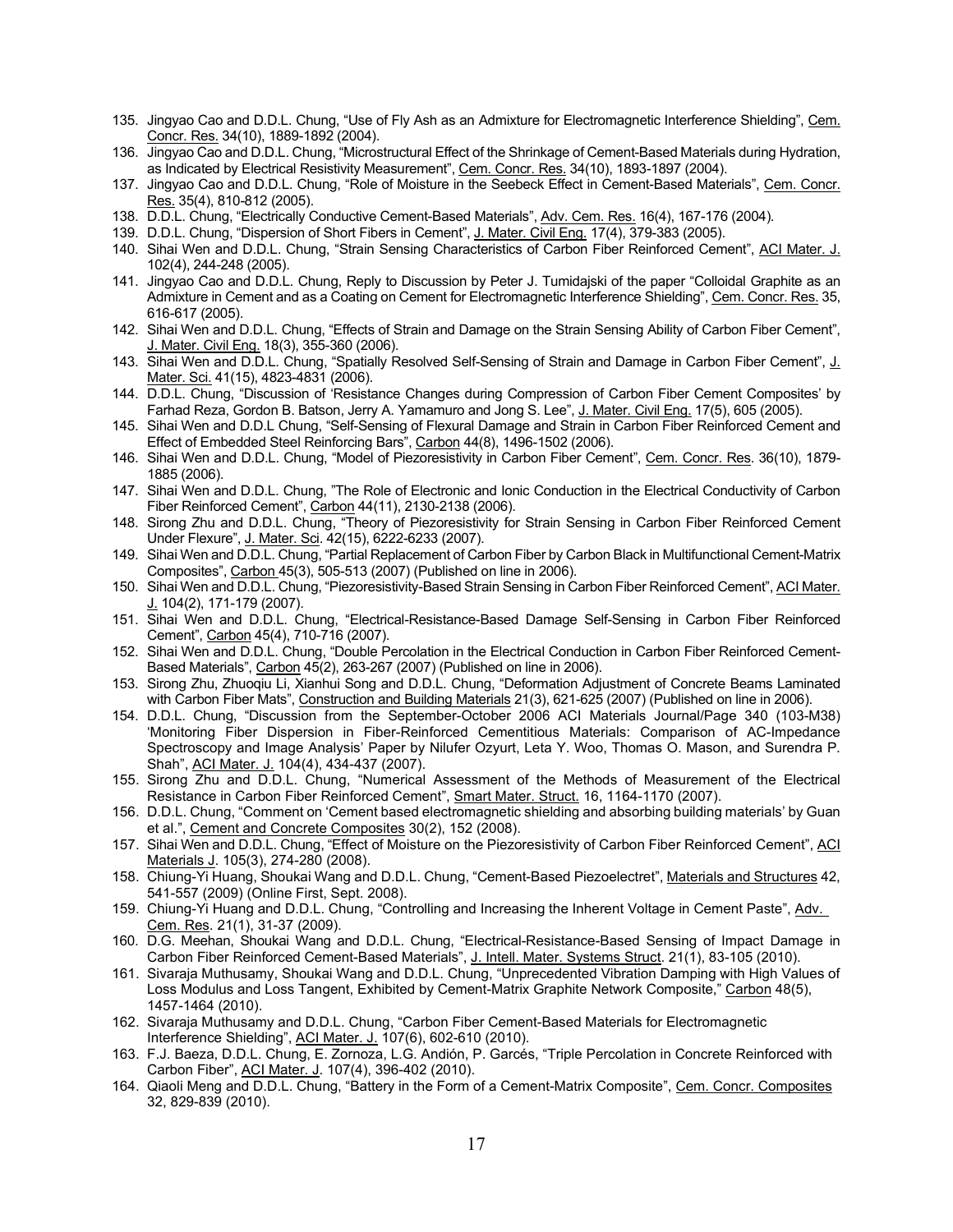- 165. Po-Hsiu Chen and D.D.L. Chung, "Mechanical Energy Dissipation Using Cement-Based Materials with Admixtures", ACI Mater. J. 110(3), 279-290 (2013).
- 166. Po-Hsiu Chen and D.D.L. Chung, "Comparative evaluation of cement-matrix composites with distributed versus networked exfoliated graphite", Carbon 63, 446-453 (2013).
- 167. Po-Hsiu Chen, Chi Xu and D.D.L. Chung, "Sound absorption enhancement using solid-solid interfaces in a nonporous cement-based structural material", Composites, Part B, 95, 453-461 (2016).
- 168. Yulin Wang, D.D.L. Chung. Effect of the fringing electric field on the apparent electric permittivity of cementbased materials. Composites, Part B, 126, 192-201 (2017).
- 169. Alexander S. Haddad and D.D.L. Chung, "Decreasing the electric permittivity of cement by graphite particle incorporation", Carbon 122C, 702-709 (2017).
- 170. Yulin Wang and D.D.L. Chung. Capacitance-based defect detection and defect location determination for cement-based material. Materials and Structures 50, 237 (2017). https://doi.org/10.1617/s11527-017-1094-7
- 171. Yulin Wang and D.D.L. Chung. Capacitance-based nondestructive detection of aggregate proportion variation in a cement-based slab. Composites, Part B, 134, 18-27 (2018).
- 172. Min Wang and D.D.L. Chung. Understanding the increase of the electric permittivity of cement caused by latex addition. Composites, Part B, 134, 177-185 (2018).
- 174. Min Wang and D.D.L. Chung. High electric permittivity of polymer-modified cement due to the capacitance of the interface between polymer and cement. J. Mater. Sci. 53(10), 7199-7213 (2018).
- 175. D.D.L. Chung and Yulin Wang. Capacitance-based stress self-sensing in cement paste without requiring any admixture. Cement and Concrete Composites 94, 255-263 (2018).
- 176. Kairong Shi and D.D.L. Chung. Piezoelectricity-based self-sensing of compressive and flexural stress in cement-based materials without admixture requirement and without poling. Smart Mater. Struct. 27(10), 105011 (20 pp) (2018).
- 177. Xiang Xi and D.D.L. Chung. Deviceless cement-based structures as energy sources that enable structural self-powering. Applied Energy 280, 115916 (2020).
- 178. D.D.L. Chung. Self-sensing concrete: from resistance-based sensing to capacitance-based sensing (Invited Paper). Int. J. Smart and Nano Mater. 12(1), 1-19 (2021). DOI:10.1080/19475411.2020.1843560.
- 179. Murat Ozturk and D.D.L. Chung. Enhancing the electromagnetic interference shielding effectiveness of carbonfiber reinforced cement paste by coating the carbon fiber with nickel. J. Building Engineering 41, 102757 (2021).
- 180. Xiang Xi, Murat Ozturk and D.D.L. Chung. DC electric polarization of cured cement paste being unexpectedly hindered by free water. J. American Ceramic Society 105(2), 1074-1082 (2022).

# **POLYMER-MATRIX COMPOSITES (127 journal papers)**

- 1. S. Fang, D.D.L. Chung, Carbon fibre composites with improved fatigue resistance due to the addition of tin-lead alloy particles. Composites 21(5), 419-424 (1990).
- 2. Mingguang Zhu and D.D.L. Chung, "Resilient Composite of Silicone and Foamed Tin as a New Material for Electrical Contacts and Thermal Contacts", Composites 22(3), 219-226 (1991).
- 3. Lin Li and D.D.L. Chung, "Electrically Conducting Powder Filled Polyimidesiloxane", Composites 22(3), 211-218 (1991).
- 4. Mingguang Zhu and D.D.L. Chung, "Nickel Fiber Silicone-Matrix Composites as Resilient Electrical Conductors", J. Electronic Packaging 113, 417-420 (1991).
- 5.. Mingguang Zhu and D.D.L. Chung, "A Three-Dimensionally Interconnected Metal Spring Network in a Silicone Matrix as a Resilient and Electrically Conducting Composite Material", Composites 23(5), 355-364 (1992).
- 6. Lin Li and D.D.L. Chung, "Electrical and Mechanical Properties of Electrically Conductive Polyethersulfone Composite", Composites 25(3), 215-224 (1994).
- 7. Lin Li, Pay Yih and D.D.L. Chung, "Effect of the Second Filler Which Melted During Composite Fabrication on the Electrical Properties of Short Fiber Polymer-Matrix Composites", J. Electronic Mater.21(11), 1065-1071 (1992).
- 8. Mingguang Zhu and D.D.L. Chung, "Resilient Metal Spring Network Silicone-Matrix Composite for Separable Interconnections", J. Electron.Mater.23(7), 641-647 (1994).
- 9. Lin Li and D.D.L. Chung, "Tin-Lead Flake Polyether Sulfone Composite Formed by In-Situ Melt Processing of Tin-Lead Particles", Polymer Composites 14(5), 361-366 (1993).
- 10. Lin Li and D.D.L. Chung, "Effect of Viscosity on the Electrical Properties of Conducting Thermoplastic Composites Made by Compression Molding of a Powder Mixture", Polymer Composites 14(6), 467-472 (1993).
- 11. Lin Li and D.D.L. Chung, "Thermally Conducting Polymer-Matrix Composites Containing both AlN Particles and SiC Whiskers", J. Electron. Mater.23(6), 557-564 (1994).
- 12 Xiaoping Shui and D.D.L. Chung, "Submicron Nickel Filaments Made by Electroplating Carbon Filaments as a New Filler Material for Electromagnetic Interference Shielding," J. Electron.Mater.24(2), 107-113 (1995).
- 13. Xiaojun Wang and D.D.L. Chung, "Short Carbon Fiber Reinforced Epoxy as a Piezoresistive Strain Sensor", Smart Mater.Struct.4, 363-367 (1995).
- 14. Xiaojun Wang and D.D.L. Chung, "Continuous Carbon Fiber Epoxy-Matrix Composite as a Sensor of Its Own Strain", Smart Mater.Struct.5(6), 796-800 (1996).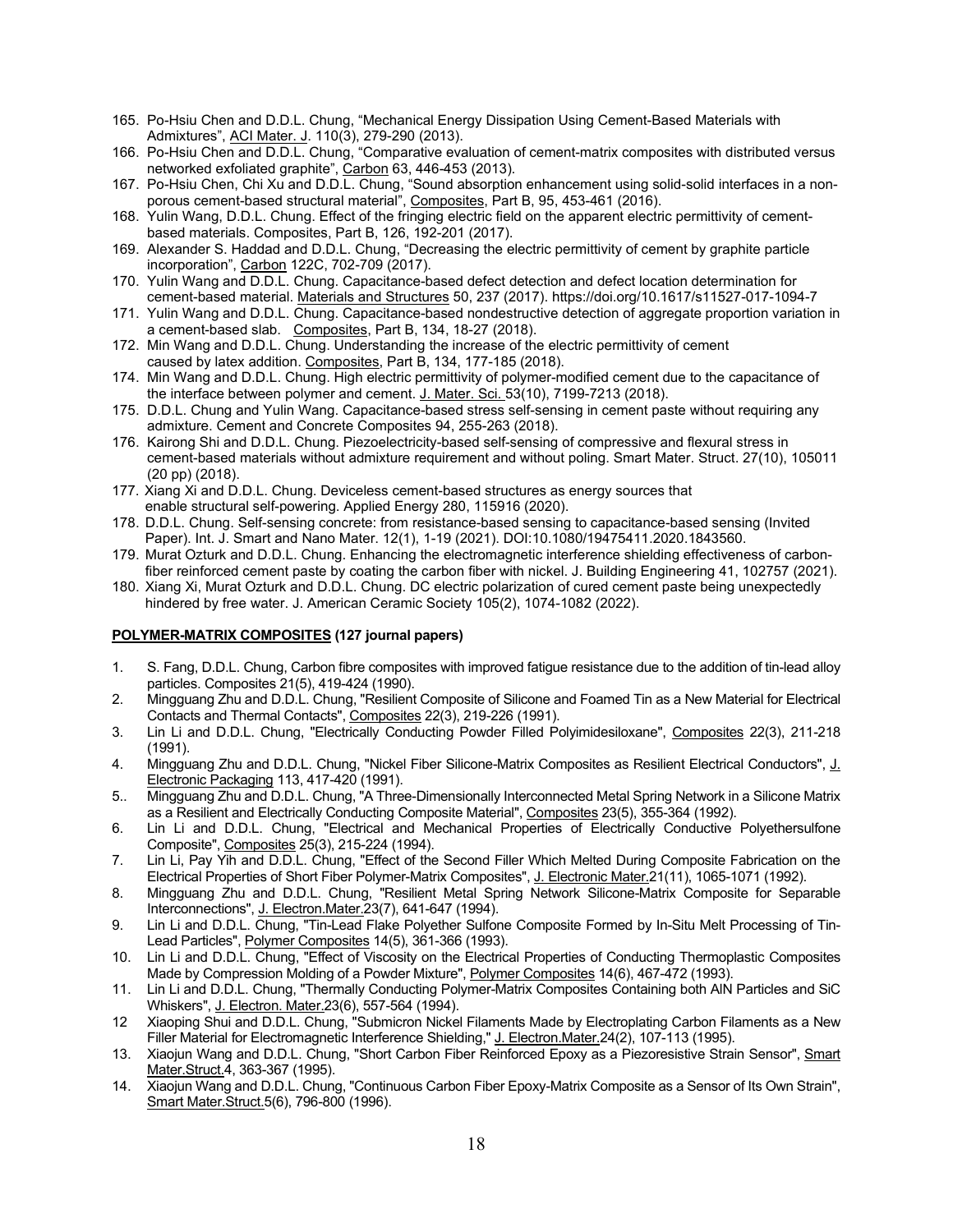- 15. Xiaoping Shui and D.D.L. Chung, "Piezoresistive Carbon Filament Polymer-Matrix Composite Strain Sensor," Smart Mater.Struct.5, 243-246 (1996).
- 16. Steven W. Hudnut and D.D.L. Chung, "Use of Submicron Diameter Carbon Filaments for Reinforcement between Continuous Carbon Fiber Layers in a Polymer-Matrix Composite," Carbon 33(11), 1627-1631 (1995).
- 17. Steven W. Hudnut and D.D.L. Chung, "Enhancing the Loss Modulus of Carbon Fiber Polymer-Matrix Composites by Addition of Particles in the Interlaminar Region," Plastics, Rubber and Composites Processing and Applications 25(2), 77-81 (1996).
- 18. Xiaoping Shui and D.D.L. Chung, "Nickel Filament Polymer-Matrix Composites with Low Surface Impedance and High Electromagnetic Interference Shielding Effectiveness," J. Electron.Mater., 26(8), 928-934 (1997).
- 19. Xiaoping Shui and D.D.L. Chung, "Magnetic Properties of Nickel Filament Polymer-Matrix Composites," J. Electron.Mater.25(6), 930-934 (1996).
- 20. Xiaoping Shui and D.D.L. Chung, "A New Electromechancial Effect in Discontinuous-Filament Elastomer-Matrix Composites," Smart Mater.Struct.6, 102-105 (1997).
- 21. Lin Li and D.D.L. Chung, "Z-Axis Anisotropic Electrically Conducting Polymer-Matrix Composite Film," J. Electronic Packaging 119(4), 255-259 (1997).
- 22. Xiaoping Shui and D.D.L. Chung, "0.4 µm Diameter Nickel Filament Silicone-Matrix Resilient Composites for Electromagnetic Interference Shielding," J. Electron.Packaging 119(4), 236-238 (1997).
- 23. Xiaojun Wang and D.D.L. Chung, "Real-Time Monitoring of Fatigue Damage and Dynamic Strain in Carbon Fiber Polymer-Matrix Composite by Electrical Resistance Measurement," Smart Mater.Struct.6, 504-508 (1997).
- 24. Xiaojun Wang and D.D.L. Chung, "Sensing Delamination in a Carbon Fiber Polymer-Matrix Composite During Fatigue by Electrical Resistance Measurement," Polymer Composites, 18(6), 692-700 (1997).
- 25. Xiaojun Wang and D.D.L. Chung, "Self-Monitoring of Fatigue Damage and Dynamic Strain in Carbon Fiber Polymer-Matrix Composite," <u>Composites</u>: Part B, 29B(1), 63-73 (1998).
- 26. Xiaojun Wang and D.D.L. Chung, "An Electromechanical Study of the Transverse Behavior of Carbon Fiber Polymer-Matrix Composite, Composite Interfaces 5(3), 191-199 (1998).
- 27. Xiaojun Wang and D.D.L. Chung, "Residual Stress in Carbon Fiber Embedded in Epoxy, Studied by Simultaneous Measurement of Applied Stress and Electrical Resistance," Composite Interfaces 5(3), 277-281 (1998).
- 28. Xiaojun Wang, Xuli Fu, and D.D.L. Chung, "Electromechanical Study of Carbon Fiber Composites," J. Mater.Res. 13(11), 3081-3092 (1998).
- 29. Xiaojun Wang and D.D.L. Chung, "Short Carbon Fiber Reinforced Epoxy Coating as a Piezoresistive Strain Sensor for Cement Mortar," Sensors and Actuators A 71(3), 208-212 (1998).
- 30. Zhen Mei and D.D.L. Chung, "Effect of Heating on the Structure of Carbon Fiber Polyphenylenesulfide-Matrix Composite, as Studied by Electrical Resistance Measurement," Polymer Composites, 19(6), 709-713 (1998).
- 31. Shoukai Wang and D.D.L. Chung, "Interlaminar Shear in Carbon Fiber Polymer-Matrix Composites, Studied by Measuring the Contact Electrical Resistance of the Interlaminar Interface During Shear," Composite Interfaces 6(6), 507-518 (1999).
- 32. D.D.L. Chung and Shoukai Wang, "Carbon Fiber Polymer Matrix Structural Composite as a Semiconductor and Concept of Optoelectronic and Electronic Devices Made From It," Smart Mater. Struct.8, 161-166 (1999).
- 33. Shoukai Wang and D.D.L. Chung, "Interlaminar Interface in Carbon Fiber Polymer-Matrix Composites, Studied by Contact Electrical Resistivity Measurement," Composite Interfaces 6(6), 497-506 (1999).
- 34. Xiaojun Wang, Shoukai Wang, and D.D.L. Chung, "Sensing Damage in Carbon Fiber and Its Polymer-Matrix and Carbon-Matrix Composites by Electrical Resistance Measurement," J. Mater. Sci. 34(11), 2703-2714 (1999).
- 35. Shoukai Wang and D.D.L. Chung, "Carbon Fiber Polymer-Matrix Composite Interfaces as Thermocouple Junctions," Composite Interfaces 6(6), 519-530 (1999).
- 36. Yunsheng Xu and D.D.L. Chung, "Z-Axis Anisotropic Electrical Conductor Films in Adhesive and Standalone Forms for Electrical Interconnections," <u>J. Electronic Mater.</u> 28(11), 1307-1313 (1999).
- 37. Zhen Mei and D.D.L. Chung, "Kinetics of Autohesion of Thermoplastic Carbon-Fiber Prepregs," <u>Int. J. Adh. Adh.</u> 20, 173-175 (2000).
- 38. Shoukai Wang and D.D.L. Chung, "Apparent Negative Electrical Resistance in Carbon Fiber Composites," Composites: Part B 30(6), 579-590 (1999).
- 39. Shoukai Wang and D.D.L. Chung, "Electrical Behavior of Carbon Fiber Polymer-Matrix Composites in the Through-Thickness Direction," J. Mater. Sci. 35(1), 91-100 (2000).
- 40. Martin Segiet and D.D.L. Chung, "Discontinuous Surface-Treated Submicron-Diameter Carbon Filaments as an Interlaminar Filler in Carbon Fiber Polymer-Matrix Composites for Vibration Reduction", Composite Interfaces 7(4), 257-276 (2000).
- 41. Shoukai Wang and D.D.L. Chung, "Temperature/Light Sensing Using Carbon Fiber Polymer-Matrix Composite", Composites: Part B 30(6), 591-601 (1999).
- 42. Zhen Mei and D.D.L. Chung, "Thermal Stress Induced Thermoplastic Composite Debonding, Studied by Contact Electrical Resistance Measurement", Int. J. Adh. Adh. 20, 135-139 (2000).
- 43. Xiaojun Wang and D.D.L. Chung, "Fiber Breakage in Polymer-Matrix Composite During Static and Dynamic Loading, Studied by Electrical Resistance Measurement", J. Mater. Res. 14(11), 4224-4229 (1999).
- 44. Zhen Mei and D.D.L. Chung, "Effect of Heating Time Below the Melting Temperature on Polyphenylene Sulfide Joint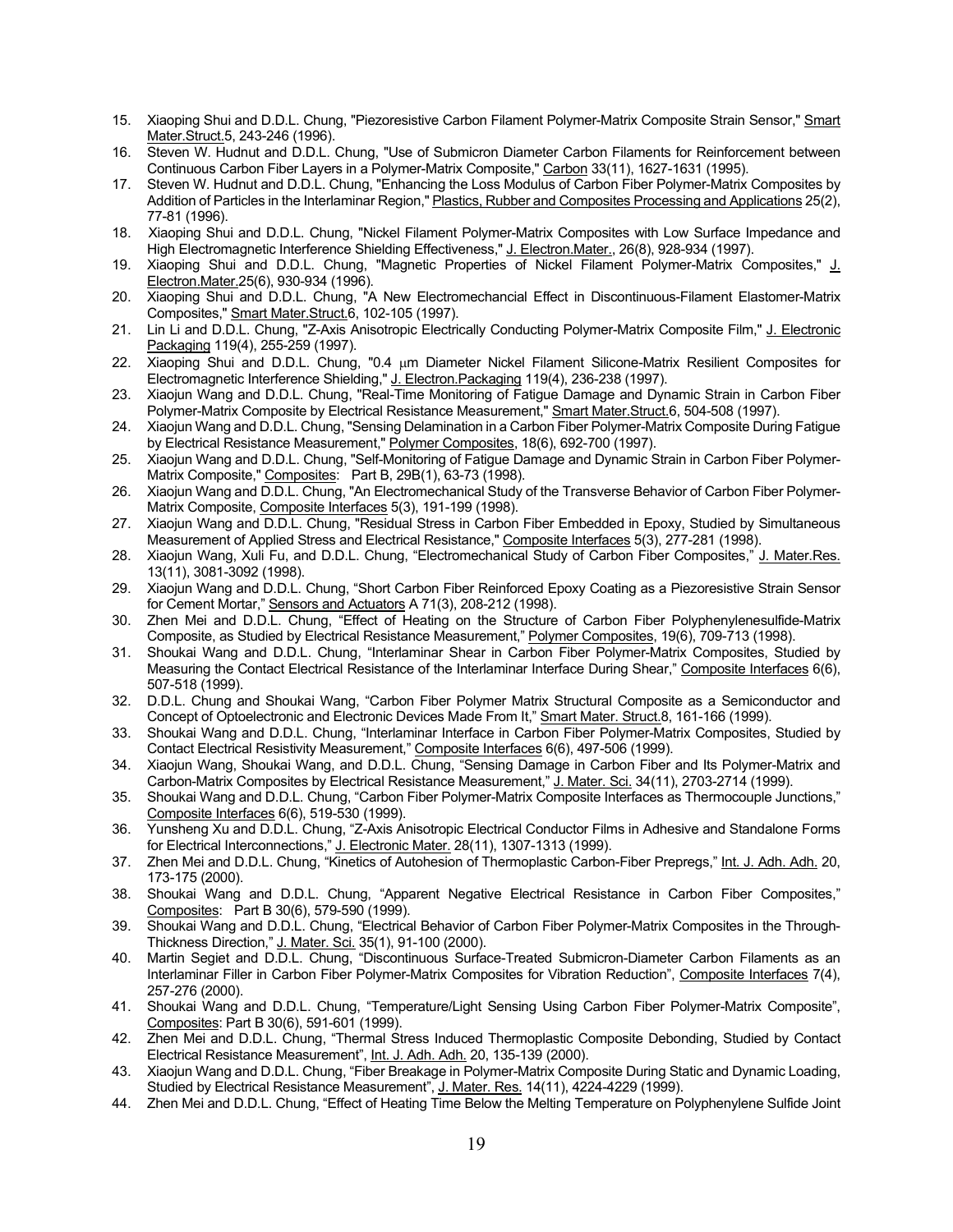Development", Int. J. Adh. Adh. 20, 273-277 (2000).

- 45. Xiaoping Shui and D.D.L. Chung, "Submicron Diameter Nickel Filaments and Their Polymer-Matrix Composites", J. Mater. Sci. 35, 1773-1785 (2000).
- 46. Yunsheng Xu and D.D.L. Chung, "Increasing the Thermal Conductivity of Boron Nitride and Aluminum Nitride Particle Epoxy-Matrix Composites by Particle Surface Treatment", Composite Interfaces 7(4), 243-256 (2000).
- 47. Xiangcheng Luo and D.D.L. Chung, "Carbon Fiber Polymer-Matrix Composites as Capacitors", Composites Sci. Tech. 61, 885-888 (2001).
- 48. Shoukai Wang and D.D.L. Chung, "Piezoresistivity in Continuous Carbon Fiber Polymer-Matrix Composite", Polymer Composites 21(1), 13-19 (2000).
- 49. Zhen Mei and D.D.L. Chung, "Glass Transition and Melting Behavior of Carbon Fiber Reinforced Thermoplastic Composite, Studied by Electrical Resistance Measurement", Polymer Composites 21(5), 711-715 (2000).
- 50. Shoukai Wang and D.D.L. Chung, "Consolidation of Carbon Fiber Laminae During Polymer-Matrix Composite Fabrication, Studied by Electrical Resistance Measurement", Polymer Composites 22(1), 42-46 (2001).
- 51. Xiangcheng Luo and D.D.L. Chung, "Interface in Mechanically Fastened Polymer Joint, Studied by Contact Electrical Resistance Measurement", Polymer Eng. Sci. 40(7), 1505-1509 (2000).
- 52. D.D.L. Chung, "Polymer-Matrix Composites for Microelectronics", Polymers & Polymer Composites 8(4), 219-229 (2000).
- 53. Zhen Mei and D.D.L. Chung, "Cold-Crystallization of Polyphenylene Sulfide, Studied by Measuring the Electrical Resistance of a Carbon-Fiber Polyphenylene-Sulfide-Matrix Composite", Polymers & Polymer Composites 8(5), 319-324 (2000).
- 54. D.D.L. Chung, "Continuous Carbon Fiber Polymer-Matrix Composites and Their Joints, Studied by Electrical Measurements", Polymer Composites 22(2), 250-270 (2001).
- 55. D.D.L. Chung, "Thermal Analysis of Carbon Fiber Polymer-Matrix Composites by Electrical Resistance Measurement", Thermochim. Acta 364, 121-132 (2000).
- 56. Zongrong Liu and D.D.L. Chung, "Calorimetric Evaluation of Phase Change Materials for Use as Thermal Interface Materials", Thermochim. Acta 366(2), 135-147 (2001).
- 57. Zhen Mei and D.D.L. Chung, "Thermal History of Carbon Fiber Polymer-Matrix Composite, Evaluated by Electrical Resistance Measurement", Thermochim. Acta 369 (1-2), 87-93 (2001).
- 58. Shoukai Wang and D.D.L. Chung, "Thermal Fatigue in Carbon Fiber Polymer-Matrix Composite, Monitored in Real Time by Electrical Resistance Measurement", Polymers & Polymer Composites 9(2), 135-140 (2001).
- 59. Zhen Mei and D.D.L. Chung, "Improving the Flexural Modulus and Thermal Stability of Pitch by the Addition of Silica Fume", J. Reinf. Plastics Composites, 21(1), 91-95 (2002).
- 60. Yunsheng Xu, D.D.L. Chung and Cathleen Mroz, "Thermally Conducting Aluminum Nitride Polymer-Matrix Composites", Composites, Part A, 32, 1749-1757 (2001).
- 61. Shoukai Wang, Sang-il Lee, D.D.L. Chung and Joung-Man Park, "Load Transfer from Fiber to Polymer Matrix, Studied by Measuring the Apparent Elastic Modulus of Carbon Fiber Embedded in Epoxy", Composite Interfaces 8(6), 435- 441 (2001).
- 62. Shoukai Wang and D.D.L. Chung, "Mechanical Damage in Carbon Fiber Polymer-Matrix Composite, Studied by Electrical Resistance Measurement", Composite Interfaces 9(1), 51-60 (2002).
- 63. Shoukai Wang, Zhen Mei and D.D.L. Chung, "Interlaminar Damage in Carbon Fiber Polymer-Matrix Composites, Studied by Electrical Resistance Measurement", <u>Int. J. Adh. Adh.</u> 21(ER6), 465-471 (2001).
- 64. D.D.L. Chung, "Thermal Analysis by Electrical Resistivity Measurement", J. Thermal Analysis and Calorimetry 65, 153-165 (2001).
- 65. Yunsheng Xu, Xiangcheng Luo and D.D.L. Chung, "Lithium Doped Polyethylene-Glycol-Based Thermal Interface Pastes for High Thermal Contact Conductance", J. Electron.Packaging 124(3), 188-191 (2002).
- 66. Daniel P. Kowalik and D.D.L. Chung, "Carbon Black Filled Silicone as a Compliant Thermoelectric Material", J. Reinf. Plastics Compos. 21(17), 1587-1590 (2002).
- 67. Zhen Mei, Victor H. Guerrero, Daniel P. Kowalik and D.D.L. Chung, "Reverse Piezoelectric Behavior of Carbon Fiber Thermoplastic-Matrix Composite", Polymer Composites 23(5), 697-701 (2002).
- 68. Zhen Mei, Victor H. Guerrero, Daniel P. Kowalik and D.D.L. Chung, "Mechanical Damage and Strain in Carbon Fiber Thermoplastic-Matrix Composite, Sensed by Electrical Resistivity Measurement", Polymer Composites 23(3), 425- 432 (2002).
- 69. Zhen Mei and D.D.L. Chung, "Thermoplastic Matrix Phase Transitions in a Carbon Fiber Composite, Studied by Contact Electrical Resistivity Measurement of the Interface between Two Unbonded Laminae", Polymer Composites 23(5), 824-827 (2002).
- 70. Shoukai Wang, Daniel P. Kowalik and D.D.L. Chung, "Effects of the Temperature, Humidity and Stress on the Interlaminar Interface of Carbon Fiber Polymer-Matrix Composites, Studied by Contact Electrical Resistivity Measurement," J. Adhesion 78(2), 189-200 (2002).
- 71. Shoukai Wang, and D.D.L. Chung, "Effect of Moisture on the Interlaminar Interface of a Carbon Fiber Polymer-Matrix Composite, Studied by Contact Electrical Resistivity Measurement," Composite Interfaces 9(5), 453-458 (2002).
- 72. Junhua Wu and D.D.L. Chung, "Decreasing the Electromagnetic Observability of Carbon Fiber Polymer-Matrix Composites by Using Epoxy-Coated Carbon Fibers", Composite Interfaces 9(4), 389-393 (2002).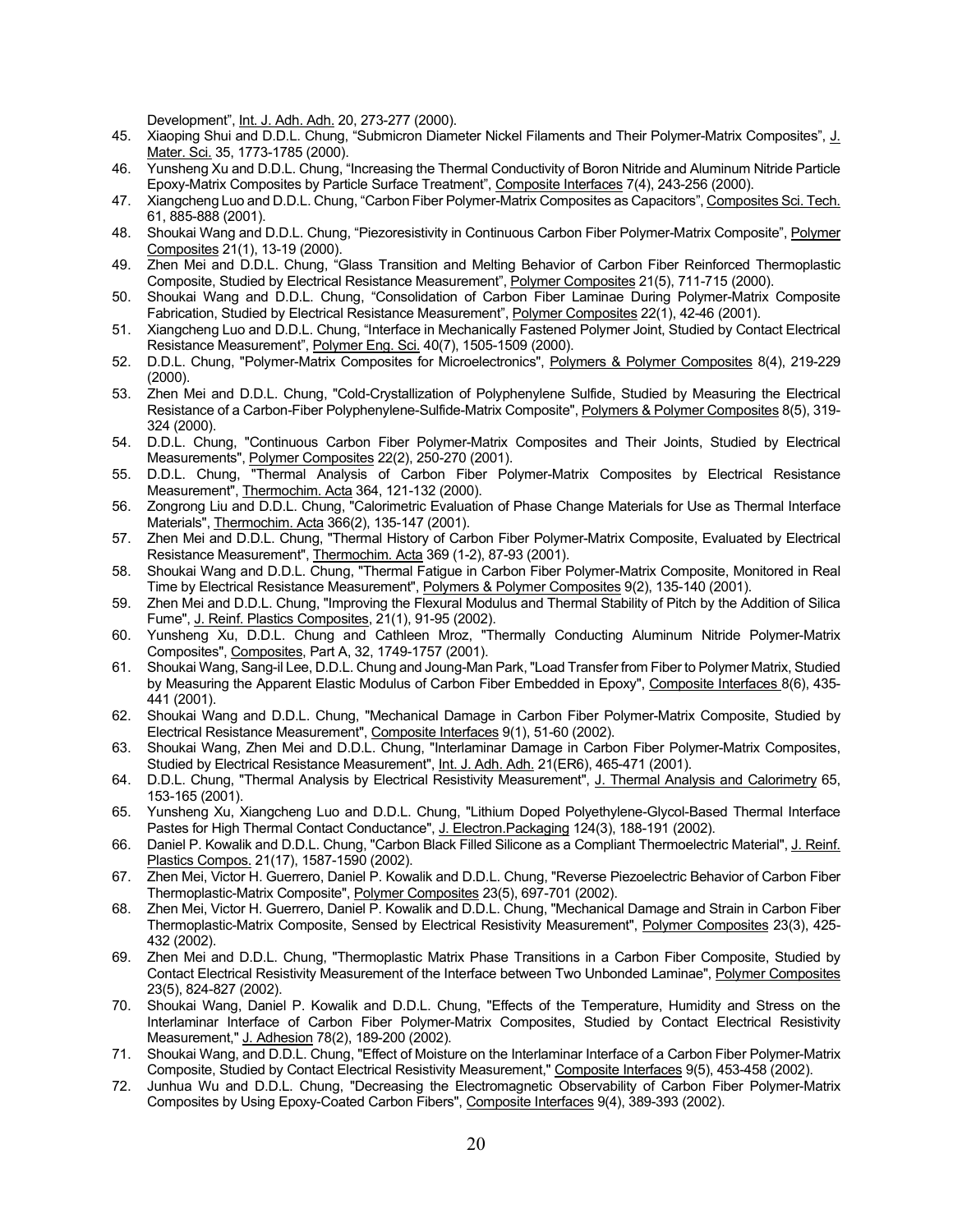- 73. Victor H. Guerrero and D.D.L. Chung, "Enhancement of the Absolute Thermoelectric Power of Carbon Fiber Polymer-Matrix Composite in the Through-Thickness Direction", Composite Interface 9(4), 395-401 (2002).
- 74. Victor H. Guerrero, Shoukai Wang, Sihai Wen and D.D.L. Chung, "Thermoelectric Property Tailoring by Composite Engineering", J. Mater. Sci. 37(19), 4127-4136 (2002).
- 75. Victor H. Guerrero and D.D.L. Chung, "Interlaminar Interface Relaxation Upon Heating Carbon Fiber Thermoplastic-Matrix Composite, Studied by Electrical Resistance Measurement", Composite Interface 9(6), 557-563 (2002).
- 76. D.D.L. Chung and Shoukai Wang, "Self-Sensing of Damage and Strain in Carbon Fiber Polymer-Matrix Structural Composites by Electrical Resistance Measurement", Polym. & Polym. Compos. 11(7), 515-525 (2003).
- 77. Adam Fosbury, Shoukai Wang, Yat F. Pin and D.D.L. Chung, "The Interlaminar Interface of a Carbon Fiber Polymer-Matrix Composite as a Resistance Heating Element", Composites: Part A 34, 933-940 (2003).
- 78. Jun Xiao and D.D.L. Chung, "Thermal and Mechanical Stability of Electrical Conductive Adhesive Joints", J. Electron. Mater. 34(5), 625-629 (2005).
- 79. Jun Xiao and D.D.L. Chung, "Electrothermomechanical Analysis and Its Application to Studying Electrically Conductive Adhesive Joints", J. Thermal Analysis Calorimetry 74, 3-11 (2003).
- 80. Dwayne A. Gordon, Shoukai Wang and D.D.L. Chung, "Piezoresistivity in Unidirectional Continuous Carbon Fiber Polymer-Matrix Composites: Single-Lamina Composite Versus Two-Lamina Composite", Composite Interfaces 11(1), 95-103 (2004).
- 81. D.D.L. Chung, "Self-Heating Structural Materials", Smart Mater. Struct. 13(3), 562-565 (2004).
- 82. Shoukai Wang, Daniel P. Kowalik and D.D.L. Chung, "Self-Sensing Attained in Carbon Fiber Polymer-Matrix Structural Composites by Using the Interlaminar Interface as a Sensor", Smart Mater. Struct. 13(3), 570-592 (2004).
- 83. Junhua Wu and D.D.L. Chung, "Calorimetric Study of the Effect of Carbon Fillers on the Curing of Epoxy", Carbon 42(14), 3039-3042 (2004).
- 84. Shoukai Wang, D.D.L. Chung and Jaycee H. Chung, "Effects of Composite Lay-Up Configuration and Thickness on the Damage Self-Sensing Behavior of Carbon Fiber Polymer-Matrix Composite", J. Mater. Sci. 40(2), 561-568 (2005).
- 85. Shoukai Wang and D.D.L. Chung, "The Interlaminar Interface of a Carbon Fiber Epoxy-Matrix Composite as an Impact Sensor", J. Mater. Sci. 40, 1863-1867 (2005).
- 86. Shoukai Wang, D.D.L. Chung and Jaycee H. Chung, "Impact Damage of Carbon Fiber Polymer-Matrix Composites, Monitored by Electrical Resistance Measurement", Composites: Part A, 36, 1707-1715 (2005).
- 87. Shoukai Wang, D.D.L. Chung and Jaycee H. Chung, "Self-Sensing of Damage in Carbon Fiber Polymer-Matrix Composite Cylinder by Electrical Resistance Measurement", Journal of Intelligent Material Systems and Structures 17(1), 57-62 (2006).
- 88. Shoukai Wang, D.D.L. Chung and Jaycee H. Chung, "Self-Sensing of Damage in Carbon Fiber Polymer-Matrix Composite by Measurement of the Electrical Resistance or Potential Away from the Damaged Region", J. Mater. Sci. 40(24), 6463-6472 (2005).
- 89. Shoukai Wang and D.D.L. Chung, "Discussion on Paper 'The Electrical Resistance Response of Continuous Carbon Fibre Composite Laminates to Mechanical Strain' by N. Angelidis, C.Y. Wei and P.E. Irving, Composites: Part A 35, 1135-1147 (2004)", Composites: Part A, 37(9), 1490-1494 (2006).
- 90. Chia-Ken Leong, Shoukai Wang and D.D.L. Chung, "Effect of Through-Thickness Compression on the Microstructure of Carbon Fiber Polymer-Matrix Composites, as Studied by Electrical Resistance Measurement", J. Mater. Sci. 41(10), 2877-2884 (2006).
- 91. Shoukai Wang, Daojun Wang, D.D.L. Chung and Jaycee H. Chung, "Method of Sensing Impact Damage in Carbon Fiber Polymer-Matrix Composite by Electrical Resistance Measurement", J. Mater. Sci. 41(8), 2281-2289 (2006).
- 92. Daojun Wang, Shoukai Wang, D.D.L. Chung and Jaycee H. Chung, "Comparison of the Electrical Resistance and Potential Techniques for the Self-Sensing of Damage in Carbon Fiber Polymer-Matrix Composites", J. Intell. Mater. Syst. Struct. 17(10), 853-861 (2006).
- 93. Daojun Wang, Shoukai Wang, D.D.L. Chung and Jaycee H. Chung, "Sensitivity of the Two-Dimensional Electric Potential/Resistance Method for Damage Monitoring in Carbon Fiber Polymer-Matrix Composite", J. Mater. Sci.. 41(15), 4839-4846 (2006).
- 94. Zongrong Liu and D.D.L. Chung, "Boron Nitride Particle Filled Paraffin Wax as a Phase-Change Thermal Interface Material", J. Electron. Packaging 128(4), 319-323 (2006).
- 95. Yasuhiro Aoyagi, Chia-Ken Leong and D.D.L. Chung, "Polyol-Based Phase-Change Thermal Interface Materials", J. Electron. Mater. 35(3), 416-424 (2006).
- 96. Shoukai Wang and D.D.L. Chung, "Self-Sensing of Flexural Strain and Damage in Carbon Fiber Polymer-Matrix Composite by Electrical Resistance Measurement", Carbon 44(13), 2739-2751 (2006).
- 97. Daojun Wang and D.D.L. Chung, "Comparative Evaluation of the Electrical Configurations for the Two-Dimensional Electric Potential Method of Damage Monitoring in Carbon Fiber Polymer-Matrix Composite", Smart Mater. Struct. 15, 1332-1344 (2006).
- 98. Shoukai Wang and D.D.L. Chung, "Negative Piezoresistivity in Continuous Carbon Fiber Epoxy-Matrix Composite", J. Mater. Sci. 42(13), 4987-4995 (2007).
- 99. Shoukai Wang, Dick S. Pang and D.D.L. Chung, "Hygrothermal Stability of Electrical Contacts Made from Silver and Graphite Electrically Conductive Pastes", J. Electron. Mater. 36(1), 65-74 (2007).
- 100. D.D.L. Chung, "Damage Detection Using Self-Sensing Concepts" (Invited Review), J. Aerospace Eng. (Proceedings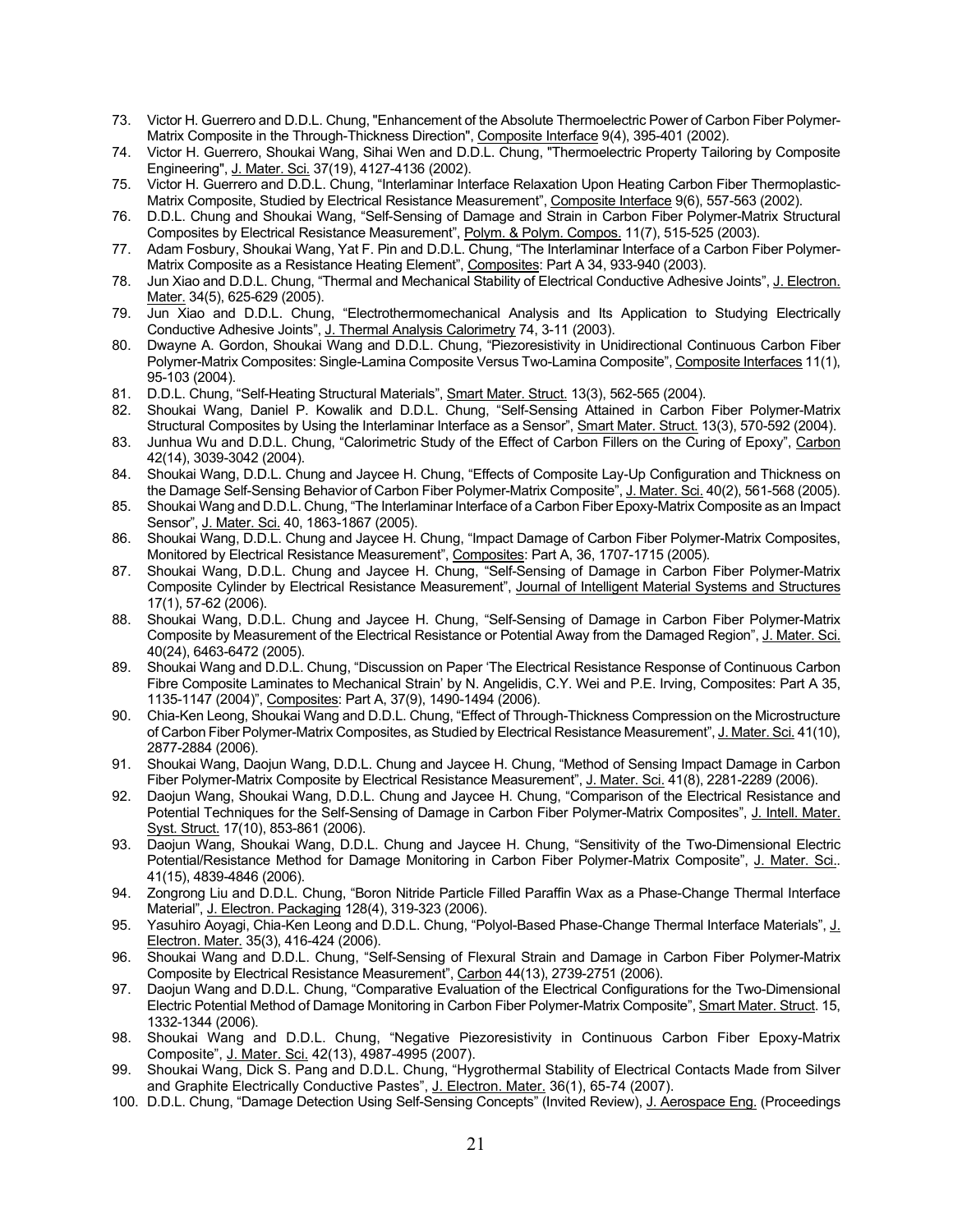of the Institution of Mechanical Engineers, Part G) 221(G4), 509-520 (2007).

- 101. Yasuhiro Aoyagi and D.D.L. Chung, "Effects of Antioxidants and the Solid Component on the Thermal Stability of Polyol-Ester-Based Thermal Pastes", J. Mater. Sci. 42(7), 2358-2375 (2007).
- 102. Sirong Zhu and D.D.L. Chung, "Analytical Model of Piezoresistivity for Strain Sensing in Carbon Fiber Polymer-Matrix Structural Composite under Flexure", Carbon 45(8), 1606-1613 (2007).
- 103. Daojun Wang and D.D.L. Chung, "Through-Thickness Stress Sensing of Carbon Fiber Polymer-Matrix Composite by Electrical Resistance Measurement", Smart Mater. Struct. 16, 1320-1330 (2007).
- 104. Chuangang Lin and D.D.L. Chung, "Nanostructured Fumed Metal Oxides for Thermal Interface Pastes", J. Mater. Sci., 42(22), 9245-9255 (2007).
- 105. Yasuhiro Aoyagi and D.D.L. Chung, "Antioxidant-based phase-change thermal interface materials with high thermal stability", J. Electron. Mater. 37(4), 448-461 (2008). Published online: Jan. 25, 2008.
- 106. Junhua Wu and D.D.L. Chung, "Combined Use of Magnetic and Electrically Conductive Fillers in a Polymer Matrix for Electromagnetic Interference Shielding", J. Electron. Mater. 37(8), 1088-1094 (2008).
- 107. Chuangang Lin and D.D.L. Chung, "Nanoclay Paste as Thermal Interface Material for Smooth Surfaces", J. Electron. Mater. 37(11), 1698-1709 (2008).
- 108. Parisa Pour Shahid Saeed Abadi, Chia-Ken Leong and D.D.L. Chung, "Factors that Govern the Performance of Thermal Interface Materials", J. Electron. Mater. 38(1), 175-192 (2009).
- 109. Chuangang Lin and D.D.L. Chung, "Rheological Behavior of Thermal Interface Pastes", J. Electron. Mater. 38(10), 2069-2084 (2009).
- 110. Parisa Pour Shahid Saeed Abadi and D.D.L. Chung, "Numerical Modeling of the Performance of Thermal Interface Materials in the Form of Paste-Coated Sheets", J. Electron. Mater. 40(7), 1490-1500 (2011).
- 111. Seungjin Han and D.D.L. Chung, "Increasing the Through-Thickness Thermal Conductivity of Carbon Fiber Polymer-Matrix Composite by Curing Pressure Increase and Filler Incorporation", Compos. Sci. Technol. 71(16), 1944-1952 (2011).
- 112. Seungjin Han and D.D.L. Chung, "Mechanical Energy Dissipation Using Carbon Fiber Polymer-Matrix Structural Composites with Filler Incorporation", J. Mater. Sci. 47, 2434-2453 (2012).
- 113. Seungjin Han and D.D.L. Chung, "Through-thickness thermoelectric power of a carbon fiber/epoxy composite and decoupled contributions from a lamina and an interlaminar interface", Carbon 52, 30-39 (2013).
- 114. Seungjin Han and D.D.L. Chung, "Carbon fiber polymer-matrix structural composites exhibiting greatly enhanced through-thickness thermoelectric figure of merit", Composites, Part A 48, 162-170 (2013).
- 115. Daojun Wang and D.D.L. Chung, "Through-Thickness Piezoresistivity in a Carbon Fiber Polymer-Matrix Structural Composite for Electrical-Resistance-Based Through-Thickness Strain Sensing", Carbon 60(1), 129- 138 (2013).
- 116. Seungjin Han and D.D.L. Chung, "Strengthening and stiffening carbon fiber epoxy composites by halloysite nanotubes, carbon nanotubes and silicon carbide whiskers", Applied Clay Science, 83-84, 375-382 (2013).
- 117. Yoshihiro Takizawa and D.D.L. Chung, "Through-thickness thermal conduction in glass fiber polymer-matrix composites and its enhancement by composite modification", J. Mater. Sci. 51, 3463-3480 (2016).
- 118. Yoshihiro Takizawa and D.D.L. Chung, "Continuous carbon fiber polymer-matrix composites in unprecedented antiferroelectric coupling providing exceptionally high through-thickness electric permittivity", J. Mater. Sci. 51(14), 6913-6932 (2016).
- 119. D.D.L. Chung, "Processing-structure-property relationships of continuous carbon fiber polymer-matrix composites", Mater. Sci. Eng. R 113, 1-29 (2017).
- 120. Asma A. Eddib and D.D.L. Chung. First report of capacitance-based self-sensing and in-plane electric permittivity of carbon fiber polymer-matrix composite. Carbon 140, 413-427 (2018).
- 121. D.D.L. Chung. Thermoelectric polymer-matrix structural and nonstructural composite materials. Advanced Industrial and Engineering Polymer Research 1, 61-65 (2018).
- 122. D.D.L. Chung. Development, design and applications of structural capacitors. Applied Energy 231, 89-101 (2018).
- 123. D.D.L. Chung and Asma A. Eddib. Effect of fiber lay-up configuration on the electromagnetic interference shielding effectiveness of continuous carbon fiber polymer-matrix composite. Carbon 141, 685-691 (2019).
- 124. D.D.L. Chung. A review of multifunctional polymer-matrix structural composites. Composites, Part B, 160, 644- 660 (2019).
- 125. Xueping Wu, Junshuai Zhao, Xu Rao, D.D.L. Chung. Carbon fiber epoxy-matrix composites with hydrothermalcarbon-coated halloysite nanotube filler exhibiting enhanced strength and thermal conductivity. Polymer Composites 41(7), 2687-2703 (2020).
- 126. D.D.L. Chung. A critical review of piezoresistivity and its application in electrical-resistance-based strain sensing. J. Materials Science 55(32), 15367-15396 (2020).
- 127. Murat Ozturk, D.D.L. Chung. Capacitance-based stress self-sensing effectiveness of a model asphalt without functional component. Construction and Building Materials 294, 123591 (2021).

# **METAL-MATRIX COMPOSITES (32 journal papers)**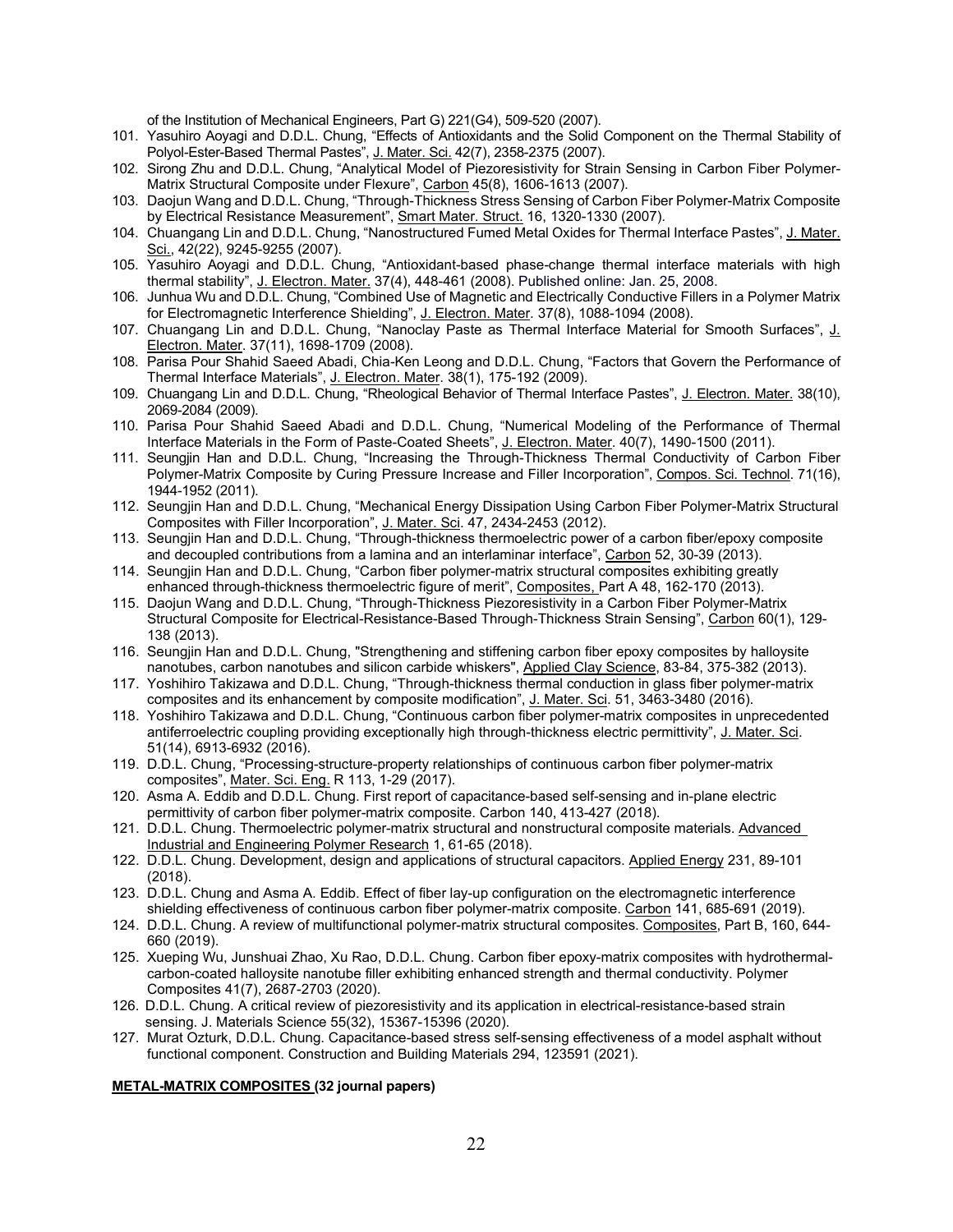- 1. Jingyu Yang and D.D.L. Chung, "Casting Particulate and Fibrous Metal-Matrix Composites by Vacuum Infiltration of a Liquid Metal Under an Inert Gas Pressure", J. Mater.Sci. 24, 3605-3612 (1989).
- 2. Jingyu Yang and D.D.L. Chung, "Wear of Bauxite Particle Reinforced Aluminum Alloys", Wear 135, 53-65 (1989).
- 3. C.T. Ho and D.D.L. Chung, "Carbon Fiber Reinforced Tin-Superconductor Composites", J. Mater. Res. 4(6), 1339-1346 (1989).
- 4. Jeng-Maw Chiou and D.D.L. Chung, "Characterization of Metal-Matrix Composites Fabricated by Vacuum Infiltration of a Liquid Metal under an Inert Gas Pressure", J. Mater. Sci. 26, 2583-2589 (1991).
- 5. C.T. Ho and D.D.L. Chung, "Carbon Fiber Reinforced Tin-Lead Alloy as a Low Thermal Expansion Solder Preform", J. Mater. Res. 5(6), 1266-1270 (1990).
- 6. Jimin Cao and D.D.L. Chung, "Carbon Fiber Silver-Copper Brazing Filler Composites for Brazing Ceramics", Welding J. 71(1), 21-s - 24-s (1992).
- 7. Jeng-Maw Chiou and D.D.L. Chung, "Improving the Temperature Resistance of Aluminum-Matrix Composites by Using an Acid Phosphate Binder, Part I: Binders", J. Mater. Sci. 28, 1435-1446 (1993).
- 8. Jeng-Maw Chiou and D.D.L. Chung, "Improving the Temperature Resistance of Aluminum-Matrix Composites by Using an Acid Phosphate Binder, Part II: Preforms", J. Mater. Sci. 28, 1447-1470 (1993).
- 9. Jeng-Maw Chiou and D.D.L. Chung, "Improving the Temperature Resistance of Aluminum-Matrix Composites by Using an Acid Phosphate Binder, Part III: Aluminum-Matrix Composites", J. Mater. Sci. 28, 1471-1487 (1993).
- 10. Mingguang Zhu and D.D.L. Chung, "Active Brazing Alloy Containing Carbon Fibers for Metal-Ceramic Joining", J. Am. Ceramic Society 77(10), 2712-2720 (1994).
- 11. Shy-Wen Lai and D.D.L. Chung, "Fabrication of Particulate Aluminum-Matrix Composites by Liquid Metal Infiltration", J. Mater. Sci. 29(12), 3128-3150 (1994).
- 12.Shy-Wen Lai and D.D.L. Chung, "Phase Distribution and Associated Mechanical Property Distribution in Silicon Carbide Particle Reinforced Aluminum Fabricated by Liquid Metal Infiltration", J. Mater. Sci. 29(11), 2998-3016 (1994).
- 13.Shy-Wen Lai and D.D.L. Chung, "Consumption of SiC Whiskers by the Al-SiC Reaction in Aluminum-Matrix SiC Whisker Composites", J. Mater. Chem. 6(3), 469-477 (1996).
- 14.Pay Yih and D.D.L. Chung, "Copper-Matrix Molybdenum Composites Fabricated by Powder Metallurgy Using Copper Coated Molybdenum Particles", J. Electron. Mater. 24(7), 841-851 (1995).
- 15.Yuyong Chen and D.D.L. Chung, "Silicon/Aluminum Network Composites Fabricated by Liquid Metal Infiltration", J. Mater.Sci. 29, 6069-6075 (1994).
- 16.Shy-Wen Lai and D.D.L. Chung, "Superior High Temperature Resistance of Aluminum Nitride Particle Reinforced Aluminum Compared to Silicon Carbide or Alumina Particle Reinforced Aluminum," J. Mater. Sci. 29, 6181-6198 (1994).
- 17.Shy-Wen Lai and D.D.L. Chung, "Shaping Metal-Matrix Composites by Thixotropic Machining," J. Mater. Proc. Tech. 58, 67-69 (1996).
- 18.Yuyong Chen and D.D.L. Chung, "Ductile and Strong Aluminum-Matrix Titanium Aluminide Composite Formed In-Situ from Aluminum, Titanium Dioxide and Sodium Hexafluoroaluminate", J. Mater.Sci. 30, 4609-4616 (1995).
- 19. Yuyong Chen and D.D.L. Chung, "Nickel Aluminide (Ni<sub>3</sub>Al) Fabricated by Reactive Infiltration," J. Mater.Sci. 31, 2117-2122 (1996).
- 20. Yuyong Chen and D.D.L. Chung, "In Situ Al/TiB Composite Obtained by Stir Casting," J. Mater. Sci. 31, 311-315 (1996).
- 21.Pay Yih and D.D.L. Chung, "Silicon Carbide Whisker Copper-Matrix Composites Fabricated by Hot Pressing Copper Coated Whiskers," J. Mater. Sci. 31, 399-406 (1996).
- 22.Yuyong Chen and D.D.L. Chung, "Aluminum-Matrix Silicon Carbide Whisker Composites Fabricated by Pressureless Infiltration," J. Mater.Sci. 31, 407-412 (1996).
- 23. Pay Yih and D.D.L. Chung, "Powder Metallurgy Fabrication of Metal Matrix Composites Using Coated Fillers," Int. J. Powder Metallurgy 31(4), 335-340 (1995).
- 24. Andrew V. Smith and D.D.L. Chung, "Titanium Diboride Particle Reinforced Aluminum with High Wear Resistance," J. Mater.Sci. 31, 5961-5973 (1996).
- 25.Zheng-Qiang Shi and D.D.L. Chung, "Sandwiching Superconductor by Carbon Fiber Metal-Matrix Composite for Improving the Mechanical Properties, Air Stability and Thermal Cycling Resistance," Composites, Part A, 28(1), 1-4 (1997).
- 26. Pay Yih and D.D.L. Chung, "Titanium Diboride Copper-Matrix Composites," J. Mater. Sci. 32(7), 1703-1709 (1997).
- 27. Jiangyuan Hou and D.D.L. Chung, "Corrosion Protection of Aluminum-Matrix Aluminum Nitride and Silicon Carbide Composites by Anodization," J. Mater.Sci. 32(12), 3113-3134 (1997).
- 28.Pay Yih and D.D.L. Chung, "A Comparative Study of the Coated Filler Method and the Admixture Method of Powder Metallurgy for Making Metal-Matrix Composites," J. Mater. Sci. 32(11), 2873-2894 (1997).
- 29. Mingguang Zhu and D.D.L. Chung, "Improving the Strength of Brazed Joints to Alumina by Adding Carbon Fibers", J. Mater.Sci., 32, 5321-5333 (1997).
- 30.Pay Yih and D.D.L. Chung, "Brass-Matrix Silicon Carbide Whisker Composites," J. Mater. Sci. 34, 359-364 (1999).
- 31.Y. Xu and D.D.L. Chung, "Low-Volume-Fraction Particulate Preforms for Making Metal-Matrix Composites by Liquid Metal Infiltration," J. Mater. Sci. 33(19), 4707-4710 (1998).
- 32. D.D.L. Chung, "Acid Aluminum Phosphate for the Binding and Coating of Materials", J. Mater. Sci. 38(13), 2785-2791 (2003).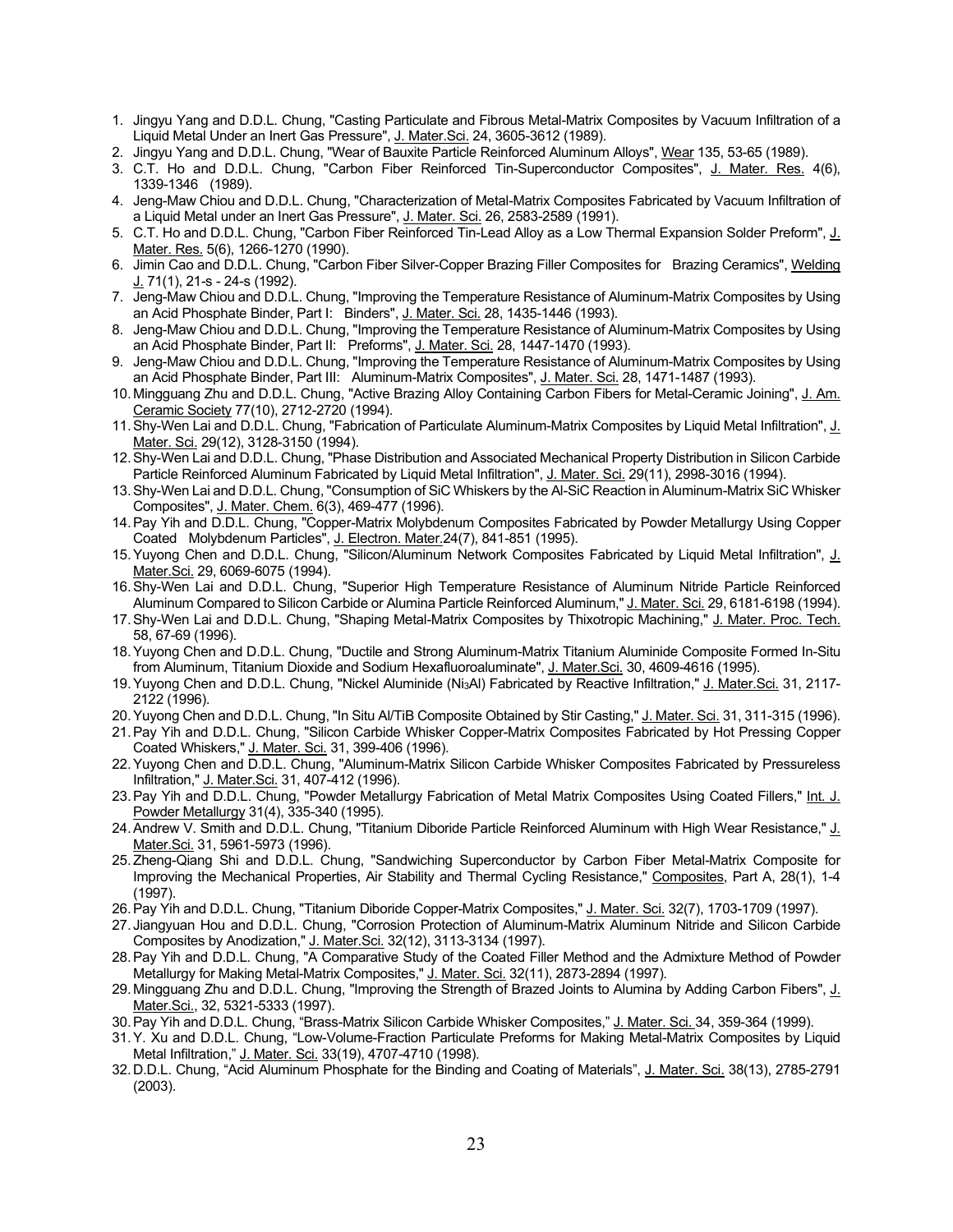# **3D PRINTING (9 journal papers)**

- 1. Naga B. Gundrati, Patatri Chakraborty, Chi Zhou and D.D.L. Chung, "Effects of printing conditions on the molecular alignment of three-dimensionally printed polymer", Composites, Part B, 134, 164-168 (2018).
- 2. Naga B. Gundrati, Patatri Chakraborty, Chi Zhou and D.D.L. Chung, "First observation of the effect of the layer printing sequence on the molecular structure of three-dimensionally printed polymer, as shown by in-plane capacitance measurement", Composites, Part B, 140, 78-82 (2018).
- 3. Patatri Chakraborty, Naga B. Gundrati, Chi Zhou and D.D.L. Chung, "Effect of stress on the capacitance and electric permittivity of three-dimensionally printed polymer, with relevance to capacitance-based stress monitoring", Sensors and Actuators A, 263C, 380-385 (2017).
- 4. Patatri Chakraborty, Chi Zhou and D.D.L. Chung, "Piezoelectric behavior of three-dimensionally printed acrylate polymer without filler or poling", J. Mater. Sci. 53(9), 6819-6830 (2018).
- 5. D.D.L. Chung and Sanjaya Somaratna, "Laboratory simulation of capacitance-based layer-by-layer monitoring of three-dimensional printing", Sensors and Actuators A 268, 101-109 (2017).
- 6. Patatri Chakraborty, Guanglei Zhao, Chi Zhou, Chong Cheng and D.D.L. Chung. Decreasing the shear-stressinduced in-plane molecular alignment by unprecedented stereolithographic delay in three-dimensional printing. J. Mater. Sci. 54(4), 3586-3599 (2019). Cover art also published.
- 7. Patatri Chakraborty, Guanglei Zhao, Chi Zhou and D.D.L. Chung. Unprecedented sensing of interlayer defects in three-dimensionally printed polymer by capacitance measurement. Smart Mater. Struct. 27(11), 115012, 7 pp (2018).
- 8. Patatri Chakraborty, Chi Zhou and D.D.L. Chung. Enhancing the inherent piezoelectric behavior of three-dimensionally printed acrylate polymer by electrical poling. Smart Mater. Struct. 27(11), 115038/1-115038/727 (2018).
- 9. Patatri Chakraborty, Chi Zhou and D.D.L. Chung. Converse piezoelectric behavior of three-dimensionally printed polymer and comparison of the in-plane and out-of-plane behavior. Mater Sci Eng B 252, 114447 (2020).

# **METAL-SEMICONDUCTOR INTERFACES (12 journal papers)**

- 1. Xian-Fu Zeng and D.D.L. Chung, "Correlation of the Crystal Structural and Microstructural Effects of the Interfacial Processes between Gold and Gallium Arsenide," Thin Solid Films 93 (1,2), 207 (1982).
- 2. Xian-Fu Zeng and D.D.L. Chung, "Structural Characterization of the Interfacial Reactions between palladium and Gallium Arsenide," J. Vac. Sci. Tech. 21 (2), 611 (1982).
- 3. Siu Leung, L.K. Wong, D.D.L. Chung and A.G. Milnes, "Physiochemical Effects of Heating Gold on Gallium Arsenide," J. Electrochemical Society 130, 462 (1983).
- 4. Siu Leung, D.D.L. Chung and A.G. Milnes, "X-Ray Diffraction (Pole Figure) Study of the Epitaxy of Gold Thin Films on Gallium Arsenide," Thin Solid Films 104 (1-2), 109-31 (1983).
- 5. R.A. Ginley, D.D.L. Chung and D.S. Ginley, "Structural Effects of Heating Gold-Based Contacts to Gallium Phosphide," Solid-State Electron. 27, 137-46 (1984).
- 6. Xian-Fu Zeng and D.D.L. Chung, "In Situ X-ray Diffraction Study of Melting in Gold Contacts to Gallium Arsenide, Solid-State Electron.27 (4), 339-45 (1984).
- 7. D.D.L. Chung and Edward Beam III, "Gold on Gallium Arsenide: Its Crystallographic Orientation and Control on the Orientation of the Gold-Gallium Reaction Product," Thin Solid Films 128, 299-319 (1985).
- 8. Edward Beam III and D.D.L. Chung, "Phase Transitions in Gold Contacts to Gallium Arsenide," Thin Solid Films 128, 321-332 (1985).
- 9. Taeil Kim and D.D.L. Chung, "The Effects of Germanium Concentration on Phase Formation and Morphology of Gold-Germanium Ohmic Contacts to Gallium Arsenide," J. Vac. Sci. Tech. B 4(3), 762-768 (1986).
- 10.Taeil Kim and D.D.L. Chung, "In Situ X-ray Diffraction Study of the Effects of Germanium and Nickel Concentrations on Melting of Gold-Based Contacts to Gallium Arsenide," Thin Solid Films 147 (2), 177-192 (1987).
- 11.X-F. Zeng, D.D.L. Chung and Amir Lakhani, "Effect of Heating on the Structure of Au/GaAs Encapsulated with SiO ", Solid-State Electron. 30(12), 1259-66 (1987).
- 12. Taeil Kim and D.D.L. Chung, "The Study of Interfacial Reactions in Gold-Based Contacts in Gallium Arsenide", Phil. Mag.A62(3), 283-317 (1990).

# **SILICON (5 journal papers)**

- 1. R.V. Prasad, F.A. Selim and D.D.L. Chung, "Semi-Insulating Polysilicon: Growth, Processing and Structural Characterization," Mater. Lett.4(2), 71-6 (1986).
- 2. J.Yi, R. Wallace, N. Sridhar, Z. Wang, K. Xie, D.D.L. Chung, C.R. Wie, K. Etemadi, W.A.Anderson, M. Periard, R.W. Cochrane, Y. Diawara, J.F. Currie and J. Coleman, "Crystallized Amorphous Silicon for Low-Cost Solar Cells", Solar Cells 30, 403-413 (1991).
- 3. Nagarajan Sridhar, D.D.L. Chung, W.A. Anderson, and J. Coleman, "Thermodynamics and Kinetics of Hydrogen Evolution from Hydrogenated Amorphous Silicon Films," J. Electron.Mater.24(10), 1451-1459 (1995).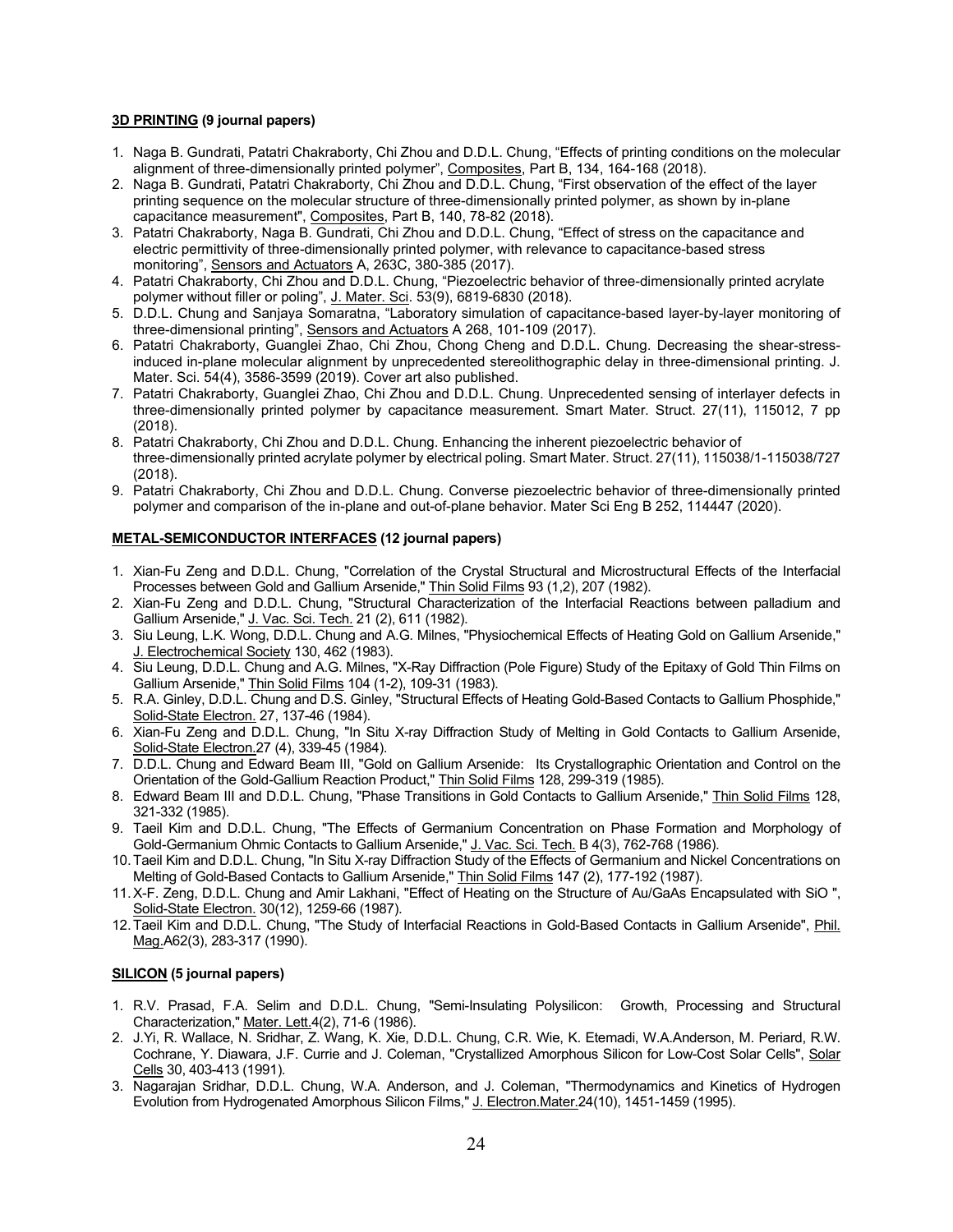- 4. Nagarajan Sridhar, D.D.L. Chung, W.A. Anderson, and J. Coleman, "Polysilicon Films of High Photoresponse, Obtained by Vacuum Annealing of Aluminum Capped Hydrogenated Amorphous Silicon," J. Appl. Phys. 78(12), 7304-7312 (1995).
- 5. Nagarajan Sridhar, D.D.L. Chung, W.A. Anderson, and J. Coleman, "Effect of Deposition Temperature on the Structural and Electrical Properties of Laser Crystallized Hydrogenated Amorphous Silicon Films," J. Applied Phys. 79(3), 1569- 1577 (1996).

# **JOINTS (16 journal papers)**

- 1. J.O.G. Parent, D.D.L. Chung and I.M. Bernstein, "Effects of Intermetallic Formation at the Interface between Copper and Tin-Lead Solder", J. Mater.Sci. 23, 2564-2572 (1988).
- 2. Mingguang Zhu and D.D.L. Chung, "Active Brazing Alloy Paste as a Totally Metal Thick Film Conductor Material", J. Electron.Mater.23(6), 541-549 (1994).
- 3. Xiangcheng Luo and D.D.L. Chung, "A Comparative Study of Silver-Epoxy and Tin-Lead Solder in Their Joints with Copper, through Mechanical and Electrical Measurements During Debonding," J. Mater. Sci 34, 273-276 (1999).
- 4. Xiangcheng Luo and D.D.L. Chung, "Interface in Mechanically Fastened Steel Joint, Studied by Contact Electrical Resistance Measurement", J. Materials Eng. Performance 9(1), 95-97 (2000).
- 5. Xiangcheng Luo and D.D.L. Chung, "Material Contacts under Cyclic Compression, Studied in Real Time by Electrical Resistance Measurement", J. Mater. Sci. 35(19), 4795-4802 (2000).
- 6. Xiangcheng Luo and D.D.L. Chung, "Degradation of Mechanically Fastened Stainless Steel Joint During Repeated Fastening and Unfastening", Adv. Eng. Mater. 3(1-2), 62-65 (2001).
- 7. Xiangcheng Luo and D.D.L. Chung "Irreversible Structural Change at the Interface Between Components During Fastening", Fastener Technology International 25(1), 86-87 (2002).
- 8. D.D.L. Chung, "Joints Obtained by Soldering, Adhesion, Autohesion and Fastening, Studied by Electrical Resistance Measurement", J. Mater. Sci. 36(11), 2591-2596 (2001).
- 9. Taejin Kim and D.D.L. Chung, "Effect of Stress on the Electrical Resistivity of Solder", J. Electron. Mater. 30(10), L29- L31 (2001).
- 10.Zongrong Liu and D.D.L. Chung, "Burnout of the Organic Vehicle in an Electrically Conductive Thick-Film Paste", J. Electron. Mater. 33(11), 1316-1325 (2004).
- 11.Zongrong Liu and D.D.L. Chung, "Effect of Firing Atmosphere on Air-Fireable Glass-Free Electrically Conductive Thick Film", J. Electron Mater. 34(3), 287-293 (2005).
- 12. Zongrong Liu and D.D.L. Chung, "Development of Glass-Free Metal Electrically Conductive Thick Films", J. Electron. Packaging 123(1), 64-69 (2001).
- 13.Zongrong Liu and D.D.L. Chung, "Low Temperature Air-Fireable Glass-Free Metallic Thick Film Electrical Conductor Materials", J. Electron. Mater. 30(11), 1458-1465 (2001).
- 14.Kyu Dong Kim and D.D.L. Chung, "Electrically Conductive Adhesive and Soldered Joints under Compression", J. Adh. Sci. Tech. 19(11), 1003-1023 (2005).
- 15.Kyu-Dong Kim and D.D.L. Chung, "Effect of Heating on the Electrical Resistivity of Conductive Adhesive and Soldered Joints", J. Electron. Mater. 31(9), 933-939 (2002).
- 16.Matthew Poeller and D.D.L.Chung, "Effect of Heating on the Structure of an Adhesive Joint, as Indicated by Electrical Resistance Measurement", J. Adhesion 79(6), 549-558 (2003).

# **CERAMICS (19 journal papers)**

- 1. Mingguang Zhu and D.D.L. Chung, "On the Simultaneous Calcination and Sintering of YBa2Cu3O7-x in High-Magnetic Fields," Mater.Lett.18, 186-190 (1994).
- 2. Shoukai Wang and D.D.L. Chung, "Self-Monitoring of Strain in Silicon Carbide Whisker Reinforced Silicon Nitride," Smart Mater.Struct.6, 199-203 (1997).
- 3. Shuang Lu and D.D.L. Chung, "Viscoelastic behavior of silica particle compacts under dynamic compression", Journal of Materials in Civil Engineering 26(3), 551-553 (2014).
- 4. Shuang Lu and D.D.L. Chung, "Viscoelastic behavior of silica fume in the absence of a binder", ACI Materials J. 112(1), 137-146 (2015).
- 5. Shuang Lu and D.D.L. Chung, "Effect of organic intercalation on the viscoelastic behavior of clay", J. Mater. Sci. 49(8), 3189-3195 (2014).
- 6. Yoshihiro Takizawa, and D.D.L. Chung, "Fumed-alumina-derived nanoporous alumina as a new low-k dielectric material for microelectronic packaging", J. Electronic Mater. 44(7), 2211-2220 (2015).
- 7. Xinghua Hong, Daojun Wang and D.D.L. Chung, "Boron nitride nanotube mat as a low-k dielectric material with relative dielectric constant ranging from 1.0 to 1.1", J. Electronic Mater.45(1), 453-461 (2016).
- 8. Xinghua Hong, Daojun Wang and D.D.L. Chung, "Strong Viscous Behavior Discovered in Nanotube Mats, as Observed in Boron Nitride Nanotube Mats", Composites, Part B, B91, 56-64 (2016).
- 9. D.D.L. Chung, "Comment on "Piezoresistive Effect in SiOC Ceramics for Integrated Pressure Sensors", J. Am. Ceramic Soc., 94(1), 289 (2011).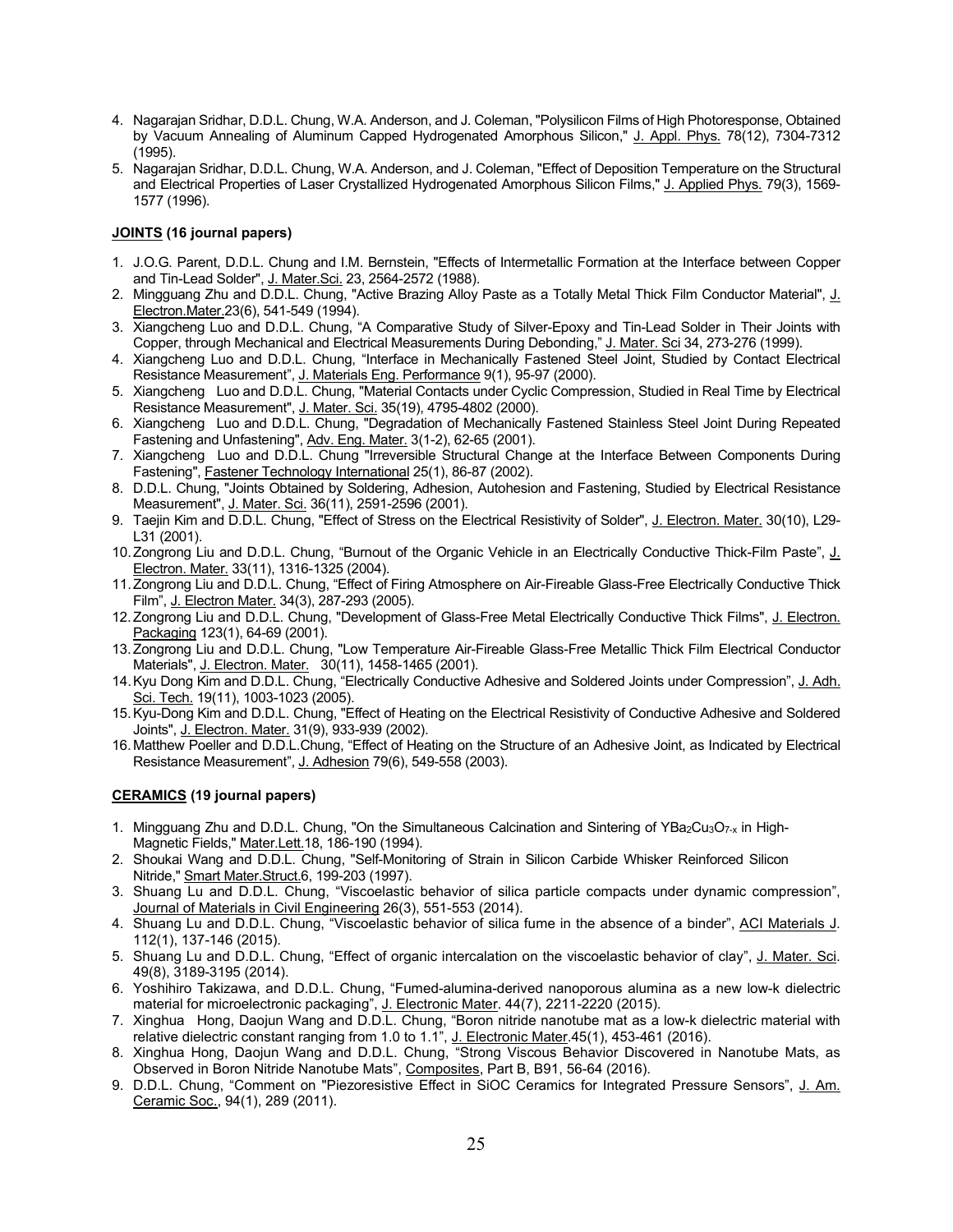- 10.Yong Fu and D.D.L. Chung, "Coagulation of Oil in Water Using Sawdust, Bentonite and Calcium Hydroxide to Form Floatable Sheets", Appl. Clay Sciences 53, 634-641 (2011).
- 11.Tianlei Sun and D.D.L. Chung, "Coagulation of Oil in Water Using Sawdust and Bentonite and the Formation of a Floating Coagulated Material", J. Environmental Engineering 139, 1470-1481 (2013).
- 12.Sihai Wen and D.D.L. Chung, "Effect of Stress on the Dielectric Constant of Alumina", J. Electron. Packaging 127(3), 235-236 (2005).
- 13.Shoukai Wang and D.D.L. Chung, "Piezoresistivity in Silicon Carbide Fibers", J. Electroceramics 10, 147-152 (2003).
- 14. Zongrong Liu and D.D.L. Chung, "Comparative Study of Electrically Conductive Thick Films With and Without Glass", J. Electron. Mater. 33(3), 194-202 (2004).
- 15. Sihai Wen and D.D.L. Chung, "Effect of Stress on the Dielectric Constant of Alumina", J. Electron. Packaging 127, 235-236 (2005).
- 16.Yunsheng Xu, Xiangcheng Luo and D.D.L. Chung, "Sodium Silicate Based Thermal Pastes for High Thermal Contact Conductance", J. Electronic Packaging 122(2), 128-131 (2000). Erratum: J. Electron. Packaging123, 159 (2001)
- 17. J.A. Fernando and D.D.L. Chung, "Pore Structure and Permeability of an Alumina Fiber Filter Membrane for Hot Gas Filtration", J. Porous Materials 9(3), 211-219 (2002).
- 18. J.A. Fernando and D.D.L. Chung, "Improving an Alumina Fiber Filter Membrane for Hot Gas Filtration using an Acid Phosphate Binder", J. Mater. Sci. 36(21), 5079-5085 (2001).
- 19.J.A. Fernando and D.D.L. Chung, "Thermomechanical Properties of Alumina Fiber Membrane", Ceramics Int. 31, 453-460 (2005).

# **METALS (16 journal papers)**

- 1. Jian Wang and D.D.L. Chung, "A Comparative Study of the Vibration Damping Capacity of Superalloys", J. Materials Eng. Performance 8, 577-578 (1999).
- 2. D.D.L. Chung and Kairong Shi, "Sensing the stress in steel by capacitance measurement", Sensors and Actuators A 274, 244-251 (2018).
- 3. Xiang Xi and D.D.L. Chung, "Piezoresistivity and piezoelectricity discovered in aluminum, with relevance to structural self-sensing", Sensors and Actuators A 289, 144-156 (2019).
- 4. Kairong Shi and D.D.L. Chung, "Unprecedented capacitance-based nondestructive evaluation of steels", J. Mater. Eng. Perf. 28(5), 2573-2587 (2019).
- 5. Xiang Xi and D.D.L. Chung, "Electret, piezoelectret and piezoresistivity discovered in steels, with application to structural self-sensing and structural self-powering", Smart Mater. Struct. 28(7) 075028 (18 pp) (2019).
- 6. Xiang Xi and D.D.L. Chung, "Piezoelectret-based and piezoresistivity-based stress self-sensing in steel beams under flexure", Sensors Actuators A 301, 111780 (2020).
- 7. D.D.L. Chung and Murat Ozturk. Radio-wave absorption by aluminum and its dependence on the absorption distance. J. Mater. Sci. 56(15), 9263-9273 (2021).
- **8.** Xiang Xi and D.D.L. Chung, "Piezoresistivity and piezoelectricity, dielectricity discovered in solder", J. Mater. Sci.: Mater. Electronics 30(5), 4462–4472 (2019).
- **9.** Wenyi Yang and D.D.L. Chung. Electric polarization and depolarization of solder, and their effects on electrical conduction. J. Mater. Sci.: Mater. Electronics 32(5), 6214-6227 (2021). Correction: Journal of Materials Science: Materials in Electronics, 32(10), 14113-14114 (2021).
- 10.Wenyi Yang and D.D.L. Chung. Effect of temperature on the electrical conduction and dielectric behavior of solder. J. Mater. Sci.: Mater. Electronics 32(5), 6511-6519 (2021).
- 11.Wenyi Yang and D.D.L. Chung. Effect of the cooling rate in solidification on the electrical behavior of solder. J. Mater. Sci.: Mater. Electronics 32(6), 7867-7874 (2021).
- 12.Wenyi Yang and D.D.L. Chung. First report of the ferroelectric behavior of a metal, as shown for solder. J. Mater. Sci.: Mater. Electronics 32(12), 16979-16989 (2021).
- 13. Murat Ozturk and D.D.L. Chung. Radio-wave shielding behavior of steel structures. J Electromagnetic Waves and Applications 35(11), 1407-1419 (2021).
- 14. Xiang Xi and D.D.L. Chung. Effects of cold work, stress and temperature on the dielectric behavior of copper. Mater. Chem. Phys. 270, 124793 (2021). <https://authors.elsevier.com/a/1dFyavn2Lxwt9>
- 15. Wenyi Yang and D.D.L. Chung. Electret behavior discovered in solder, specifically tin-silver. J. Mater. Sci.: Mater. Electronics 32(14), 19145-19156 (2021).
- 16. Wenyi Yang and D.D.L. Chung. Effect of water on the dielectric behavior of solder. J. Mater. Sci.: Mater. Electronics 32, 22196–22204 (2021). <https://rdcu.be/crPnY>

# **POLYMERS (2 journal papers)**

- 1. Wenhai Fu and D.D.L. Chung, "Vibration Reduction Ability of Polymers, Particularly Polymethylmethacrylate and Polytetrafluoroethylene", Polymers & Polymer Composites 9(6), 423-426 (2001).
- 2. Yu-Cheng Liu, Yasuhiro Aoyagi and D.D.L. Chung, "Development of Epoxy-Based Electrets", J. Mater. Sci. 43(5), 1650-1663 (2008).